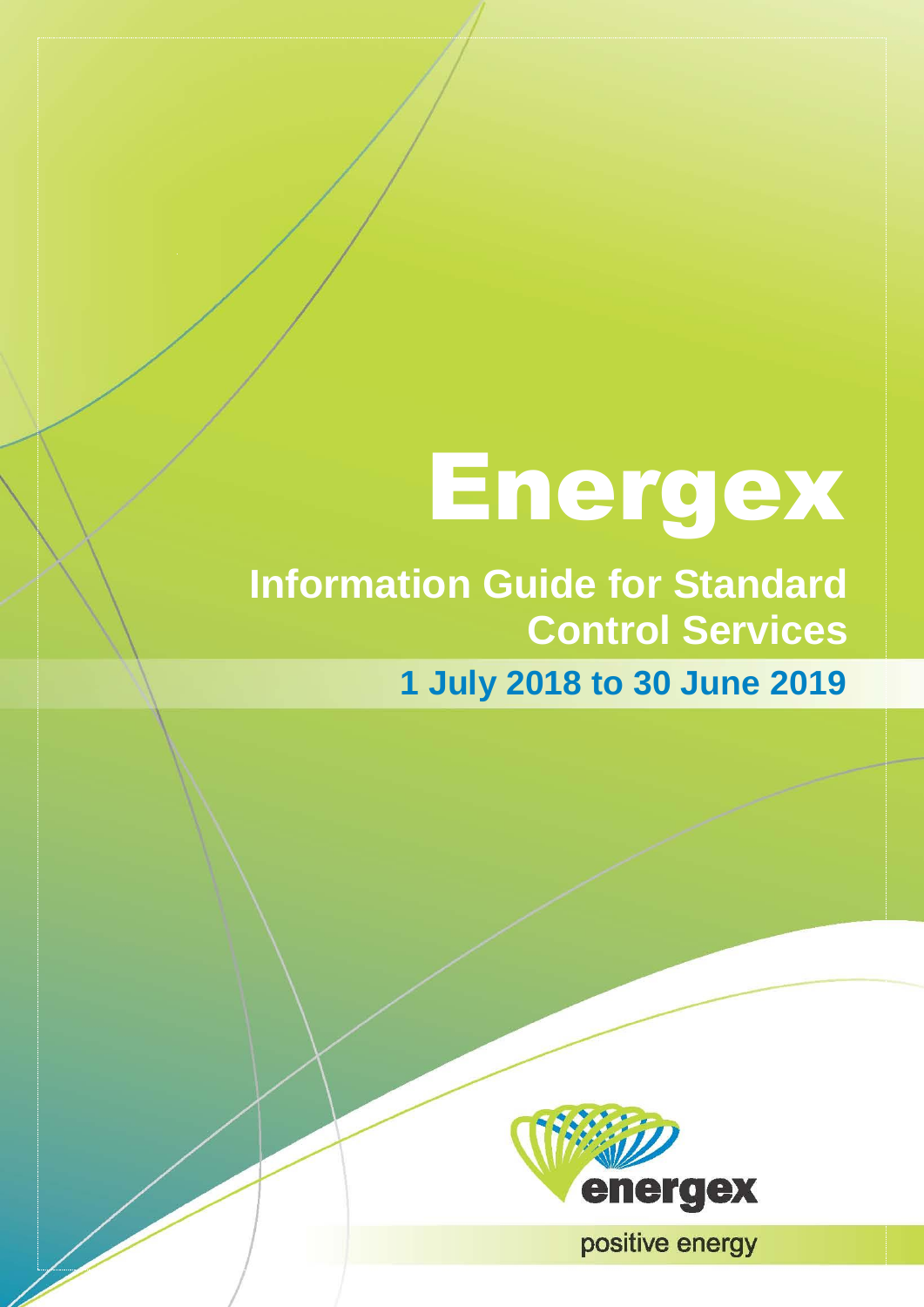#### **Version control**

| <b>Version</b> | <b>Date</b> | <b>Description</b>                      |
|----------------|-------------|-----------------------------------------|
| 1.0            | 1 July 2018 | Version published on Energex's website. |
|                |             |                                         |
|                |             |                                         |
|                |             |                                         |

© Energex Limited, Australia

This work is copyright. Material contained in this document may be reproduced for personal, in-house or non-commercial use, without formal permission or charge, provided there is due acknowledgment of Energex Limited as the source.

Requests and enquiries concerning reproduction and rights for a purpose other than personal, in-house or non-commercial use should be addressed to:

General Manager Regulation and Pricing

Energex GPO Box 1461 BRISBANE QLD 4001

 $\mathbf{U}$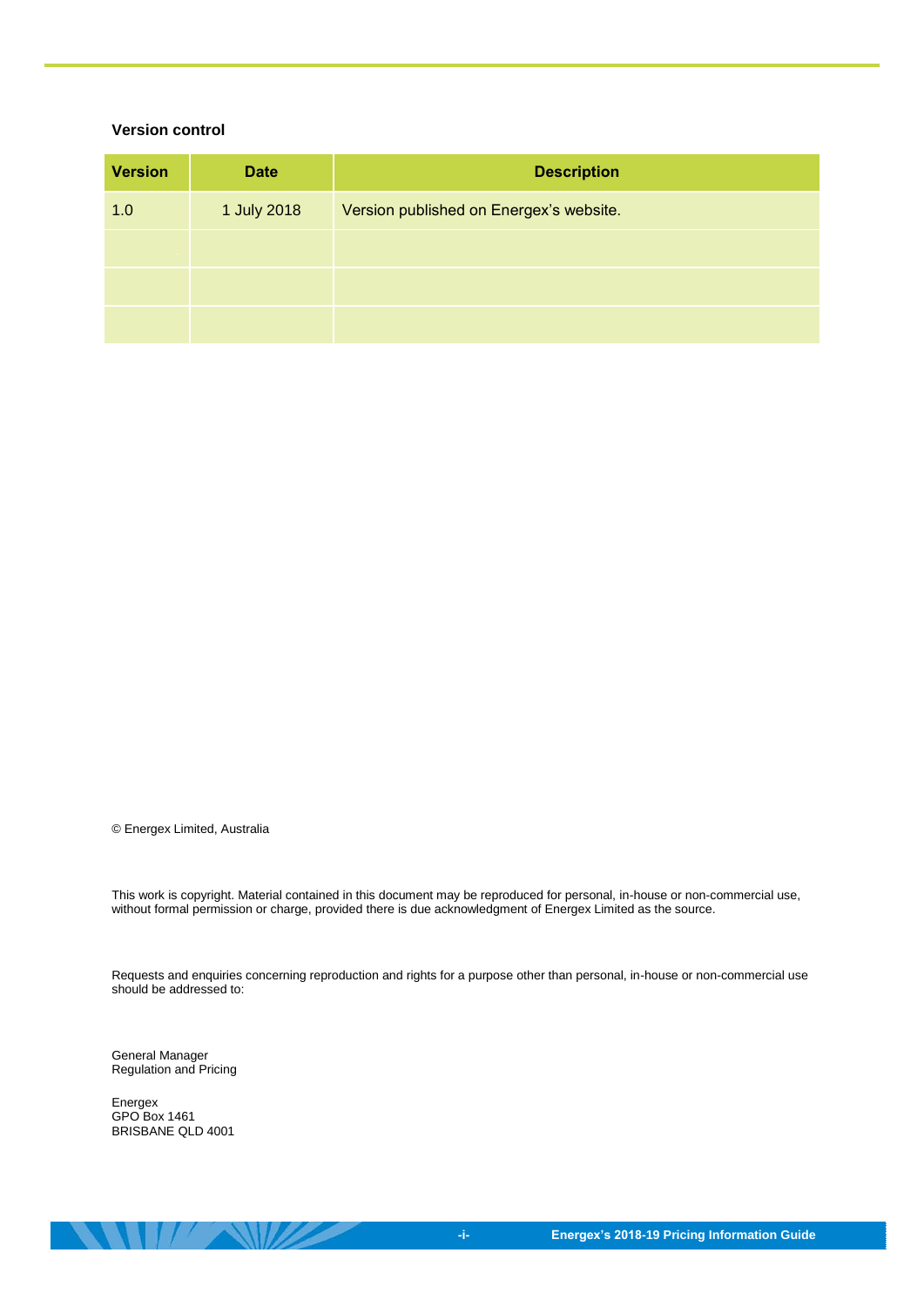# **Table of Contents**

| 1              |                                                |                                                                         |  |
|----------------|------------------------------------------------|-------------------------------------------------------------------------|--|
|                | 1.1                                            |                                                                         |  |
|                | 1.2                                            |                                                                         |  |
|                | 1.3<br>1.3.1                                   |                                                                         |  |
|                | 1.4                                            |                                                                         |  |
|                | 1.5                                            |                                                                         |  |
| $\overline{2}$ |                                                | <b>TARIFF CLASSES AND TARIFFS FOR STANDARD CONTROL SERVICES 8</b>       |  |
|                | 2.1<br>2.1.1<br>2.1.2<br>2.1.3<br>2.1.4<br>2.2 |                                                                         |  |
|                | 2.3                                            |                                                                         |  |
|                | 2.4                                            | Assignment and re-assignment of customers to tariff classes and tariffs |  |
|                | 2.4.1<br>2.4.2                                 |                                                                         |  |
| 3              |                                                |                                                                         |  |
|                | 3.1                                            |                                                                         |  |
|                | 3.2                                            |                                                                         |  |
| 4              |                                                |                                                                         |  |
|                | 4.1                                            |                                                                         |  |
|                | 4.2<br>4.2.2                                   |                                                                         |  |
| 5              |                                                |                                                                         |  |
|                | 5.1<br>5.1.1<br>5.1.2<br>5.1.3                 |                                                                         |  |
|                | 5.2                                            |                                                                         |  |
|                |                                                |                                                                         |  |
|                |                                                |                                                                         |  |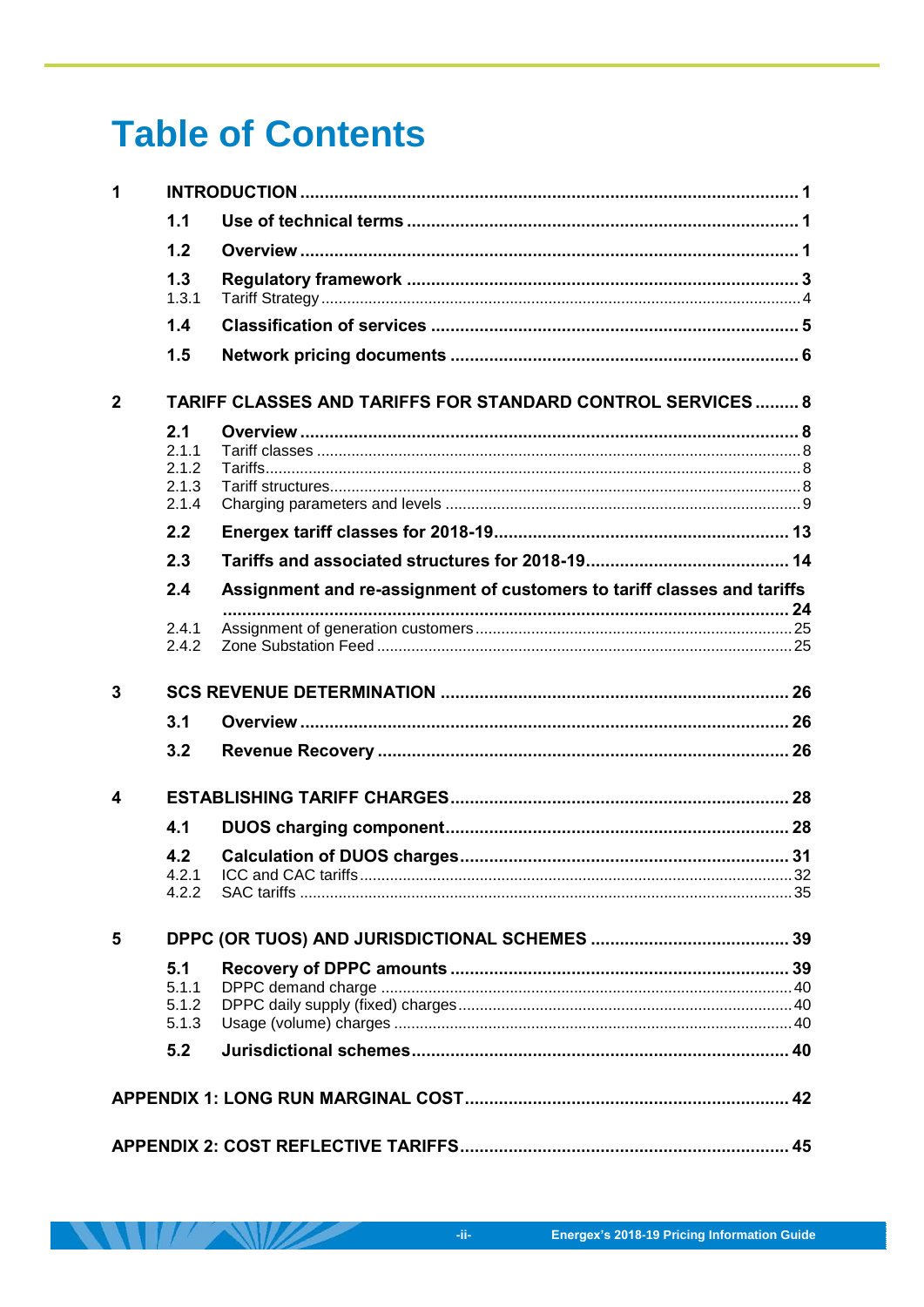|--|

# **List of Figures**

| Figure 4-3 Revenue allocation to SAC demand and network access tariffs 36 |  |
|---------------------------------------------------------------------------|--|
|                                                                           |  |

# **List of Tables**

| Table 2-2 - Tariffs and tariff structures for customers connected at 33kV and above  14       |  |
|-----------------------------------------------------------------------------------------------|--|
| Table 2-3 - SCS tariffs and tariff structures for customers connected at 11kV 15              |  |
| Table 2-4 - Tariffs and tariff structures for LV customers with consumption greater than 100  |  |
| Table 2-5 - SCS tariffs and tariff structures for residential customers  19                   |  |
| Table 2-6 - SCS tariffs and tariff structures for LV business customers with consumption less |  |
|                                                                                               |  |
| Table 2-8 - Secondary tariffs and tariff structures for load control tariffs 22               |  |
|                                                                                               |  |
|                                                                                               |  |
|                                                                                               |  |
|                                                                                               |  |
|                                                                                               |  |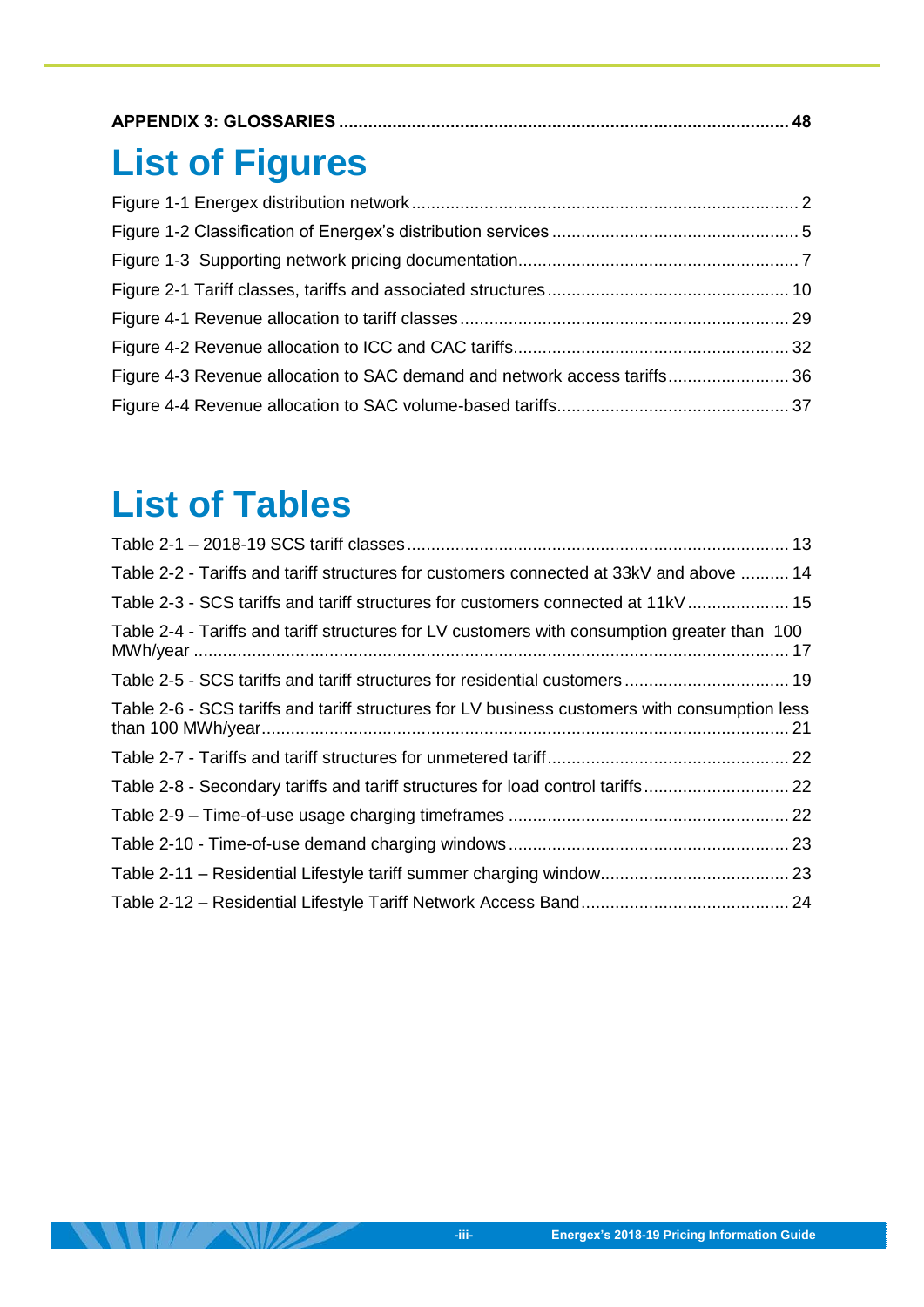# <span id="page-4-0"></span>**1 Introduction**

The purpose of this document is to assist stakeholders better understand how our network charges are calculated. It sets out the basis upon which our allowed revenue for Standard Control Services (SCS) is to be recovered from our customers through our network tariffs for the period 1 July 2018 to 30 July 2019.

This Information Guide should be read in conjunction with:

- Energex's 2017-20 Tariff Structure Statement (TSS) approved by the Australian Energy Regulator (AER) in February 2017 and its accompanying Explanatory Notes - The TSS sets out our tariff strategy, tariff classes, tariffs and charging parameters for the period commencing 1 July 2017 and ending 30 June 2020. It also contains information on our tariff assignment policy.
- Energex's 2018-19 Annual Pricing Proposal submitted to the AER on 29 March 2018 and approved by the AER on 9 May 2018. This document provides the 2018-19 network charges developed in accordance with all the relevant rules and regulatory requirements, including the TSS.
- Energex's 2018-19 Network Tariff Guide This document (previously known as the Tariff Schedule) includes information on our tariff classes, tariffs and tariff structures for 2018-19 in accordance with clause 6.18.9(a)(3) of the National Electricity Rules (the NER). Also, to assist customers and retailers, it provides the product codes, Ellipse and Peace codes, and the list of network services which are requested through the B2B communication channels.

These documents are available on the Energex website.<sup>1</sup>

### <span id="page-4-1"></span>**1.1 Use of technical terms**

On occasion, this Information Guide may use technical terms which might be unfamiliar to our readers. A glossary has been included in Appendix 3 providing definitions of the terminology used throughout this document.

It should be noted that, in this Information Guide, when discussing tariff structures, the term 'fixed connection charge' is referred as 'daily supply charge'. Similarly, the term 'volume charge' is referred as 'usage charge'. This aligns with the terminology used by the AER.

### <span id="page-4-2"></span>**1.2 Overview**

Energex is the Distribution Network Service Provider (DNSP) that builds, owns, operates and maintains the electricity distribution network, including the poles, wires and equipment that supply power to the growing region of South East Queensland. We provide distribution services to 1.4 million domestic and business connections, delivering electricity to a population base of around 3.4 million people.

<sup>-</sup>1 <https://www.energex.com.au/home/our-services/pricing-And-tariffs/business-customers/pricing-publications>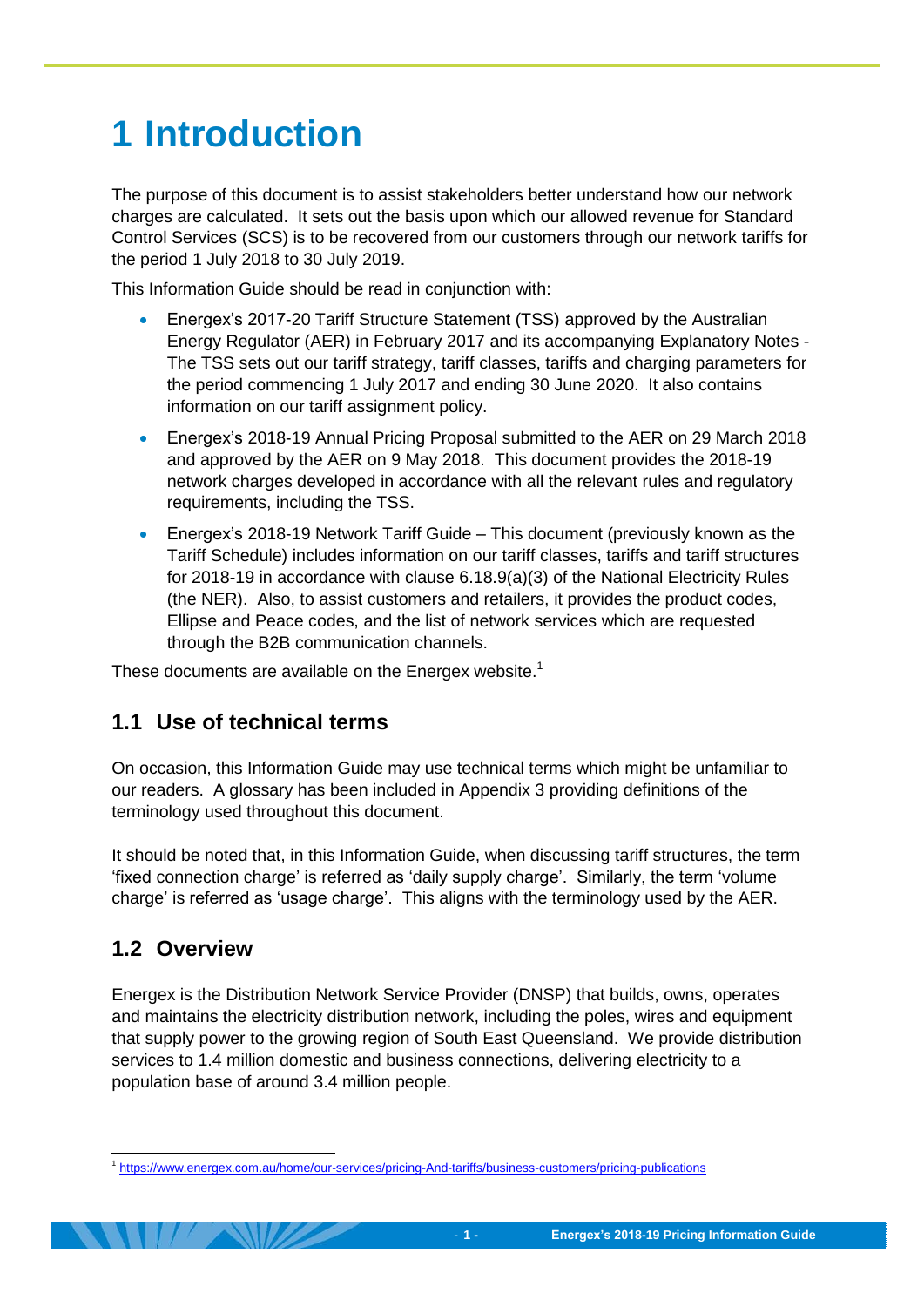Our distribution network is a part of the wider electricity supply chain. Electricity is a commodity that is generated within and outside Queensland and transported by Powerlink, the high voltage transmission network, across larges distances to our distribution network. In turn, we deliver electricity at lower voltage levels to our residential and business customers in South East Queensland. We also enable connection of distributed generation such as solar PV and embedded generators.

<span id="page-5-0"></span>[Figure 1-1](#page-5-0) represents the electricity supply chain from the generators to customers with electricity transported through the transmission and distribution networks, and sold to customers by electricity retailers.



#### **Figure 1-1 Energex distribution network**

# The electricity network in South East Queensland

Our distribution network consists of property, plant and equipment assets valued at approximately \$12 billion. Our network is characterised by:

- Connection to Powerlink's high voltage transmission network at 28 connection points
- High density/central business district (CBD) areas such the Brisbane CBD, and Gold Coast and Sunshine Coast city areas which are typically supplied by 110/11kV, 110/33kv, 132/33kV or 132/11kV substations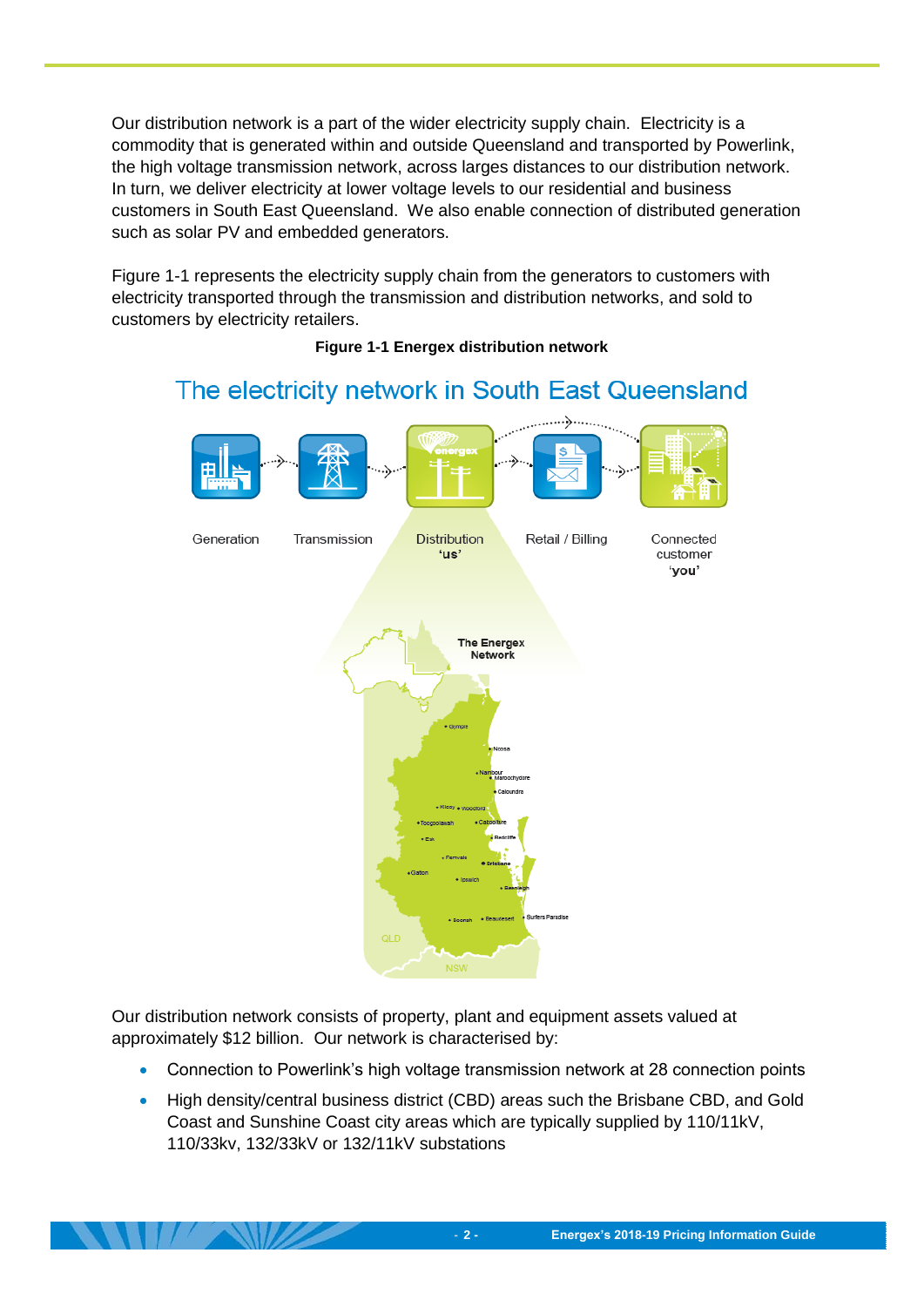Urban and rural areas where 110/33kV or 132/33kV bulk supply substations are typically used to supply 33/11kV zone substations.

In December 2015, the Queensland Government announced that it would merge its two government owned electricity corporations (GOCs), Energex and Ergon Energy. On 1 July 2016, we became a subsidiary of Energy Queensland Limited (EQL) which is the holding company for both Energex and Ergon Energy. EQL carries out administrative, corporate and management functions for Energex and Ergon Energy but does not provide distribution services.

### <span id="page-6-0"></span>**1.3 Regulatory framework**

We operate within the National Electricity Market (the NEM), the longest interconnected power system in the world created which interconnects five regions: Queensland, New South Wales (which includes the Australian Capital Territory), Victoria, South Australia and Tasmania.

The AER is the economic regulator which monitors and enforces compliance of the NEM participants with all the relevant rules and regulatory obligations. Among other things, the AER approves the revenue we are allowed to recover from our customers and the maximum prices we can charge for the services we provide.

We are required under the NER to submit for review and approval by the AER an annual pricing proposal by 30 March each year. The purpose of the pricing proposal is to:

- Set out the proposed tariff classes, tariffs and charging parameters developed under the TSS.
- Demonstrate that we will recover for that year no more than the annual allowed revenue.
- Demonstrate that our prices have been developed in accordance with the requirements.
- Provide network charges for that year.

The requirements we are to comply with when developing the pricing proposal include:

- The National Electricity Law (NEL)
- The requirements set out in Chapter 6 of the NER (e.g. compliance with the pricing principles)
- Final Framework and Approach (F&A) for Energex's 2015-20 Determination
- The obligations set out in the AER Final Decision on the Energex 2015-20 Determination (Final Decision)
- **COLLEGE** Current TSS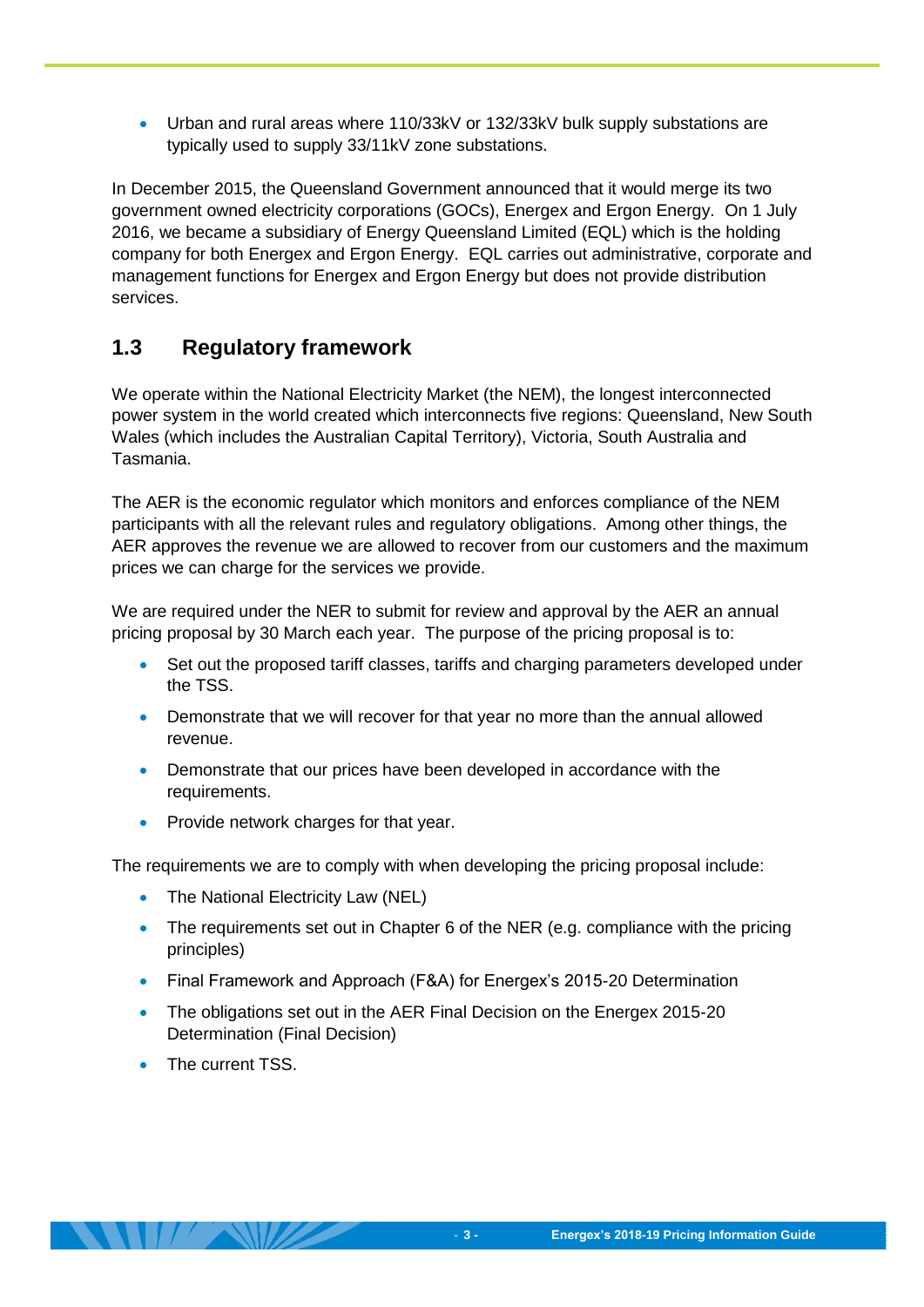### <span id="page-7-0"></span>**1.3.1 Tariff Strategy**

On 27 November 2014, the Australian Energy Market Commission (AEMC) issued a Rule Determination requiring DNSPs to develop tariff strategies that set out how they intend to move towards more cost reflective network tariffs. Cost reflective network tariffs are intended to provide customers strong rewards for using the network more efficiently (e.g. outside peak periods), thereby reducing the need for augmenting the capacity of the network to meet future demand.

In developing cost reflective tariffs, DNSPs must base their tariffs on the incremental costs of future network investment. This concept is known as the Long Run Marginal Cost (LRMC).<sup>2</sup> LRMC signals the impact customer behaviour has on future network costs which, ultimately, can be avoided.

Our tariff strategy is to offer tariffs which include a time-of-use demand charge parameter that reflects LRMC. The structure of the new tariffs comprises:

- A fixed charge (\$/day), also known as 'daily supply charge'
- Time-of-use demand charge (\$/kW or \$/kVA per month during peak periods)
- Volumetric flat charge (cents/kWh), also known as 'usage charge'.

It is anticipated that a shift to a demand tariff structure for all customers will:

- Stabilise revenue recovery Energex's network is experiencing a significant reduction in electricity volumes being consumed, thereby impacting the stability of volume based tariff levels
- Better reflect the cost of building the network which is based on capacity and reflect the cost of supplying the level of network service used
- Allow for better signaling of forward demand which is the basis for future network augmentation
- Improve asset utilisation
- Support the emergence of new technologies
- Reduce cross-subsidies between customers.

As part of our tariff strategy, we started introducing new cost reflective tariffs to our low voltage (LV) customers in 2016-17 with a time-of-use demand tariff for residential customers (NTC7000 – Residential Demand). In the following year, we introduced a similar tariff for small LV business customers (NTC7100 – Business Demand) in 2017-18. In 2018-19, we are continuing progressing tariff reform with two new cost reflective tariffs: the first one is an innovative seasonal time-of-use network access tariff available to residential customers (NTC6400-Residential Lifestyle), and the second one is available to large LV customers with consumption greater than 100 MWh per year (NTC7200-LV Demand). The Residential Lifestyle tariff, offered to a limited number of customers, is a departure from conventional demand-based tariffs currently offered in the NEM. It should be noted that the LV cost

 2 Further details on LRMC are provided in Appendix 1 of this Information Guide.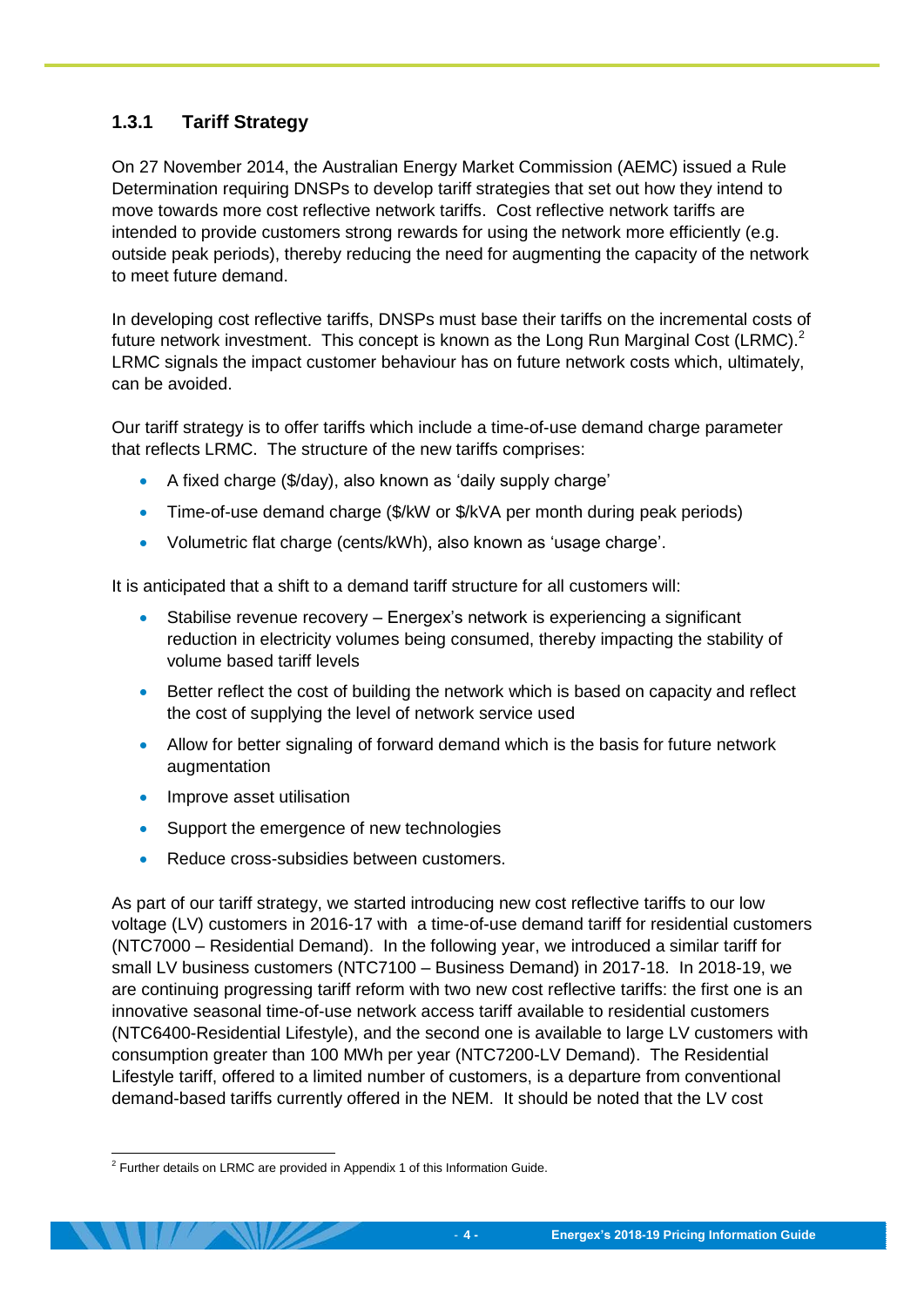reflective tariffs are currently offered on a voluntary basis. To access these tariffs, customers must have an appropriate Type 1-4 meter. $3$ 

In 2017-18, we introduced a new time-of-use demand tariff (NTC7400 – Demand ToU 11kV) available to 11kV Line customers. These customers have a coupling point at an 11kV feeder shared with other customers. The new tariff is offered on a voluntary basis for all existing 11kV Line customers and is the default tariff for new eligible customers. Further information on this tariff is provided in Appendix 2 of this Information Guide.

Our tariff strategy for the period commencing 1 July 2017 and ending 30 June 2020 is outlined in our TSS.

### <span id="page-8-0"></span>**1.4 Classification of services**

The AER determines how our services are classified and in turn the type of regulatory oversight they will be subject to. This is important as it determines how our prices will be set and how revenue is recovered from customers.

In the F&A issued in April 2014 and confirmed in the Final Decision, the AER classified Direct Control Services as Standard Control Services (SCS) or Alternative Control Services (ACS). Direct Control Services, as shown in [Figure 1-2](#page-8-1) below, are services for which the prices are approved by the AER.

<span id="page-8-1"></span>



Services classified as SCS relate to the access and supply of electricity using our poles and wires (distribution system) to customers. Specifically, they include network services (e.g. construction, maintenance and repair of the distribution system), some connection services

 3 Types 1 to 4 meters are also known as 'smart meters'. They are interval meters which have the capability to record time of use energy and demand. They have communications capability allowing distributors or a third party to read them remotely.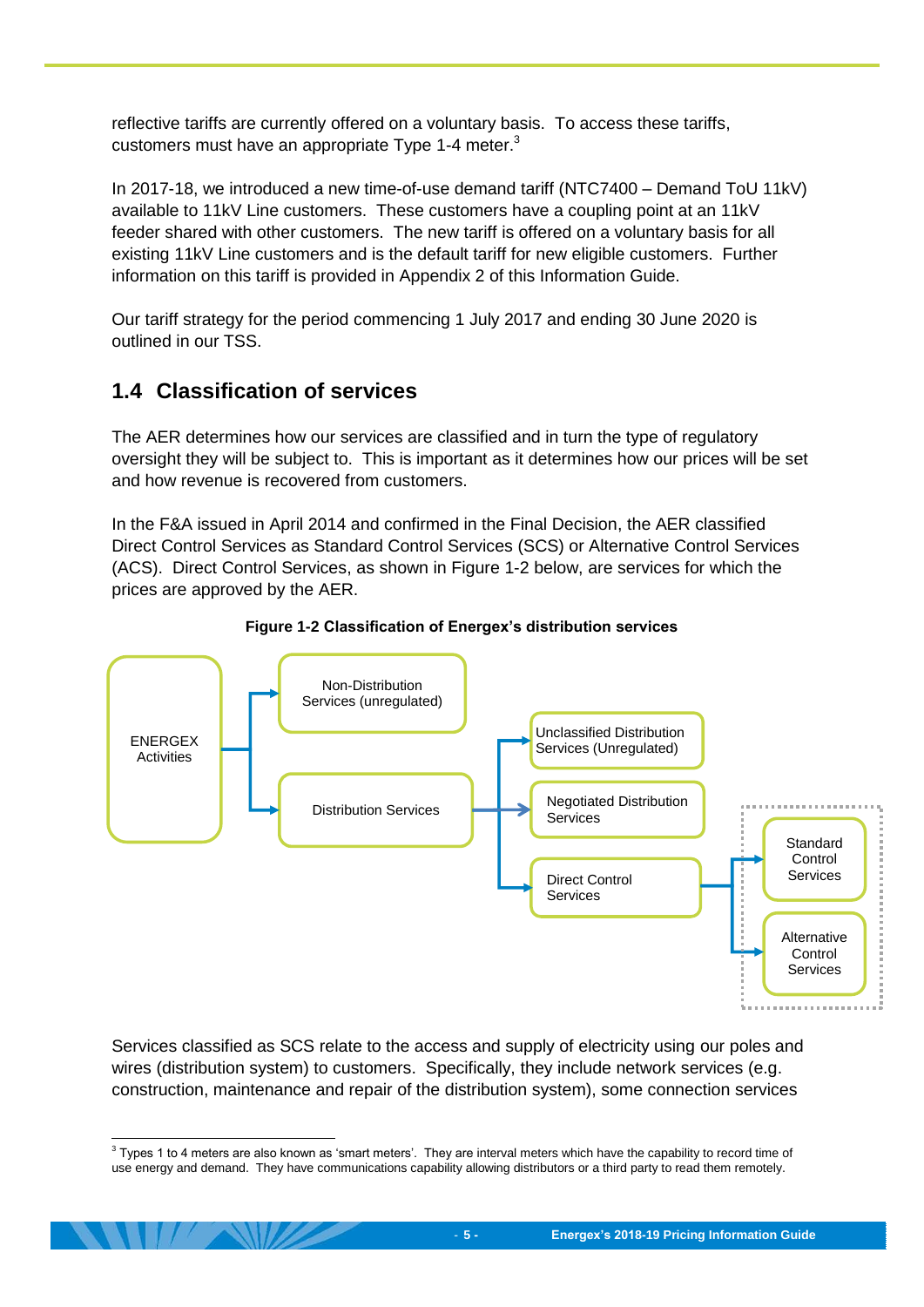(e.g. small customer connections) and Type 7 metering services. <sup>4</sup> The AER applies a revenue cap form of control to SCS.

ACS are services we provide to specific customers, mostly charged on a 'user pay' basis and, therefore, do not form part of the SCS or distribution use of system (DUOS) revenue allowance. ACS include services such as Type 6 metering services, 5 public lighting services,<sup>6</sup> an increasing number of connection services, and ancillary services.

ACS are comprised of:

- Fee based services One-off distribution services that Energex undertakes at the request of an identifiable customer, retailer or appropriate third-party. These services are priced on a fixed fee basis as the costs of providing the service (and therefore the price charged to customers) can be determined in advance.
- Quoted services These services are priced on application as the nature and scope of these services are variable and the cost of providing the service (and therefore the price charged to customers) are specific to the individual requestor's needs and cannot be determined in advance.
- Type 6 metering services These services relate to the provision, installation and on-going maintenance of Type 6 meters owned by Energex. Energex recovers its costs through daily meter services charges.
- Public lighting services These services relate to provision, construction and maintenance of public lighting assets owned by Energex. Energex recovers its costs through a daily services charge.

More information on ACS can be found in Energex's Pricing Proposal.

It should be noted that, with regards to negotiated distribution services, the AER's role is limited to overlooking the negotiating process. It is assumed that customers in this category have sufficient market power to negotiate provision of services. We do not currently have any negotiated services.

The AER plays no role in relation to "Unclassified Services". Unclassified Services are not distribution services or are services that are contestable.

This Information Guide discusses the revenue allocation, tariff classes and tariffs for those distribution services classified as SCS.

## <span id="page-9-0"></span>**1.5 Network pricing documents**

Energex has published a suite of network pricing documents, some of which are regulatory in nature (e.g. TSS and Pricing Proposal) and others that have been created with a view to assist stakeholders better understand the development and application of network tariffs and charges. These documents are outlined in [Figure 1-3](#page-10-0) below.

 4 Type 7 metering refers to unmetered connections where usage is estimated (includes public lighting and traffic lights).

<sup>&</sup>lt;sup>5</sup> Type 6 meters are manually read accumulative meters which only record total electricity usage.

Type conveyance of electricity to street lights remains a SCS, while services relating to the prevision, construction and maintenance of street lighting assets have been classified by the AER as ACS.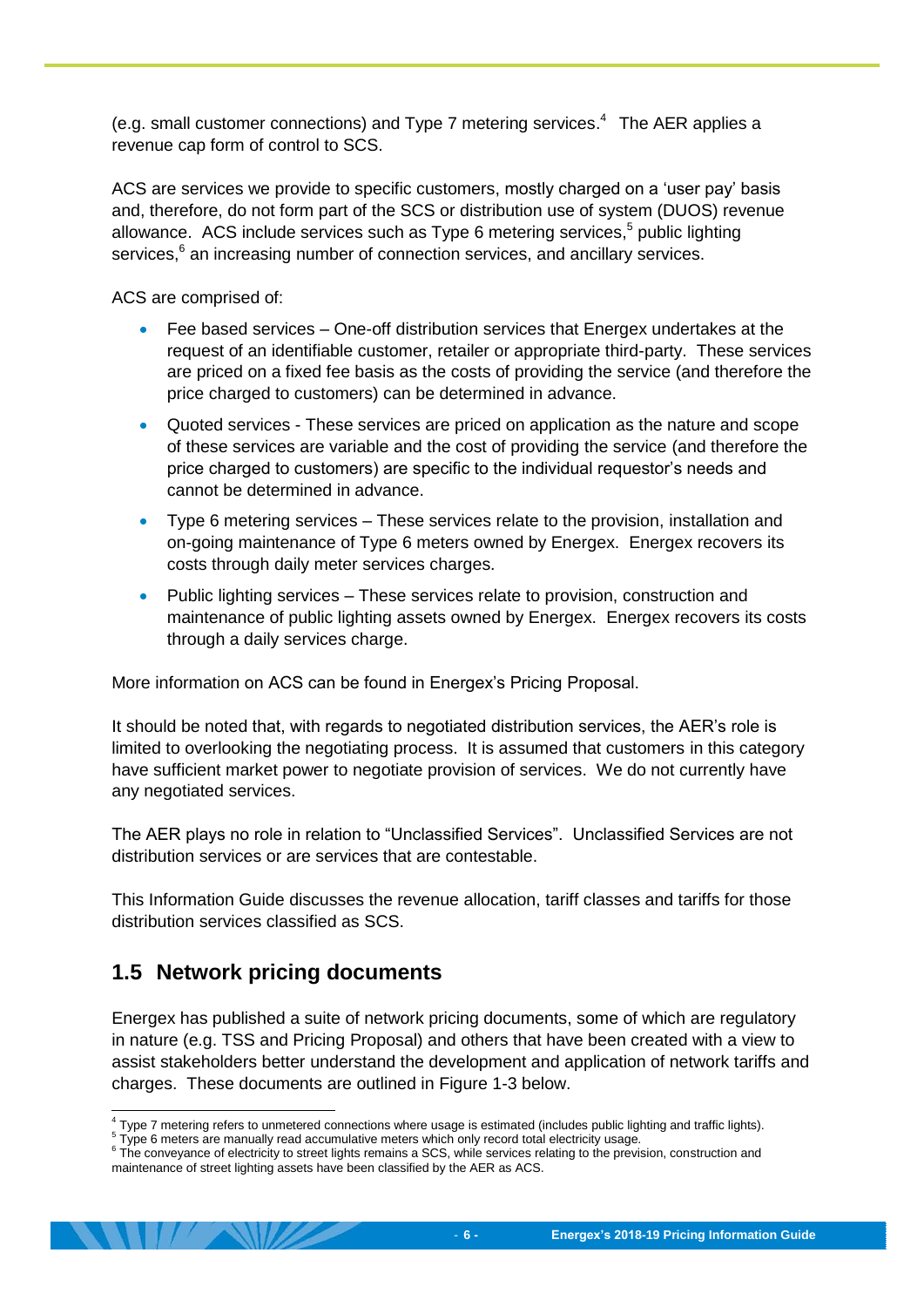<span id="page-10-0"></span>

| <b>Tariff Structure</b><br><b>Statement</b> | • Sets out the proposed tariff classes, tariffs and tariff structures for<br>the 2017-20 period<br>• Details how the proposed tariff classes, tariffs and tariff structures<br>comply with the pricing principles<br>• Describes the tariff setting process for SCS and ACS<br>• Provides details on our tariff assignment policy<br>• Provides indicative prices for the 2017-20 period for SCS and ACS<br>• Approved by the AER in February 2017, following stakeholder<br>consultation. |
|---------------------------------------------|--------------------------------------------------------------------------------------------------------------------------------------------------------------------------------------------------------------------------------------------------------------------------------------------------------------------------------------------------------------------------------------------------------------------------------------------------------------------------------------------|
| <b>Annual Pricing Proposal</b>              | • Sets out the proposed tariff classes, tariffs and charging parameters<br>developed under the TSS that will enable us to recover our allowed<br>revenue<br>• Demonstrates compliance with the regulatory requirements<br>• Provides 2018-19 network charges for SCS and ACS<br>• Provides updated indicative price levels for each tariff and for each<br>of the remaining regulatory years (provided in a separate Indicative<br>Price Schedule)<br>• Submitted to the AER annually.     |
| <b>Network Tariff Guide</b>                 | • Provides our tariff classes and tariffs for direct control services in<br>accordance with clause 6.18.9(a)(3) of the NER<br>• Provdes product codes, Ellipse codes and Peace charge codes for<br>our services<br>. Provides the list of services which are requested through the B2B                                                                                                                                                                                                     |
|                                             | communication channels.                                                                                                                                                                                                                                                                                                                                                                                                                                                                    |
| <b>Information Guide</b>                    | • Sets out the basis upon which our revenue cap for SCS is<br>recovered from various customer groups through network tariffs<br>• Outlines our tariffs and charges for SCS and ACS for 2018-19<br>• Assists customers and retailers by providing eligibility criteria for<br>assigning customers to tariff classes and tariffs, and product codes.                                                                                                                                         |
|                                             |                                                                                                                                                                                                                                                                                                                                                                                                                                                                                            |
| <b>User Guides</b>                          | • Provide an introduction to the current nework tariffs for each<br>customer group<br>. Published annually and updated as required.                                                                                                                                                                                                                                                                                                                                                        |
|                                             |                                                                                                                                                                                                                                                                                                                                                                                                                                                                                            |
| <b>Connection Policy</b>                    | • Sets out the circumstances in which a retail customer or real estate<br>developer may be required to pay a connection charge for the<br>provision of a connection service<br>. Details how we calculate the capital contributions to be paid.                                                                                                                                                                                                                                            |
|                                             |                                                                                                                                                                                                                                                                                                                                                                                                                                                                                            |

#### **Figure 1-3 Supporting network pricing documentation**

These documents are available on our website on the Pricing Publication page.<sup>7</sup>

<sup>–&</sup>lt;br>7 <https://www.energex.com.au/home/our-services/pricing-And-tariffs/residential-customers/pricing-publications>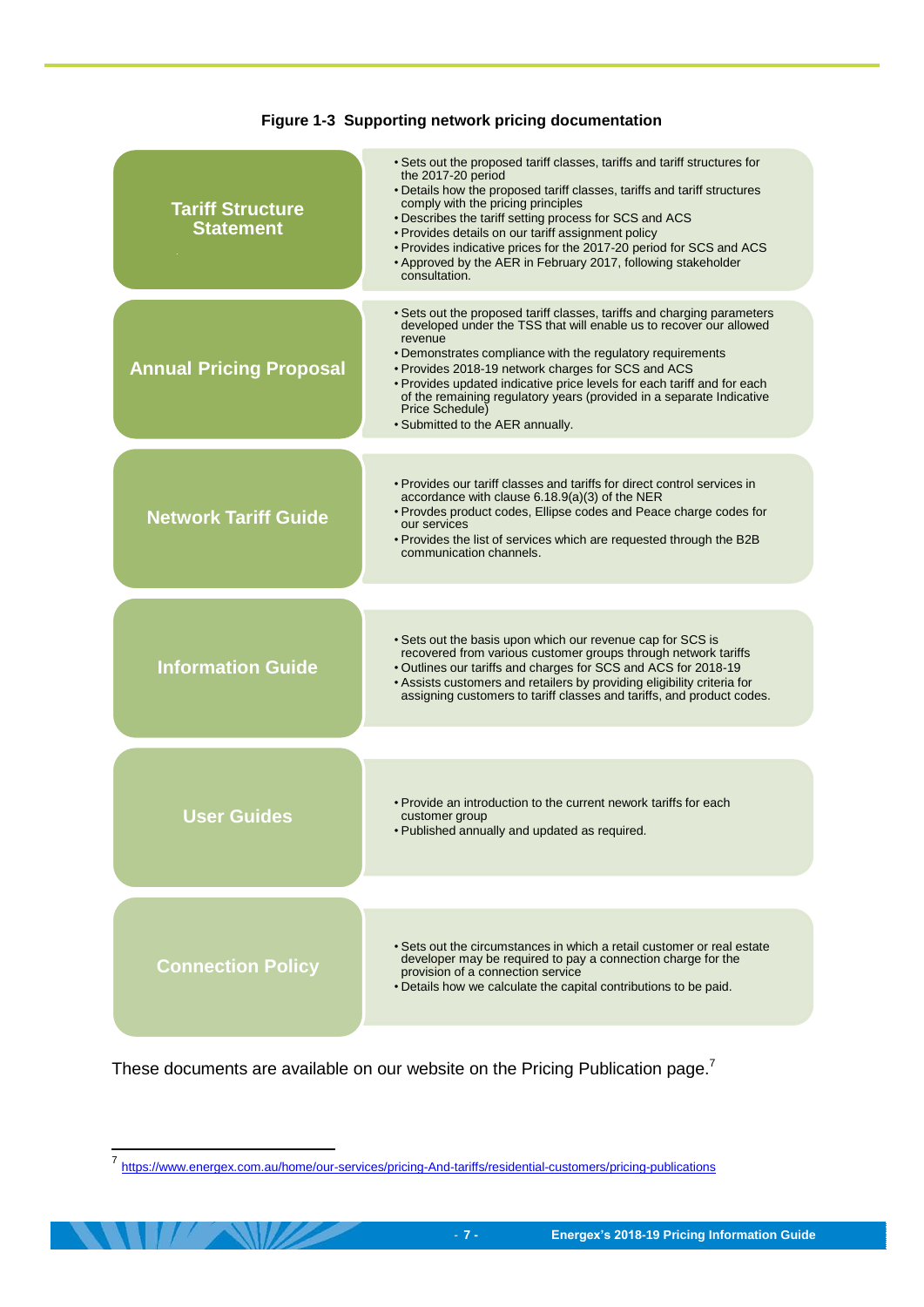# <span id="page-11-0"></span>**2 Tariff classes and tariffs for Standard Control Services**

This chapter discusses Energex's tariff classes, tariffs and tariffs structures for SCS in alignment with the TSS.

# <span id="page-11-1"></span>**2.1 Overview**

Energex has approximately 1.4 million residential and business customers, with a range of different characteristics. To minimise transaction costs, we group customers that have similar characteristics together so that similar customers are assigned to the same tariff classes and tariffs within each tariff class.

#### <span id="page-11-2"></span>**2.1.1 Tariff classes**

At the broadest level we differentiate between tariff classes based on the voltage level at which a customer is connected to the network and the amount of electricity that they consume annually.

The key voltage levels used for tariff setting purposes are the sub-transmission; high and low voltage levels of the network. The majority of Energex's customers – residential and small business – are connected at the low voltage level of the network, with a relatively small number of large business customers connected at the sub-transmission or high voltage levels of the network.

#### <span id="page-11-3"></span>**2.1.2 Tariffs**

Once we have grouped our customers into tariff classes, we determine the number of tariffs (and associated structures) that will be made available to each tariff class.

We generally have more than one network tariff available to customers in each tariff class, recognising that some tariffs may not be appropriate for a customer given the capability of the meter attached to their premises or the customer's particular connection characteristics. For example, a customer with a basic meter cannot access a Time of Use (ToU) or demand tariff because the customer's meter cannot record consumption by time of day or half hourly demand.

#### <span id="page-11-4"></span>**2.1.3 Tariff structures**

Each network tariff has its own particular tariff structure, representing how customers are charged for their use of the network and reflecting customer preferences. The components of each tariff constitute its tariff structure.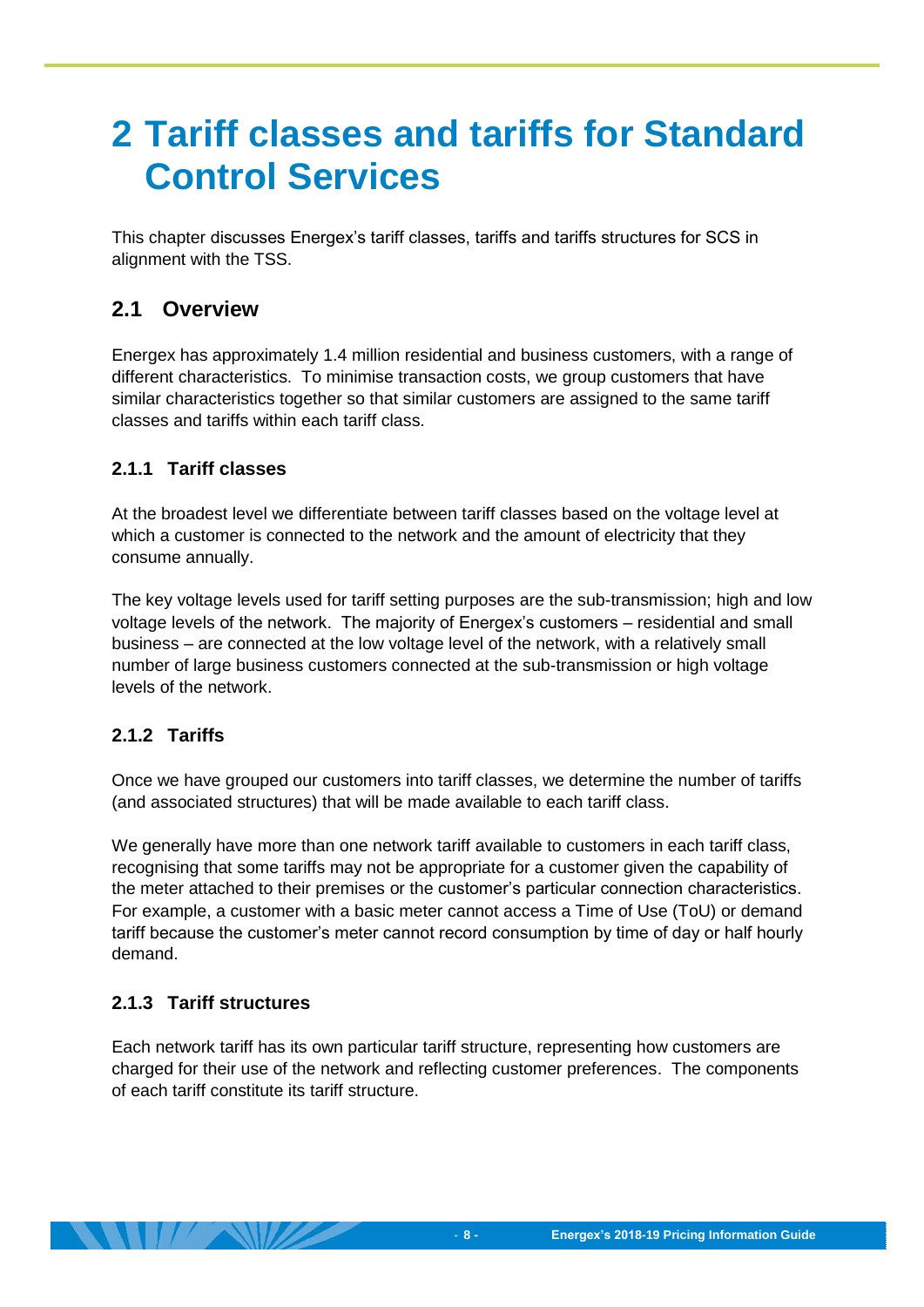#### <span id="page-12-0"></span>**2.1.4 Charging parameters and levels**

The individual charges and settings within each network tariff are known as the tariff charging parameters. The charging parameters that may be used when constructing network tariffs include a combination of the following:

- Daily supply charge
- Flat usage charge
- ToU energy charge
- Demand charge
- Capacity charge
- $\bullet$  Network access allowance $^8$
- $\bullet$  Summer peak top-up.<sup>9</sup>

Tariffs classes, tariffs and tariff structures are presented in [Figure 2-1](#page-13-0) below.

 $\overline{a}$  $8$  Used for the Residential Lifestyle tariff.

<sup>&</sup>lt;sup>9</sup> Ibid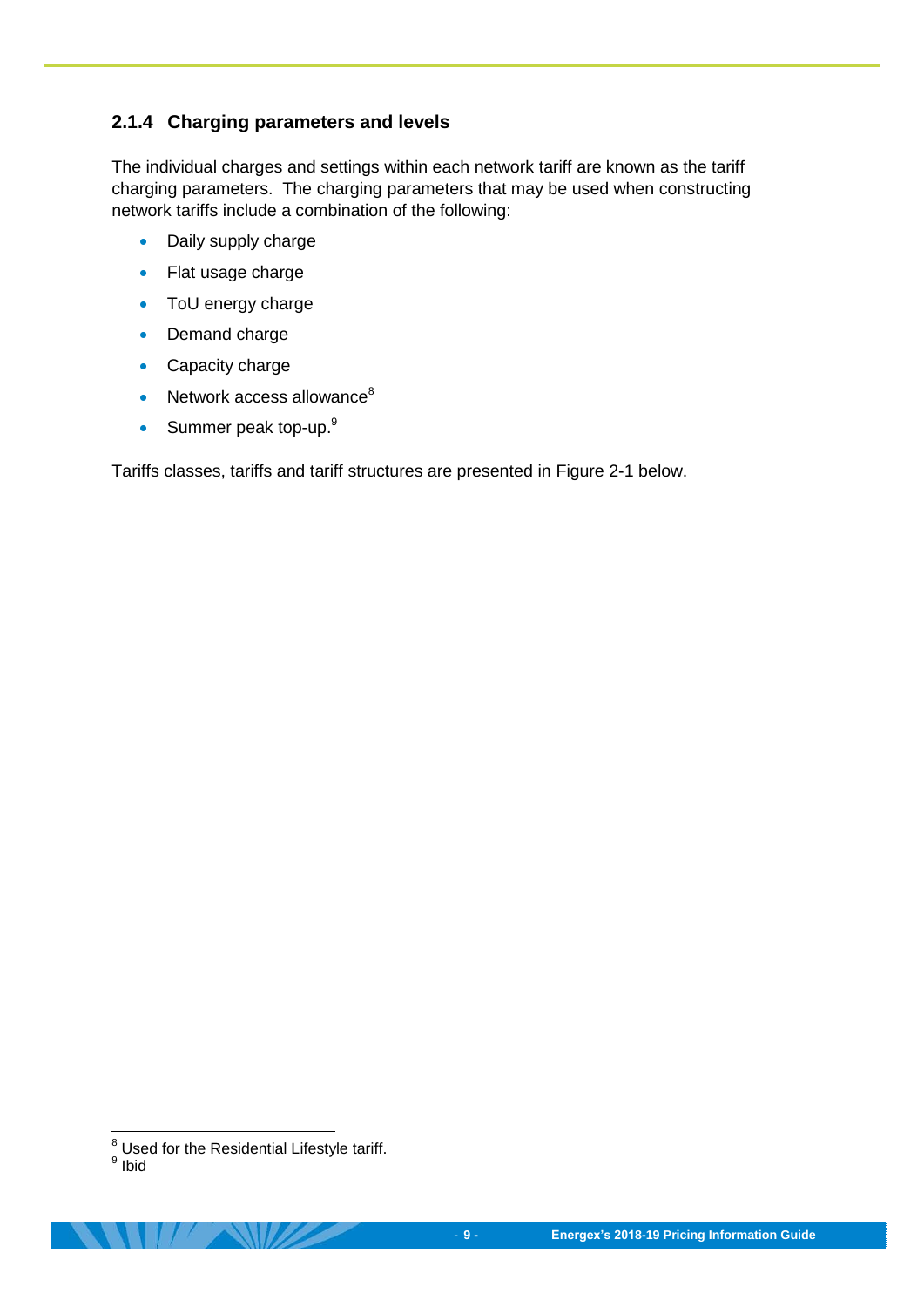<span id="page-13-0"></span>

**Figure 2-1 Tariff classes, tariffs and associated structures** 

Source: Based on AEMC, Rules Determination – National Electricity Amendment (Distribution Network Pricing Arrangements) Rule 2014, 27 November 2014.

#### **Daily supply charge (also known as connection or fixed charge):**

The daily supply charge is a \$/day charge applied regardless of usage to each energised connection point.

There are a number of 'fixed' costs that Energex must recover for assets that have already been built and must be maintained for a long period of time. The daily supply charge reflects the costs associated with the provision of connection services.

For small customers, daily supply charges are designed to recover costs associated with a customer's connection to the network and portions of the residual shared network costs. A daily supply charge provides multiple benefits such as: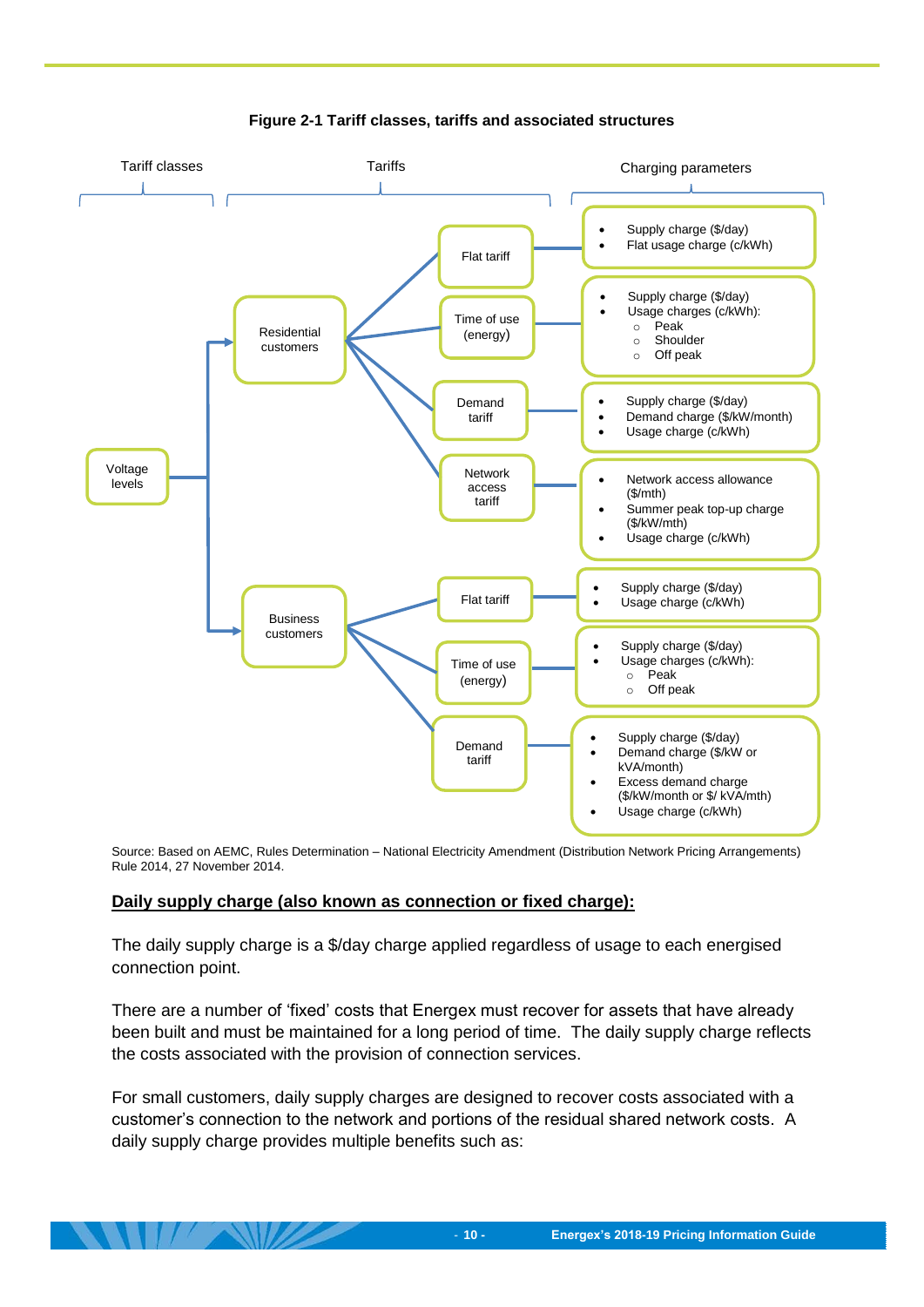- It provides a level of stability to small customer bills and mitigates customer impact.
- It is a concept that is familiar to customers.
- It is non-distortionary to the price signal.

For large customers, daily supply charges reflect the capital, and operating and maintenance (O&M) costs associated with the connection assets funded by Energex which are specifically attributable to individual customers. Connection assets contributed by customers only incur an O&M charge.

As previously noted in Section [1.3.1,](#page-7-0) on 1 July 2017 we introduced a new voluntary tariff available to 11kV Line customers: NTC7400 Demand ToU 11kV. The daily supply charge for this tariff is recovered through a capital charge applied to the customer's non-contributed connection asset (replacement) value (NCCAV), and an operation and maintenance charge applied to the customer's total connection asset (replacement) value (CAV). Further information on this tariff is provided in Appendix 2.

#### **Demand charges:**

Peak demand is an indicator of network capacity and therefore a key driver of future network augmentation. Network expansion becomes necessary where there is a likelihood of demand exceeding available network capacity.

Demand charges are reflective of augmentation costs associated with customer demand activity. Demand charges are levied on the basis that network users who place greater pressure on the network should incur higher charges.

This is a monthly charge calculated as a \$/kilowatt (kW) or \$/kilovolt ampere (kVA) rate for the maximum (or peak) demand recorded at a single point in time at a customer's connection point. This is the key difference with usage charges which are measured over a period of time. The peak demand for ToU demand charges is recorded during network peak periods (refer to

for demand charging timeframes).

Demand charges deliver a stronger signal to customers than a usage charge alone about the incremental cost of augmenting the capacity of the network to meet future demand, reflecting the LRMC. This means that customers who place more pressure on the network by using more electricity at peak times are charged more. As a result, these charges encourage customers to reduce their maximum demand.

Further details on LRMC are provided in Appendix 1.

#### **Network access (Residential Lifestyle) charges:**

Network access allowance:

The network access allowance is a feature of the Residential Lifestyle tariff. It is a monthly fixed charge (\$/month) based on the customer's nominated access band. Each access band provides different network use allowance for the 'summer peak window' defined as between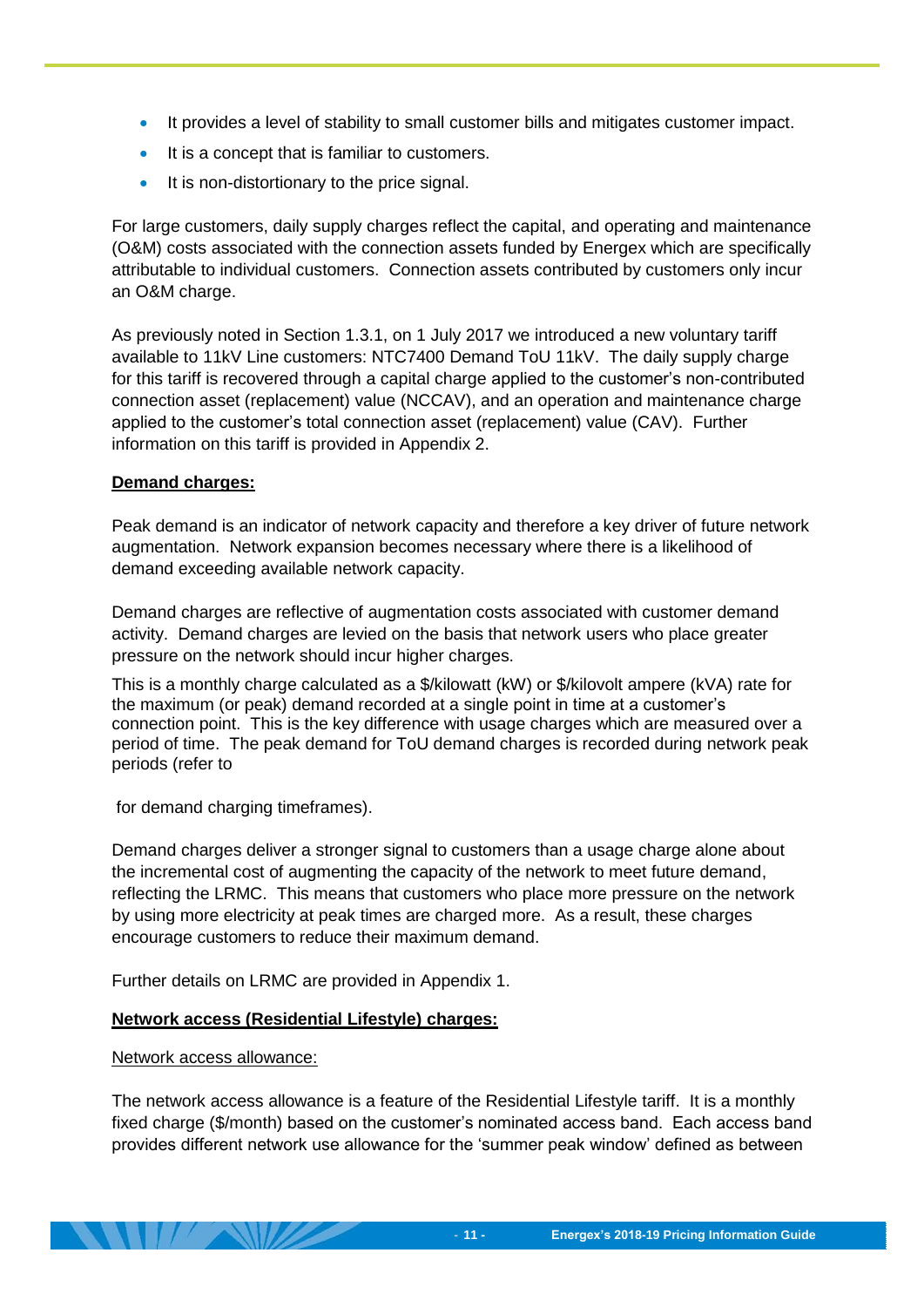4pm and 9pm on any day during November to March (see [Table 2-11\)](#page-26-1). The network use allowances for each band are shown in [Table 2-12.](#page-27-1)

It is important to note that once the choice of access band is made, customers are not allowed to move to a lower

#### Summer peak top-up charge:

The summer peak top-up charge (\$/kWh) is applicable to the single maximum daily energy consumed above the limit of the customer's nominated access band during the month. This top-up charge is only applicable to network use during the summer peak window (that is, between 4pm and 9pm on any day during November to March). No top-up change is applicable for use of the network anytime outside of the summer peak window. The rate of the top-up charge is the same, regardless of the customer's chosen network access band.

Once the network access allowance for the chosen band has been exceeded, the exceeded amount (expressed in kWh) remains available to the customer for the rest of the month until the allowance is reset back to the original nominated allowance at the start of the incoming month.

#### **Usage charges (also known as energy or volume charges):**

Flat usage charge:

This charge is calculated in cents per kilowatt hour (c/kWh), and is applied to the total energy used at a connection point over a billing period. This charge recovers the residual costs that have not been recovered from the daily supply charge and, for cost reflective tariffs, the demand charge.

This charge remains the same regardless of the time of the day electricity is used and does not reward customers for reducing their impact on the network during peak periods.

Time of Use (ToU) usage charge:

This charge is calculated in c/kWh, with different rates applying to the electricity consumed at a connection point at different times of the day. For small customers, ToU usage charges can recover costs that have not been recovered from a demand charge or daily supply charge.

These charges are designed to incentivise the reduction of demand on the network during peak times by encouraging customers to switch non-essential electricity consumption to offpeak and/or shoulder times.

#### Capacity charge:

This charging parameter is similar to a monthly maximum demand charge. The capacity charge reflects the amount of network capacity which is set aside for an individual customer to use at any time.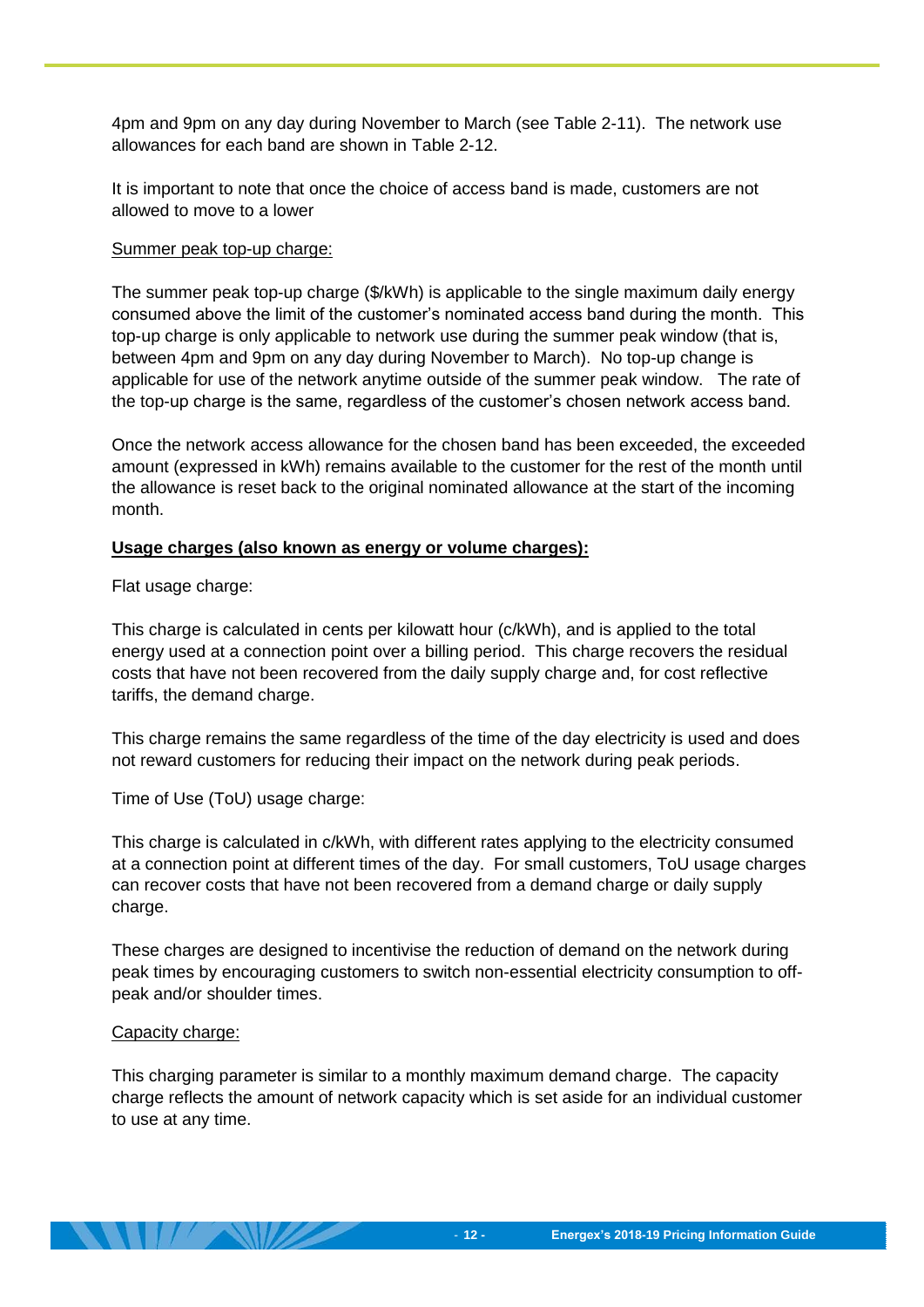Capacity charges account for augmentation costs at the customer connection level and all associated upstream augmentation costs already incurred to provide sufficient network capacity to accommodate the customer's demand.<sup>10</sup>

This is a charge calculated as a \$/kilovolt ampere (kVA) rate for the network capacity provided for a connection point and based on the customer's maximum half hourly kVA power reading that occurred at a connection point in the prior 12 months. Capacity is essentially a fixed charge as it remains the same throughout the regulatory year. Capacity charge does not take into consideration the time in which the network capacity is utilised nor the long term changes in consumption behaviour.

Capacity charge is incorporated in the network tariffs of very large business customers.

### <span id="page-16-0"></span>**2.2 Energex tariff classes for 2018-19**

Energex's network tariff classes have been designed to group similar customers together according to voltage level, usage profiles, and nature of the connection in accordance with the requirements set out in the NER. We have three tariff classes, namely:

- Individually Calculated Customers (ICC)
- Connection Asset Customers (CAC)
- Standard Asset Customers (SAC).

<span id="page-16-1"></span>Details of our tariff classes are outlined in [Table 2-1.](#page-16-1)

| <b>Tariff class</b>                                      | <b>Eligibility criteria</b>                                                                                                                                                                                                                                                                                                                                                                                                                                                                                                                                                                                                                                                                                                                                                                                                                                                             |  |  |
|----------------------------------------------------------|-----------------------------------------------------------------------------------------------------------------------------------------------------------------------------------------------------------------------------------------------------------------------------------------------------------------------------------------------------------------------------------------------------------------------------------------------------------------------------------------------------------------------------------------------------------------------------------------------------------------------------------------------------------------------------------------------------------------------------------------------------------------------------------------------------------------------------------------------------------------------------------------|--|--|
| <b>Individually Calculated</b><br><b>Customers (ICC)</b> | Customers are assigned to the ICC tariff class if they are coupled<br>to the network at 110 kV or 33 kV.<br>Customers with a network coupling point at 11 kV may also be<br>assigned to the ICC tariff class if:<br>the customer's electricity consumption is greater than<br>$\bullet$<br>40 GWh per year at a single connection; and/or<br>the customer's annual maximum demand is greater than or<br>$\bullet$<br>equal to 10 MVA; and/or<br>the customer's circumstances mean that their average shared<br>$\bullet$<br>network charge becomes meaningless or distorted.<br>ICC tariffs are based on:<br>the actual dedicated connection assets utilised by the<br>$\bullet$<br>customer; plus<br>the customer's specifically identified portion of the shared<br>$\bullet$<br>distribution network utilised for the electricity supply, including<br>common and non-system assets. |  |  |

| Table 2-1 - 2018-19 SCS tariff classes |  |  |  |
|----------------------------------------|--|--|--|
|----------------------------------------|--|--|--|

-

 $10$  Capacity is charged regardless of when it is required.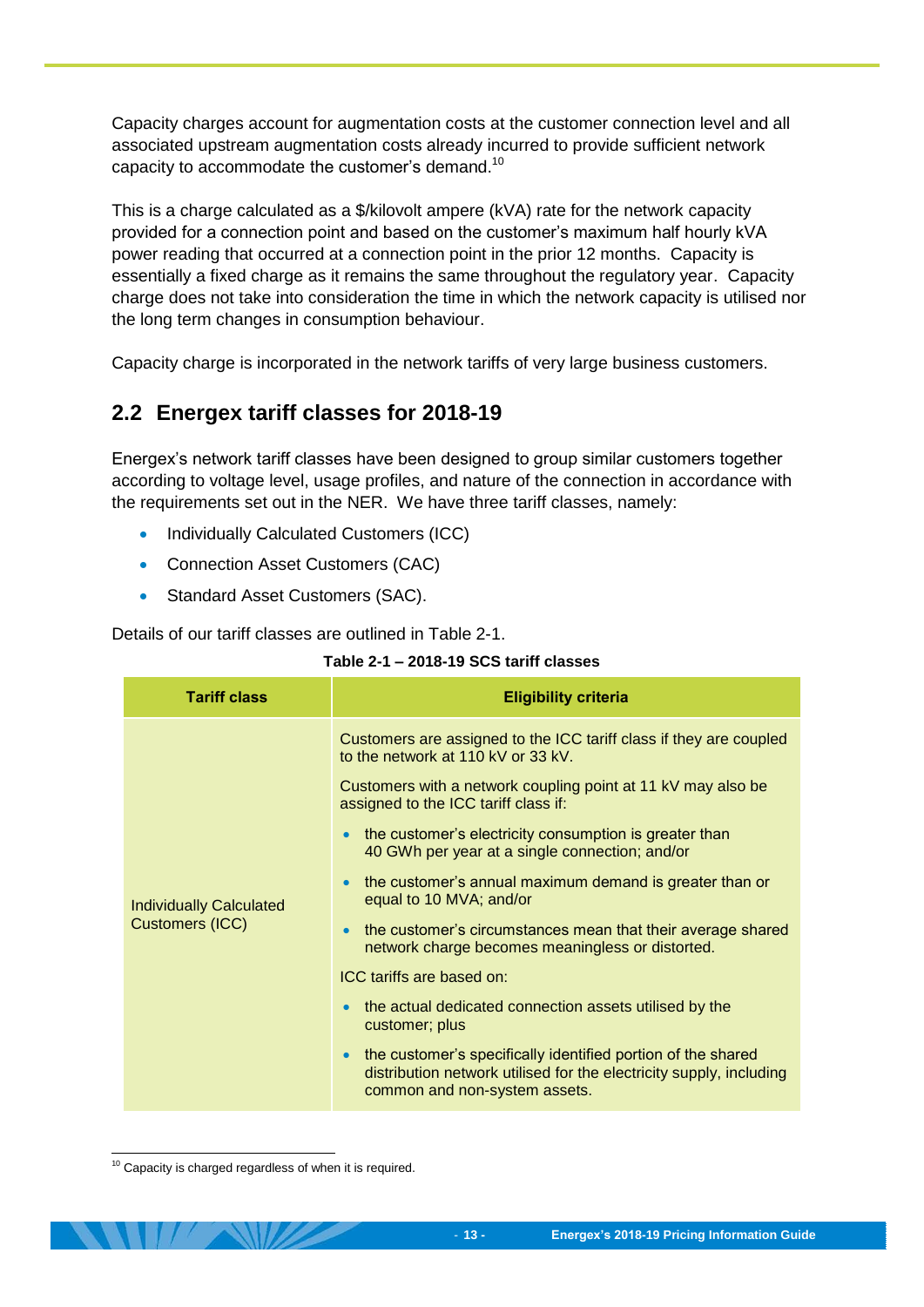| <b>Tariff class</b>                                                                                                                                                                                                                                                      | <b>Eligibility criteria</b>                                                                                                                                                                                                                                                                                                                                                                    |  |  |  |
|--------------------------------------------------------------------------------------------------------------------------------------------------------------------------------------------------------------------------------------------------------------------------|------------------------------------------------------------------------------------------------------------------------------------------------------------------------------------------------------------------------------------------------------------------------------------------------------------------------------------------------------------------------------------------------|--|--|--|
| <b>Connection Asset</b><br>Customers (CAC) <sup>a</sup>                                                                                                                                                                                                                  | Customers with a network coupling point at 11 kV who are not<br>allocated to the ICC tariff class are allocated to the CAC tariff<br>class.<br>CAC tariffs are based on:<br>the actual dedicated connection assets utilised by the<br>customers; plus<br>average charges for use of the shared distribution network<br>including common and non-system assets by the relevant<br>tariff class. |  |  |  |
| <b>Standard Asset Customers</b><br>(SAC)                                                                                                                                                                                                                                 | All customers connected at LV are classified as SACs.<br>SAC tariffs are based on:<br>average charges for dedicated connection assets; plus<br>average charges for use of the shared distribution network,<br>including common and non-system assets.                                                                                                                                          |  |  |  |
| Note:<br>In circumstances where a customer's connection point does not have the appropriate metering to<br>a.<br>access tariffs within the tariff class to which they are assigned, the customer may be temporarily<br>assigned to a tariff within the SAC tariff class. |                                                                                                                                                                                                                                                                                                                                                                                                |  |  |  |

Customers who fall within the ICC or CAC tariff classes are known as Major Customers. These customers are typically large high rise residential and commercial premises, commercial, industrial or public infrastructure developments or large embedded generators (larger than 30kVA). Such connections may involve high voltage overhead or underground mains and services, distribution transformers, high voltage metering units and protection systems.

## <span id="page-17-0"></span>**2.3 Tariffs and associated structures for 2018-19**

Our tariffs and tariff structures for SCS for 2018-19 are provided in [Table 2-2](#page-17-1) to [Table 2-9.](#page-25-2)

<span id="page-17-1"></span>

| <b>Tariff</b>           | <b>Tariff description</b>                                                   | <b>Tariff structure</b> | <b>Charging parameter</b>                                              | <b>Implementation</b> |
|-------------------------|-----------------------------------------------------------------------------|-------------------------|------------------------------------------------------------------------|-----------------------|
| <b>ICC</b><br>(NTC1000) | Customers in the<br><b>ICC tariff class are</b><br>assigned to this tariff. | Supply charge           | Unit: \$/day (these<br>charges vary for each<br>customer).             | Default tariff.       |
|                         |                                                                             | Capacity charge         | Unit: \$/kVA/month.                                                    |                       |
|                         |                                                                             | Time-of-Use<br>charge   | Unit: c/kWh<br>Peak and off-peak<br>timeframes defined in<br>Table 2-9 |                       |
|                         |                                                                             | Demand charge           | Unit: \$/kVA/month<br><b>Quantity: Maximum</b><br>kVA demand           |                       |

#### **Table 2-2 - Tariffs and tariff structures for customers connected at 33kV and above**

 $\left| \frac{1}{2} \right|$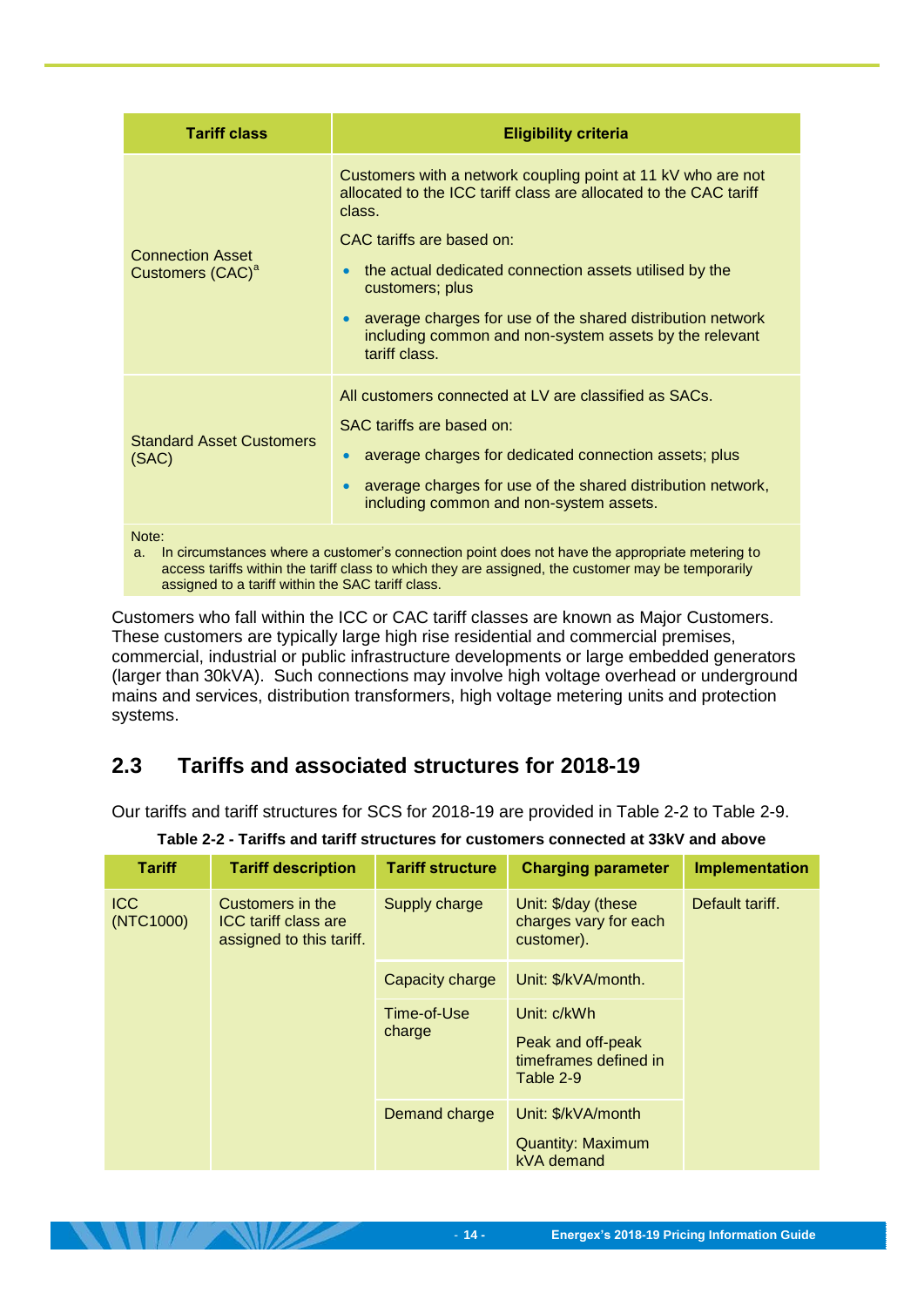|                                                                                       |  |  | measured over a<br>30 minute period<br>during the billing<br>period <sup>a</sup> |  |
|---------------------------------------------------------------------------------------|--|--|----------------------------------------------------------------------------------|--|
| Note:                                                                                 |  |  |                                                                                  |  |
| The average power used during the 30 minute period is used to calculate demand.<br>a. |  |  |                                                                                  |  |

<span id="page-18-0"></span>

| <b>Tariff</b>                                                                                                                                                                                      | <b>Tariff description<sup>a</sup></b>                                                               | <b>Tariff</b><br><b>structure</b>                                                                                         | <b>Charging parameter</b>                                                                                                            | Implementation                               |
|----------------------------------------------------------------------------------------------------------------------------------------------------------------------------------------------------|-----------------------------------------------------------------------------------------------------|---------------------------------------------------------------------------------------------------------------------------|--------------------------------------------------------------------------------------------------------------------------------------|----------------------------------------------|
| 11kV Bus<br>(NTC4000)                                                                                                                                                                              | Customers with a<br>network coupling<br>point at an 11 kV                                           | Supply charge                                                                                                             | Unit: \$/day (these charges<br>vary for each customer).                                                                              | Default for<br>customers with<br>an 11kV bus |
|                                                                                                                                                                                                    | zone substation bus<br>via a dedicated<br>11 kV feeder that is<br>not shared with any<br>customer.  | Demand<br>charge                                                                                                          | Unit: \$/kVA/month<br>Quantity: Maximum kVA<br>demand measured over a<br>30 minute period during<br>the billing period b             | configuration.                               |
|                                                                                                                                                                                                    |                                                                                                     | Usage charge                                                                                                              | Unit: c/kWh<br>Quantity: Peak and off-<br>peak timeframes are<br>defined in Table 2-9                                                |                                              |
| 11kV Line<br>(NTC4500)                                                                                                                                                                             | Customers with a<br>network coupling<br>point at an 11 kV<br>feeder shared with<br>other customers. | Supply charge                                                                                                             | Unit: \$/day (these charges<br>vary for each customer).                                                                              | Grandfathered<br>on 1 July 2017.             |
|                                                                                                                                                                                                    |                                                                                                     | Demand<br>charge                                                                                                          | Unit: \$/kVA/month.<br>Quantity: Maximum kVA<br>demand measured over a<br>30 minute period during<br>the billing period <sup>b</sup> |                                              |
|                                                                                                                                                                                                    |                                                                                                     | Usage charge                                                                                                              | Unit: c/kWh.<br>Quantity: Peak and off-<br>peak timeframes defined<br>in Table 2-9                                                   |                                              |
| Previously, this tariff<br><b>HV Demand</b><br>(NTC8000)<br>was allocated to<br>11 kV customers with<br>energy less than<br>4 GWh per year and<br>demands less than<br>1 MVA.<br>From 1 July 2017, |                                                                                                     | Supply charge                                                                                                             | Unit: \$/day (these charges<br>vary for each customer).                                                                              | Grandfathered<br>since 1 July<br>2015.       |
|                                                                                                                                                                                                    | Demand<br>charge                                                                                    | Unit: \$/kVA/month.<br>Quantity: Maximum kVA<br>demand measured over a<br>30 minute period during<br>the billing period b |                                                                                                                                      |                                              |

 $1/\sqrt{N}$ 

<u>e provinci provinci provinci provinci provinci provinci provinci provinci provinci provinci provinci provinci </u>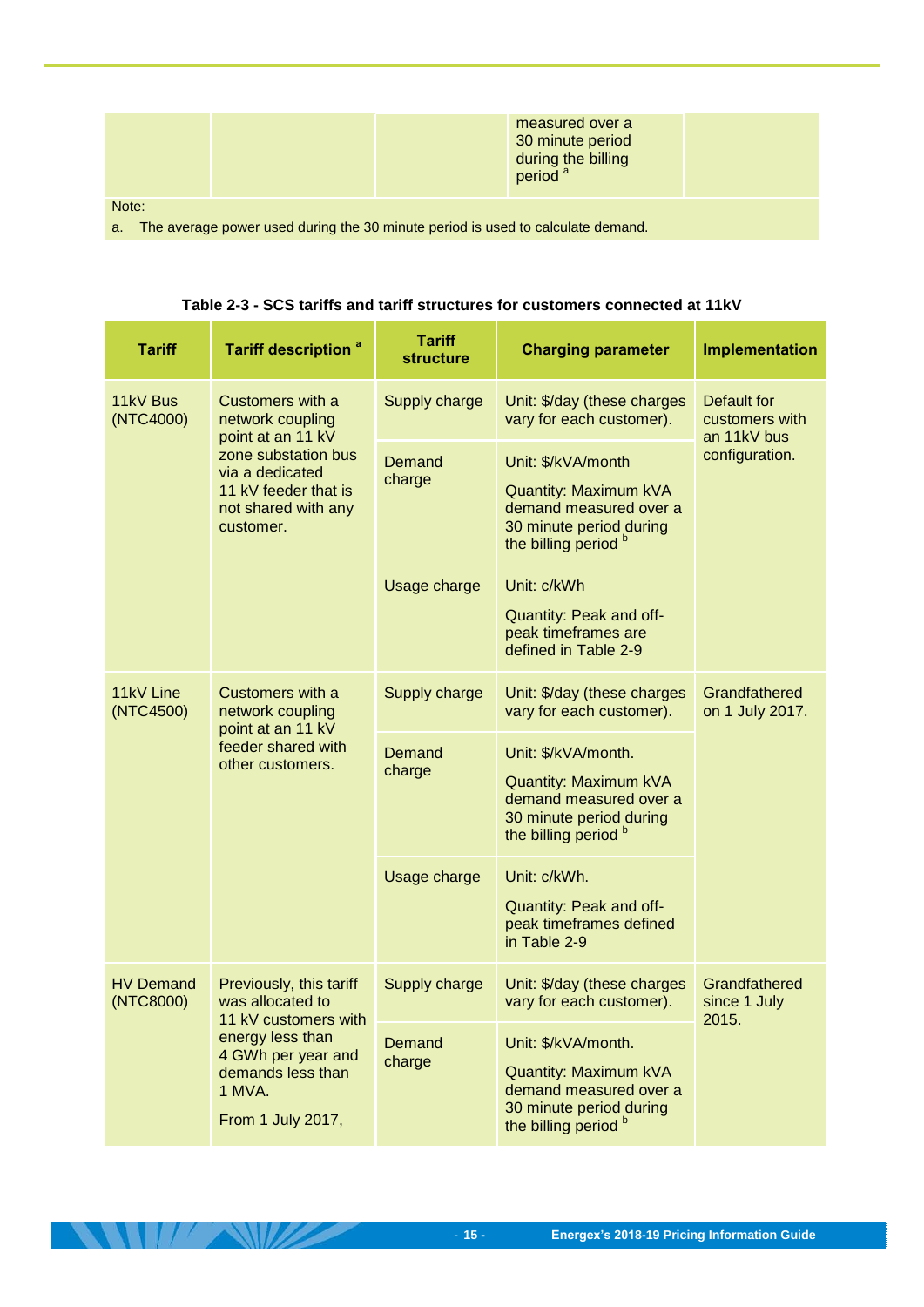| <b>Tariff</b>                              | <b>Tariff description<sup>a</sup></b>                                                                                                                                                                                                                                                                                                                                                                              | <b>Tariff</b><br><b>structure</b> | <b>Charging parameter</b>                                                                                                                                                                                                                                                                       | <b>Implementation</b>                                                                                                                                                                                                                                                      |                                                                                                                                            |  |
|--------------------------------------------|--------------------------------------------------------------------------------------------------------------------------------------------------------------------------------------------------------------------------------------------------------------------------------------------------------------------------------------------------------------------------------------------------------------------|-----------------------------------|-------------------------------------------------------------------------------------------------------------------------------------------------------------------------------------------------------------------------------------------------------------------------------------------------|----------------------------------------------------------------------------------------------------------------------------------------------------------------------------------------------------------------------------------------------------------------------------|--------------------------------------------------------------------------------------------------------------------------------------------|--|
|                                            | new customers with<br>these characteristics<br>are allocated to<br>either NTC7400 -<br><b>Demand Time-of-</b><br>Use 11 kV if they<br>share an<br>11 kV feeder with<br>other customers or to<br>NTC4000 - 11 kV<br>Bus if they have an<br>11 kV bus<br>configuration.                                                                                                                                              | Usage charge                      | Unit: c/kWh.<br>Quantity: kWh in billing<br>period                                                                                                                                                                                                                                              |                                                                                                                                                                                                                                                                            |                                                                                                                                            |  |
| $EG - 11kV$<br>(NTC3000)                   | Previously, this tariff<br>was allocated to                                                                                                                                                                                                                                                                                                                                                                        | Supply charge                     | Unit: \$/day (these charges<br>vary for each customer).                                                                                                                                                                                                                                         | Grandfathered<br>since 1 July<br>2015.                                                                                                                                                                                                                                     |                                                                                                                                            |  |
|                                            | customers who were<br>predominantly<br>generation<br>customers with a<br>generation capacity<br>greater than 30 kVA.<br>From 1 July 2017,<br>new customers with<br>these characteristics<br>are allocated to<br>either NTC7400 -<br><b>Demand Time-of-</b><br>Use 11 kV if they<br>share an<br>11 kV feeder with<br>other customers or to<br>NTC4000 - 11 kV<br>Bus if they have an<br>11 kV bus<br>configuration. |                                   |                                                                                                                                                                                                                                                                                                 | Demand<br>charge                                                                                                                                                                                                                                                           | Unit: \$/kVA/month<br><b>Quantity: Maximum kVA</b><br>demand measured over a<br>30 minute period during<br>the billing period <sup>b</sup> |  |
|                                            |                                                                                                                                                                                                                                                                                                                                                                                                                    | Usage charge                      | Unit: c/kWh.<br>Quantity: Peak and off-<br>peak timeframes defined<br>in Table 2-9.                                                                                                                                                                                                             |                                                                                                                                                                                                                                                                            |                                                                                                                                            |  |
| Demand<br>Time-of-Use<br>11kV<br>(NTC7400) | <b>Cost reflective Time-</b><br>of-Use demand tariff<br>for customers with a<br>network coupling<br>point at 11 kV<br>feeders shared with<br>other customers.                                                                                                                                                                                                                                                      | Supply charge                     | Capital:<br>Unit: \$/day/\$M of non-<br>contributed asset value<br>(NCCAV).<br>Quantity: NCCAV (\$M)<br>and number of days in<br>billing period.<br><b>Operating and</b><br>maintenance:<br>Unit: \$/day/\$M connection<br>asset value (CAV).<br>Quantity: NCCAV (\$M)<br>and number of days in | <b>Tariff offered</b><br>from 1 July 2017<br>on a voluntary<br>basis for all<br>existing 11kV<br>Line customers<br>on legacy tariffs.<br>This tariff will<br>become the<br>default tariff<br>from 1 July 2017<br>for new<br>customers that<br>share an 11kV<br>feeder with |                                                                                                                                            |  |

**THE REAL PROPERTY**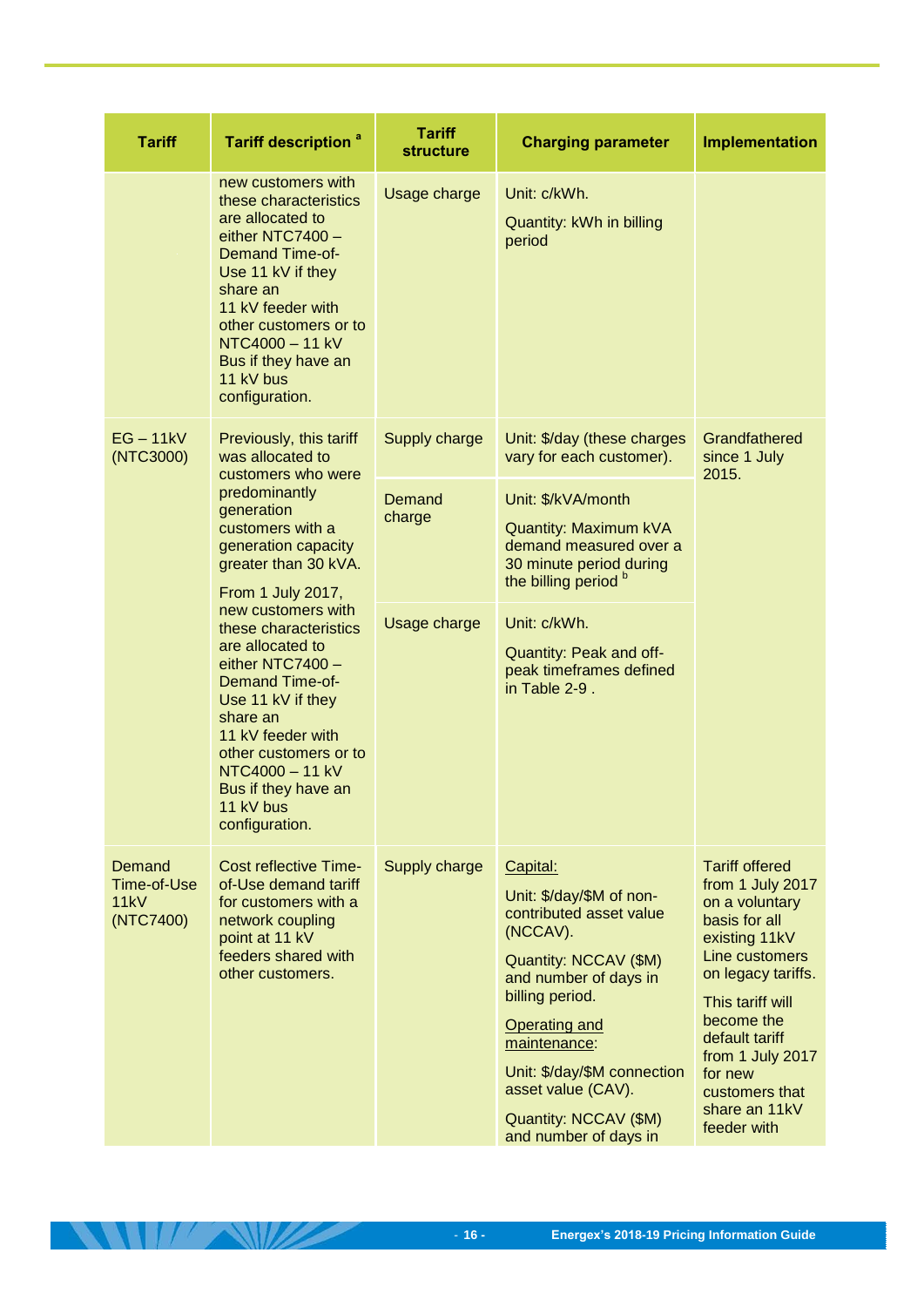| <b>Tariff</b> | <b>Tariff description<sup>a</sup></b> | <b>Tariff</b><br><b>structure</b> | <b>Charging parameter</b>                                                                                                                                                                                                                                                                                               | Implementation      |
|---------------|---------------------------------------|-----------------------------------|-------------------------------------------------------------------------------------------------------------------------------------------------------------------------------------------------------------------------------------------------------------------------------------------------------------------------|---------------------|
|               |                                       | <b>Peak Demand</b><br>charge      | billing period.<br>Unit: \$/kVA/month.<br><b>Quantity: Maximum kVA</b><br>demand measured as a<br>single peak over a 30<br>minute period during<br>charging window defined<br>in Table 2-10.                                                                                                                            | other<br>customers. |
|               |                                       | <b>Excess</b><br>demand<br>charge | Unit: \$/kVA/month.<br><b>Quantity: The maximum</b><br>of:<br>Zero,<br>$\bullet$<br>Maximum kVA<br>$\bullet$<br>demand measured as<br>a single peak over a<br>30 minute period<br>outside the peak<br>charging windows<br>defined in Table 2-10<br>minus the peak<br>demand quantity as<br>described above <sup>b</sup> |                     |
|               |                                       | Usage charge                      | Unit: c/kWh.<br>Quantity: kWh in billing<br>period.                                                                                                                                                                                                                                                                     |                     |

Notes:

a. It should be noted that connection assets are the assets required to connect an electrical installation to the shared network, and are all the assets from the connection point back up to and including the network coupling point.

 Dedicated connection assets are generally for the sole use of a single connection and are typically not shared by multiple connections. In circumstances where the network coupling point, and/or identification of dedicated connection assets, is unclear or contested, Energex will consider other information, including but not limited to, the customer's metering point to make a determination about the network coupling point.

<span id="page-20-0"></span>b. The average power used during the 30 minute period is used to calculate demand.

 $\frac{1}{2}$ 

#### **Table 2-4 - Tariffs and tariff structures for LV customers with consumption greater than 100 MWh/year**

| <b>Tariff</b> | <b>Tariff description</b> | <b>Tariff structure</b> | <b>Charging parameter</b>        | Implementati<br><b>on</b> |
|---------------|---------------------------|-------------------------|----------------------------------|---------------------------|
| Large         | Tariffs available to      | Supply charge           | Unit: \$/day.                    | NTC8100:                  |
| Demand        | LV customers with         |                         | <b>Quantity: Days in billing</b> | Optional tariff.          |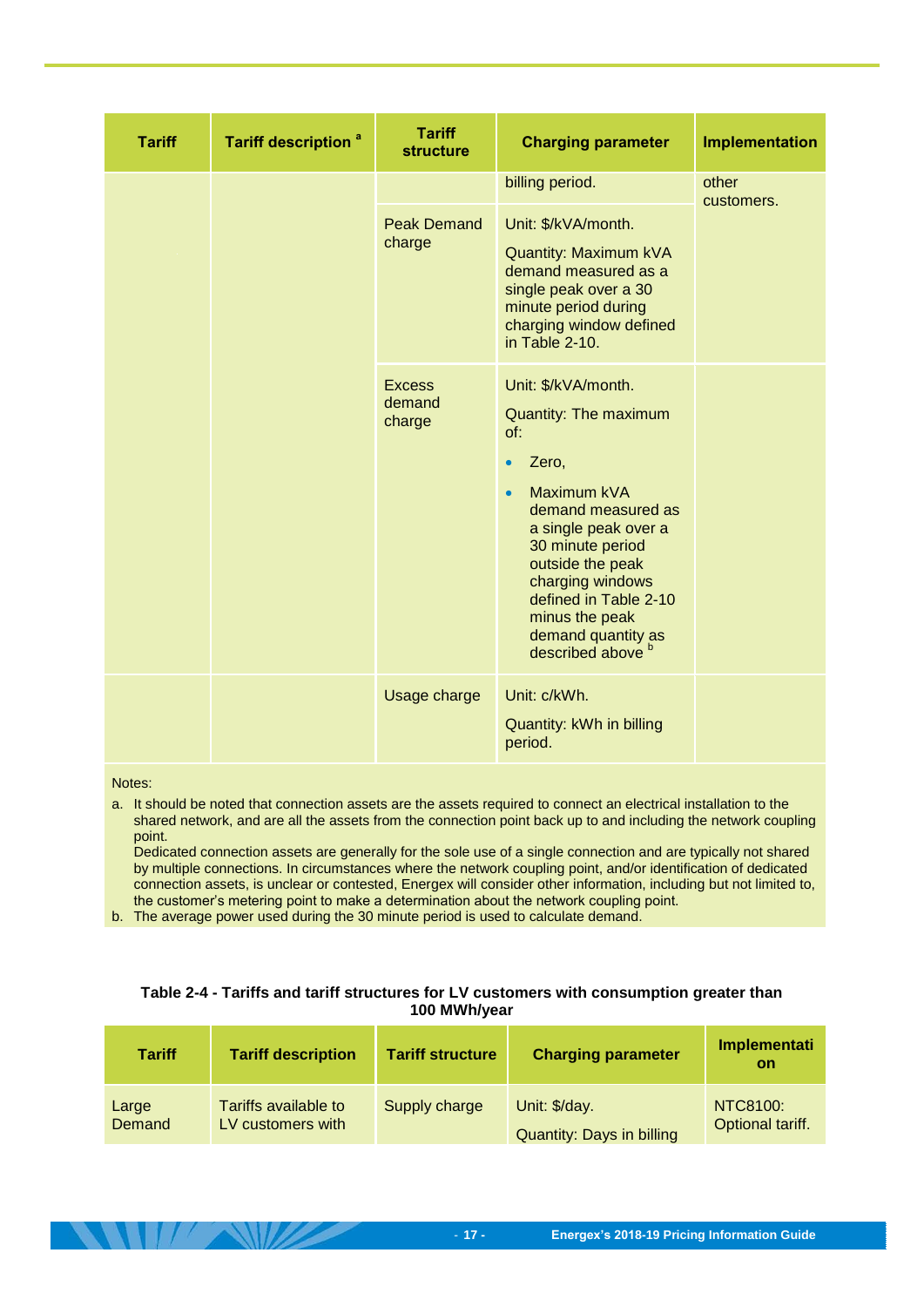| Tariff                                    | <b>Tariff description</b>                                                                                                                                                     | <b>Tariff structure</b>        | <b>Charging parameter</b>                                                                                                                                                                                                                                                                       | Implementati<br>on                                                       |
|-------------------------------------------|-------------------------------------------------------------------------------------------------------------------------------------------------------------------------------|--------------------------------|-------------------------------------------------------------------------------------------------------------------------------------------------------------------------------------------------------------------------------------------------------------------------------------------------|--------------------------------------------------------------------------|
| (NTC8100)<br>Small<br>Demand<br>(NTC8300) | consumption greater<br>than 100 MWh per<br>vear.<br>LV customers with<br>consumption less<br>than 100 MWh per<br>year may voluntarily<br>access these tariffs.                | Demand charge                  | period.<br>Unit: \$/kVA/month.<br><b>Quantity: Maximum kVA</b><br>demand measured over a<br>30 minute period during<br>the billing period. <sup>a</sup>                                                                                                                                         | <b>NTC8300:</b><br>Default tariff.                                       |
|                                           | <b>Customers must</b><br>have appropriate<br>Type 1-4 metering to<br>access these tariffs.                                                                                    | Usage charge                   | Unit: c/kWh.<br>Quantity: kWh in billing<br>period.                                                                                                                                                                                                                                             |                                                                          |
| LV Demand<br>Time-of-Use<br>$(NTC7200)^b$ | Tariff available to LV<br>customers with<br>consumption greater<br>than 100 MWh per<br>year.<br>LV customers with<br>consumption less<br>than MWh per year<br>may voluntarily | Supply charge                  | Unit: \$/day.<br><b>Quantity: Days in billing</b><br>period.                                                                                                                                                                                                                                    | <b>Tariff offered</b><br>from 1 July<br>2018 on a<br>voluntary<br>basis. |
|                                           |                                                                                                                                                                               | Usage charge                   | Unit: c/kWh.<br>Quantity: kWh in billing<br>period.                                                                                                                                                                                                                                             |                                                                          |
|                                           | access this tariff.<br><b>Customers must</b><br>have appropriate<br>Type 1-4 metering to<br>access this tariff.                                                               | <b>Demand charge</b>           | Unit: \$/kVA/month.<br><b>Quantity: Maximum kVA</b><br>demand measured over a<br>30 minute period during<br>charging window                                                                                                                                                                     |                                                                          |
|                                           |                                                                                                                                                                               | <b>Excess demand</b><br>charge | Unit: \$/kVA/month.<br><b>Quantity: The maximum</b><br>of:<br>Zero,<br>Maximum kVA<br>demand measured as<br>a single peak over a<br>30 minute period<br>outside the peak<br>charging windows<br>defined in Table 2-10,<br>minus the peak<br>demand quantity as<br>described above. <sup>a</sup> |                                                                          |

Notes:

a. The average power used during the 30 minute period is used to calculate demand.

b. New tariff offered from 1 July 2018.

**THE STATE OF STREET**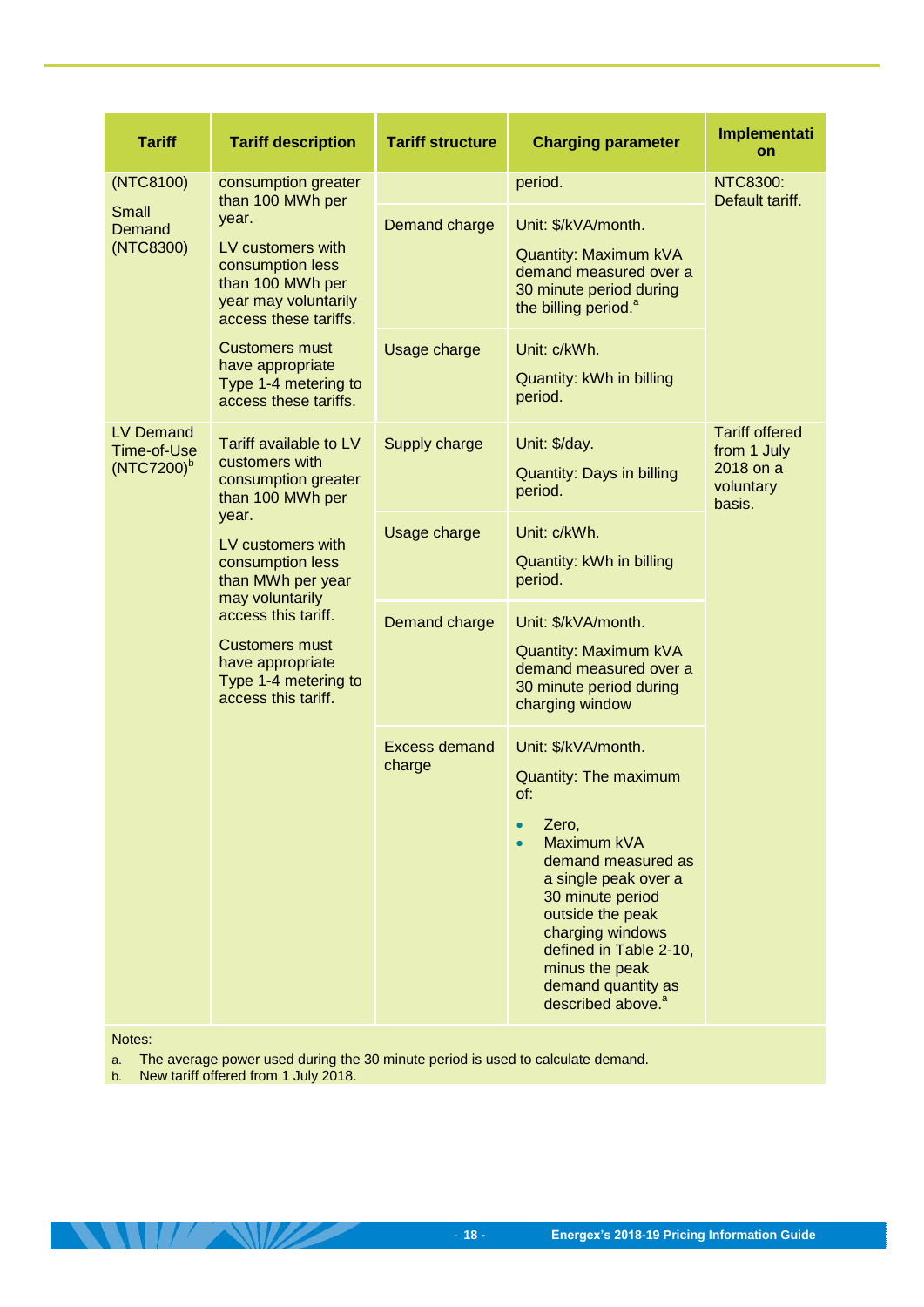**Table 2-5 - SCS tariffs and tariff structures for residential customers**

<span id="page-22-0"></span>

| <b>Tariff</b>                                  | <b>Tariff description</b>                                                                                                                                                                                                                                         | <b>Tariff structure</b> | <b>Charging parameter</b>                                                                                                                                                                                                                           | Implementatio<br>n |
|------------------------------------------------|-------------------------------------------------------------------------------------------------------------------------------------------------------------------------------------------------------------------------------------------------------------------|-------------------------|-----------------------------------------------------------------------------------------------------------------------------------------------------------------------------------------------------------------------------------------------------|--------------------|
| <b>Residential Flat</b><br>(NTC8400)           | This tariff is the<br>default tariff for<br>residential<br>customers                                                                                                                                                                                              | Supply charge           | Unit: \$/day.<br><b>Quantity: Days in</b><br>billing period.                                                                                                                                                                                        | Default tariff.    |
|                                                | regardless of their<br>size and cannot be<br>used in conjunction<br>with Residential<br>Time-of-Use<br>(NTC8900).                                                                                                                                                 | Usage charge            | Unit: c/kWh.<br>Quantity: kWh in<br>billing period.                                                                                                                                                                                                 |                    |
| <b>Residential</b><br>Time-of-Use<br>(NTC8900) | This tariff is<br>available to<br>residential<br>customers<br>regardless of their<br>size and cannot be<br>used in conjunction<br>with Residential<br>Flat (NTC8400).<br><b>Customers must</b><br>have a time-of-use<br>capable meter to<br>access this tariff.   | Supply charge           | Unit: \$/day.<br><b>Quantity: Days in</b><br>billing period.                                                                                                                                                                                        | Optional tariff.   |
|                                                |                                                                                                                                                                                                                                                                   | Usage charge            | Unit: c/kWh.<br>Quantity: kWh in<br>billing period.<br>Peak, shoulder and<br>off-peak timeframes<br>defined in Table 2-9.                                                                                                                           |                    |
| <b>Residential</b><br>Demand<br>(NTC7000)      | This tariff is<br>available to<br>residential<br>customers<br>regardless of their<br>size and cannot be<br>used in conjunction<br>with Residential<br>Flat (NTC8400).<br><b>Customers must</b><br>have appropriate<br>Type 1-4 metering<br>to access this tariff. | Supply charge           | Unit: \$/day.<br><b>Quantity: Days in</b><br>billing period.                                                                                                                                                                                        | Optional tariff.   |
|                                                |                                                                                                                                                                                                                                                                   | Demand charge           | Unit: \$/kW/month.<br><b>Quantity: Maximum</b><br>kilowatt demand<br>measured as a single<br>peak over a 30<br>minute period during<br>peak charging<br>window defined in<br>Table 2-10. <sup>a</sup>                                               |                    |
|                                                |                                                                                                                                                                                                                                                                   |                         | For the first 12<br>months on this tariff,<br>eligible customers'<br>chargeable demand<br>will be capped.<br><b>Terms and</b><br>conditions are<br>provided in<br>Appendix 3 of the<br><b>Energex 2018-19</b><br><b>Annual Pricing</b><br>Proposal. |                    |

**STATISTICS**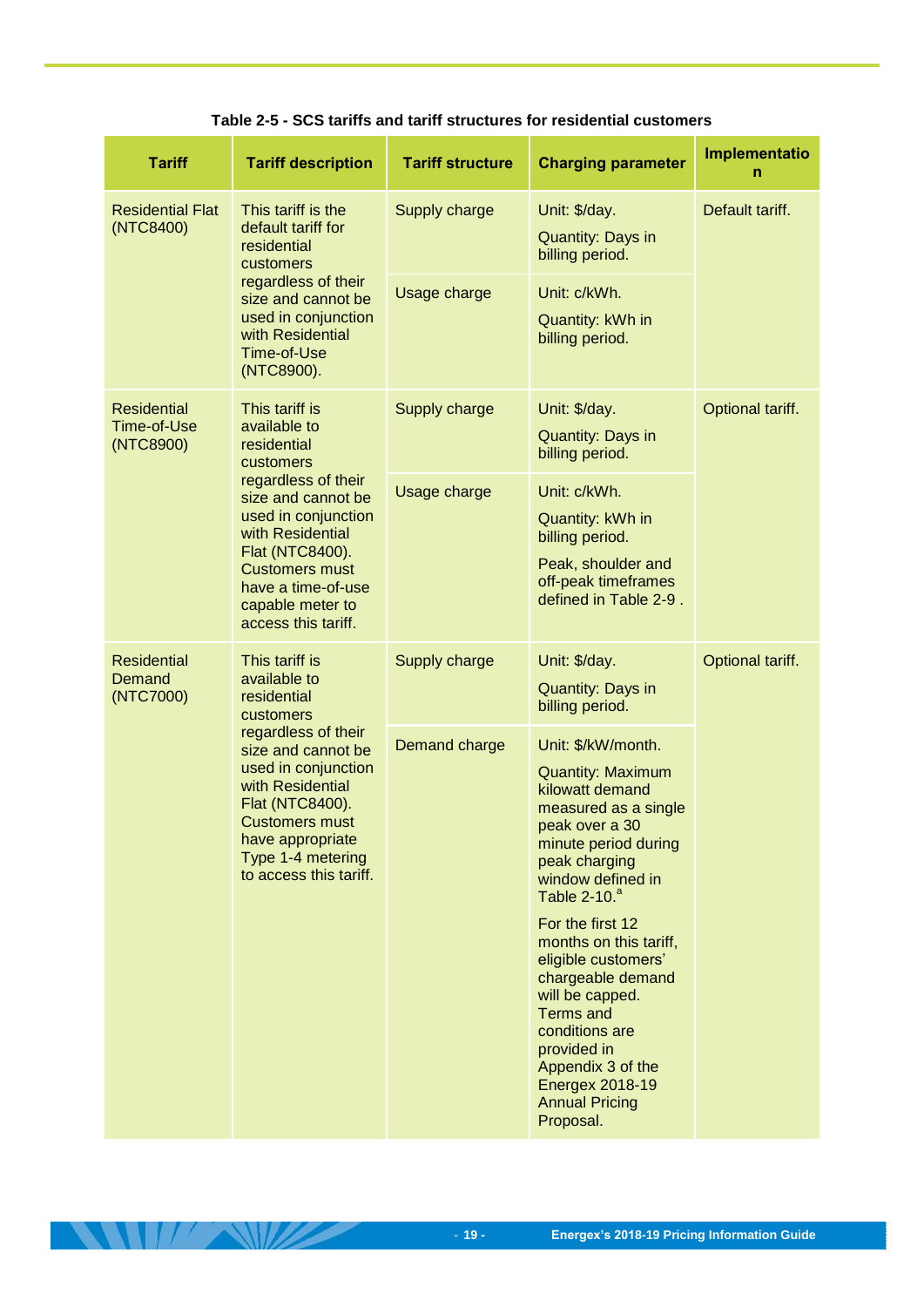| <b>Tariff</b>                                    | <b>Tariff description</b>                                                                                                                                                                                                                                                                                                                                                                                                                                                                                                                                                                                                                                                                                                                                                      | <b>Tariff structure</b>            | <b>Charging parameter</b>                                                                                                                                                                                                                                                                                                                                                                                                                                                                                                                                                                                                                                                                                                                               | Implementatio<br>n                                                                                                                                                                                                                                                                                        |
|--------------------------------------------------|--------------------------------------------------------------------------------------------------------------------------------------------------------------------------------------------------------------------------------------------------------------------------------------------------------------------------------------------------------------------------------------------------------------------------------------------------------------------------------------------------------------------------------------------------------------------------------------------------------------------------------------------------------------------------------------------------------------------------------------------------------------------------------|------------------------------------|---------------------------------------------------------------------------------------------------------------------------------------------------------------------------------------------------------------------------------------------------------------------------------------------------------------------------------------------------------------------------------------------------------------------------------------------------------------------------------------------------------------------------------------------------------------------------------------------------------------------------------------------------------------------------------------------------------------------------------------------------------|-----------------------------------------------------------------------------------------------------------------------------------------------------------------------------------------------------------------------------------------------------------------------------------------------------------|
|                                                  |                                                                                                                                                                                                                                                                                                                                                                                                                                                                                                                                                                                                                                                                                                                                                                                | Usage charge                       | Unit: c/kWh.<br>Quantity: kWh in<br>billing period.                                                                                                                                                                                                                                                                                                                                                                                                                                                                                                                                                                                                                                                                                                     |                                                                                                                                                                                                                                                                                                           |
| <b>Residential</b><br>Lifestyle<br>$(NTC6400)^b$ | <b>Residential</b><br>Lifestyle offers a<br>flatter electricity bill<br>based on<br>smoothing of the                                                                                                                                                                                                                                                                                                                                                                                                                                                                                                                                                                                                                                                                           | <b>Network access</b><br>allowance | Monthly charge<br>based on customer's<br>nominated band.<br>The bands are set<br>out in Table 2-12.                                                                                                                                                                                                                                                                                                                                                                                                                                                                                                                                                                                                                                                     | The tariff is<br>designed to<br>operate with a<br>smart meter.<br>Once choice of                                                                                                                                                                                                                          |
|                                                  | underlying network<br>peak charges.<br><b>Customers must</b><br>have a digital (type<br>4) meter installed<br>and consent to<br>monthly billing in<br>order to access this<br>tariff.<br>This tariff is based<br>on a network tariff<br>where the cost of<br>using the network is<br>primarily linked to<br>customer usage<br>during the summer<br>peak window set<br>out in Table 2-11.<br>Customers can pay<br>for their network<br>usage during the<br>summer peak<br>window through a<br>fixed monthly<br>charge that buys<br>the right to use the<br>network to transport<br>up to an agreed<br>amount of<br>electricity during<br>each summer weak<br>window (Band 2 to<br>5). The option<br>remains to pay<br>entirely on a pay as<br>you go basis<br>(choosing Band 1) | Summer peak<br>top-up charge       | The summer peak<br>top-up charge is<br>applied to the single<br>maximum daily<br>energy consumed<br>above the threshold<br>associated with the<br>nominated band<br>during the billing<br>period.<br>The summer peak<br>top-up rate is the<br>same regardless of<br>the chosen band.<br>There is no top up<br>charge for exceeding<br>the agreed allowance<br>anytime outside of<br>the summer peak<br>window.<br>Once the allocation<br>is exceeded, the<br>increased amount<br>remains available for<br>the rest of the month<br>and then resets back<br>to the original<br>nominated allowance<br>at the start of the<br>following month.<br>Applies to network<br>use during the<br>summer peak<br>charging window<br>defined in Table<br>$2 - 11.$ | access band is<br>made,<br>customers<br>cannot choose<br>a lower band<br>until they have<br>been on the<br>chosen band<br>for a full 12<br>months.<br>Customers,<br>however, can<br>choose to<br>move to<br>increase their<br>network access<br>allowance by<br>moving to a<br>higher band at<br>anytime. |
|                                                  |                                                                                                                                                                                                                                                                                                                                                                                                                                                                                                                                                                                                                                                                                                                                                                                | <b>Usage flat</b>                  | Unit: c/kWh<br>Quantity: kWh in<br>billing period.                                                                                                                                                                                                                                                                                                                                                                                                                                                                                                                                                                                                                                                                                                      |                                                                                                                                                                                                                                                                                                           |

**THE REAL PROPERTY**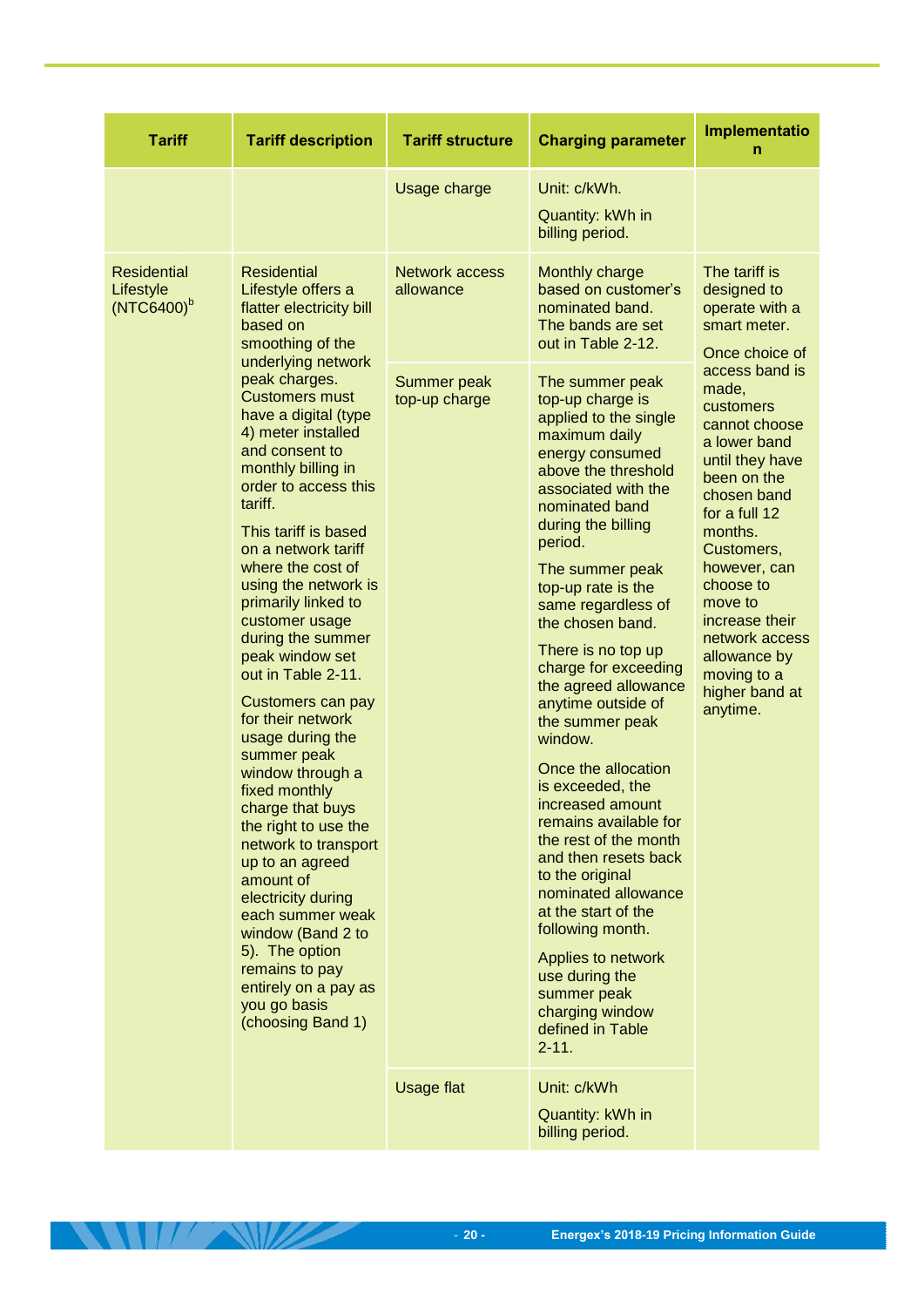| Tariff | <b>Tariff description</b> | <b>Tariff structure</b> | <b>Charging parameter</b> | Implementatio |
|--------|---------------------------|-------------------------|---------------------------|---------------|
| Notes: |                           |                         |                           |               |

a. The average power used during the 30 minute period is used to calculate demand.

<span id="page-24-0"></span>b. New tariff offered from 1 July 2018.

| Table 2-6 - SCS tariffs and tariff structures for LV business customers with |
|------------------------------------------------------------------------------|
| consumption less than 100 MWh/year                                           |

| <b>Tariff</b>                                | <b>Tariff description</b>                                                                                                                                                                                                                                  | <b>Tariff</b><br><b>structure</b> | <b>Charging parameter</b>                                                                                                                                                                         | Implementation                                         |
|----------------------------------------------|------------------------------------------------------------------------------------------------------------------------------------------------------------------------------------------------------------------------------------------------------------|-----------------------------------|---------------------------------------------------------------------------------------------------------------------------------------------------------------------------------------------------|--------------------------------------------------------|
| <b>Business Flat</b><br>(NTC8500)            | This tariff is the<br>default tariff for<br>business customers<br>with consumption                                                                                                                                                                         | Supply charge                     | Unit: \$/day.<br><b>Quantity: Days in</b><br>billing period.                                                                                                                                      | Default tariff.                                        |
|                                              | less than 100 MWh<br>per year.                                                                                                                                                                                                                             | Usage charge                      | Unit: c/kWh.<br>Quantity: kWh in billing<br>period.                                                                                                                                               |                                                        |
| <b>Business Time-</b><br>of-Use<br>(NTC8800) | This tariff is<br>available to<br>business customers<br>with consumption                                                                                                                                                                                   | Supply charge                     | Unit: \$/day.<br><b>Quantity: Days in</b><br>billing period.                                                                                                                                      | Optional tariff.                                       |
|                                              | less than 100 MWh<br>per year.<br><b>Customers must</b><br>have time-of-use-<br>capable metering<br>installed to access<br>this tariff.                                                                                                                    | Usage charge                      | Unit: c/kWh.<br>Quantity: kWh in billing<br>period.<br>Peak and off-peak<br>timeframes defined in<br>Table $2-9$ .                                                                                |                                                        |
| <b>Business</b><br>Demand<br>(NTC7100)       | This tariff is<br>available to<br>business customers<br>with consumption<br>less than 100<br>MWh/year and<br>cannot be used in<br>conjunction with<br><b>Business flat</b><br>(NTC8500).<br><b>Customers must</b><br>have appropriate<br>Type 1-4 metering | Supply charge                     | Unit: \$/day.<br><b>Quantity: Days in</b><br>billing period.                                                                                                                                      | <b>Optional tariff</b><br>offered from<br>1 July 2017. |
|                                              |                                                                                                                                                                                                                                                            | Demand<br>charge                  | Unit: \$/kW/month.<br><b>Quantity: Maximum</b><br>kilowatt demand<br>measured as a single<br>peak over a 30 minute<br>period during peak<br>charging window<br>defined in Table 2-9. <sup>a</sup> |                                                        |
|                                              | to access this tariff.                                                                                                                                                                                                                                     | Usage charge                      | Unit: c/kWh.<br>Quantity: kWh in billing<br>period.                                                                                                                                               |                                                        |

Note:

 $11<sup>7</sup>$ 

a. The total power used during the 30 minute period is used to calculate demand.

<u>ta se</u>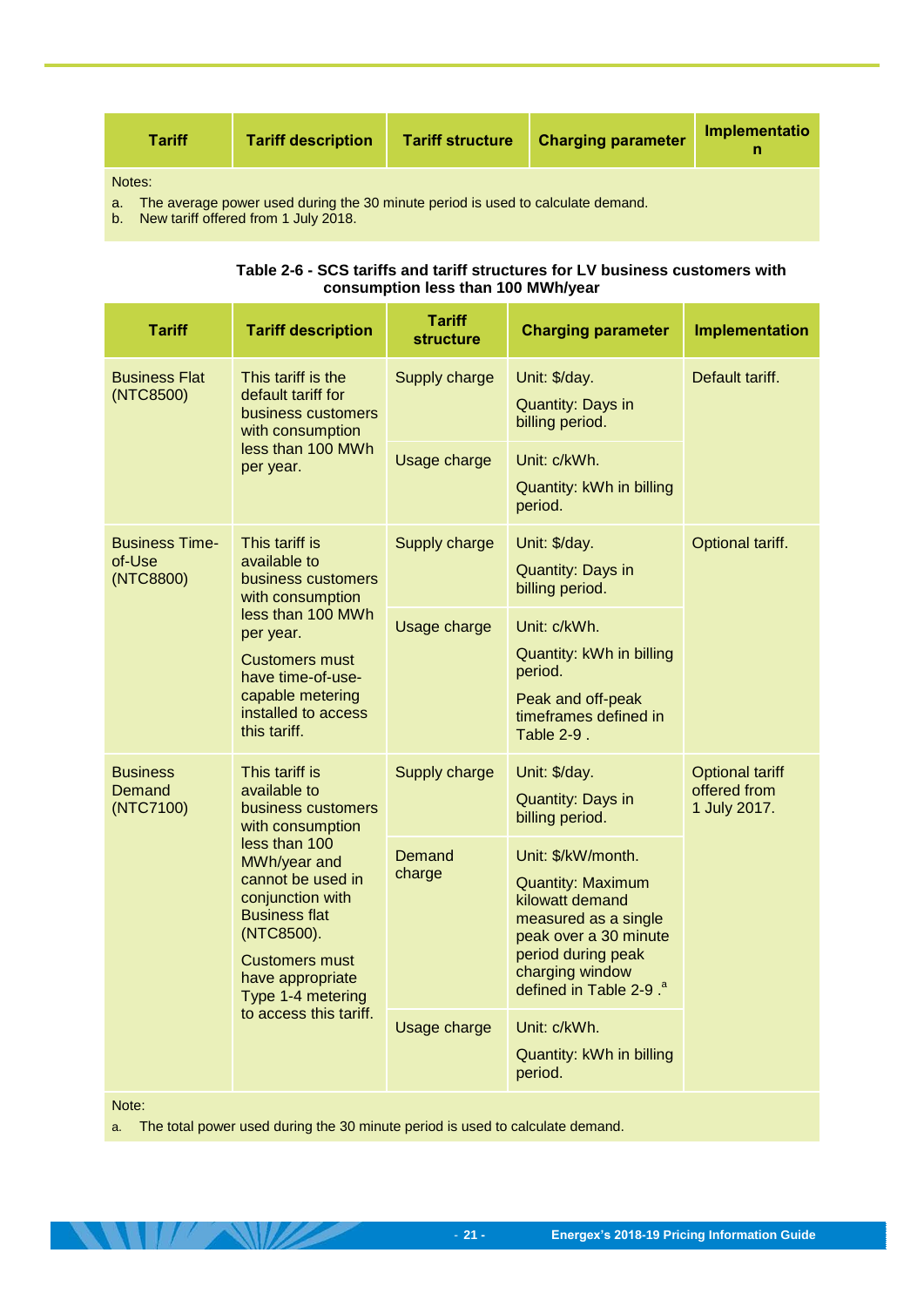The terms and conditions for unmetered supples can be found in Appendix 1 of the Energex 2018-19 Annual Pricing Proposal.<sup>11</sup>

<span id="page-25-0"></span>

| <b>Tariff</b>          | <b>Tariff</b><br><b>structure</b> | <b>Charging parameter</b>                           | Implementation  |
|------------------------|-----------------------------------|-----------------------------------------------------|-----------------|
| Unmetered<br>(NTC9600) | Usage charge                      | Unit: c/kWh.<br>Quantity: kWh in billing<br>period. | Default tariff. |

**Table 2-7 - Tariffs and tariff structures for unmetered tariff**

#### **Table 2-8 - Secondary tariffs and tariff structures for load control tariffs**

<span id="page-25-1"></span>

| <b>Tariff</b>                                                              | Tariff<br><b>structure</b> | <b>Charging parameter</b>                           | <b>Implementation</b>                                                                                                  |  |
|----------------------------------------------------------------------------|----------------------------|-----------------------------------------------------|------------------------------------------------------------------------------------------------------------------------|--|
| <b>Super Economy</b><br>(NTC9000) <sup>a</sup><br>Economy<br>$(NTC9100)^a$ | Usage charge               | Unit: c/kWh.<br>Quantity: kWh in billing<br>period. | Optional secondary tariff.                                                                                             |  |
| <b>Smart Control</b><br>(NTC7300)                                          | Usage charge               | Unit: c/kWh.<br>Quantity: kWh in billing<br>period. | Optional secondary tariff in<br>conjunction with the<br>residential demand tariff,<br>NTC7000 - Residential<br>Demand. |  |
| Note:<br>This tariff cannot be used in conjunction with NTC7000.<br>a.     |                            |                                                     |                                                                                                                        |  |

The terms and conditions for secondary tariffs can be found in Appendix 2 of the Energex 2018-19 Annual Pricing Proposal.<sup>12</sup>

Energex's charging timeframes for time-of-use usage and time-of-use demand tariffs are included in [Table 2-2](#page-17-1) to Table 2.10.

<span id="page-25-2"></span>

| <b>Tariff</b>                  | <b>Network Tariff</b><br>Code | <b>Charging</b><br>timeframes | <b>Weekdays<sup>a</sup></b>  | <b>Weekends</b> |
|--------------------------------|-------------------------------|-------------------------------|------------------------------|-----------------|
| <b>Residential Time-of-Use</b> | NTC8900                       | Off-Peak                      | $10pm - 7am$                 | $10pm - 7am$    |
|                                |                               | Shoulder                      | $7am - 4pm,$<br>$8pm - 10pm$ | $7am - 10pm$    |
|                                |                               | Peak                          | $4$ pm $-$ 8pm               | No peak         |

#### **Table 2-9 – Time-of-use usage charging timeframes**

<sup>-</sup><sup>11</sup> Energex website - Pricing Publications page for residential customers[: https://www.energex.com.au/home/our-](https://www.energex.com.au/home/our-services/pricing-And-tariffs/residential-customers/pricing-publications)

[services/pricing-And-tariffs/residential-customers/pricing-publications;](https://www.energex.com.au/home/our-services/pricing-And-tariffs/residential-customers/pricing-publications) or Pricing Publications page for business customers: <u>https://www.energex.com.au/home/our-services/pricing-And-tariffs/business-customers/pricing-publications</u>.<br><sup>12</sup> Available on the Australian Energy Regulator's website and on the Energex website.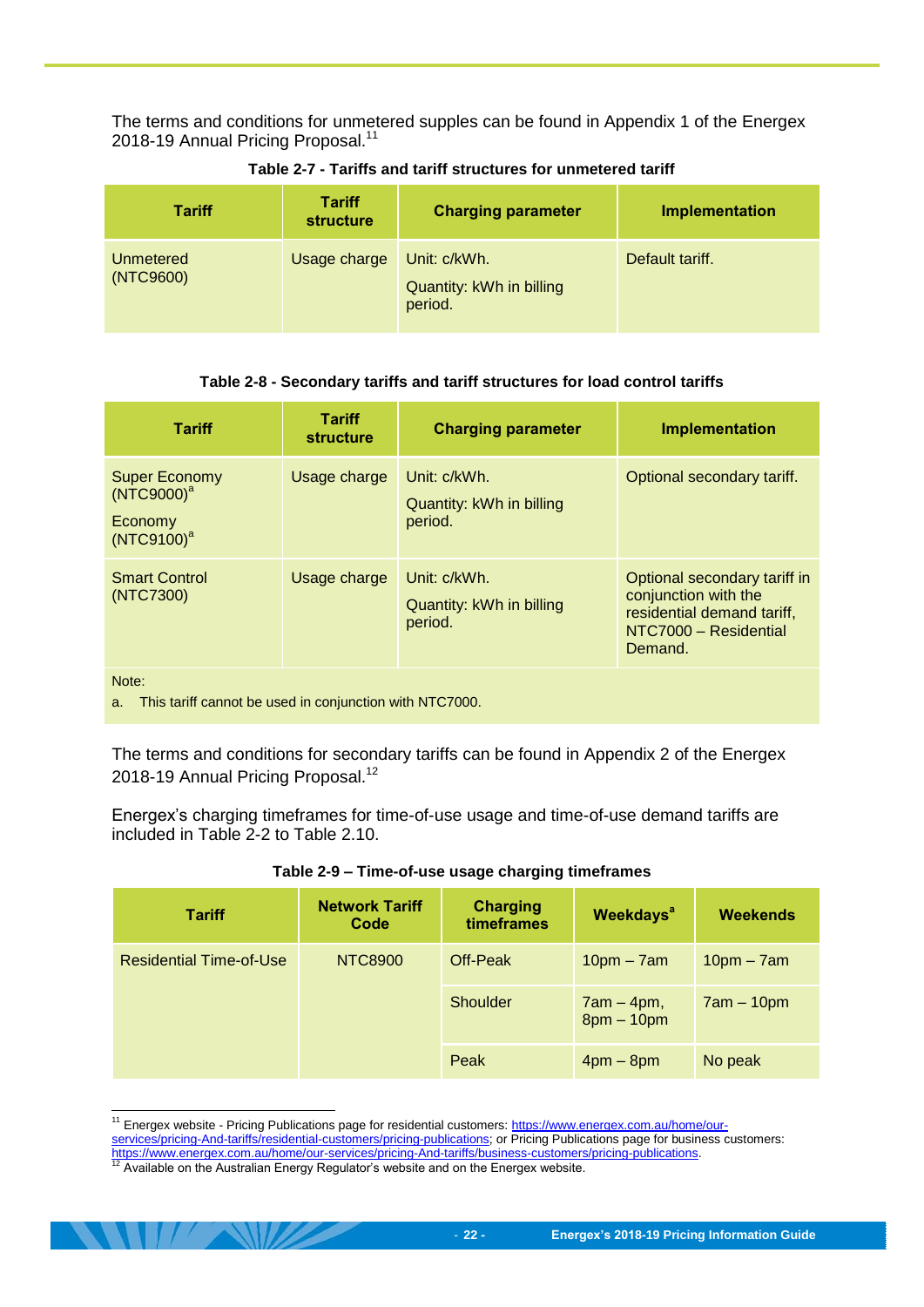| <b>Tariff</b>                                                | <b>Network Tariff</b><br>Code    | <b>Charging</b><br>timeframes | <b>Weekdays<sup>a</sup></b> | <b>Weekends</b> |
|--------------------------------------------------------------|----------------------------------|-------------------------------|-----------------------------|-----------------|
| <b>Business Time-of-Use</b>                                  | <b>NTC8800</b>                   | Off-Peak                      | $9pm - 7am$                 | Anytime         |
|                                                              |                                  | Peak                          | $7am - 9pm$                 | No peak         |
| ICC, CAC                                                     | NTC1000<br><b>NTC4000</b>        | Off-Peak                      | $11pm - 7am$                | Anytime         |
|                                                              | <b>NTC4500</b><br><b>NTC3000</b> | Peak                          | $7am - 11pm$                | No peak         |
| Note:<br>Include government specified public holidays.<br>a. |                                  |                               |                             |                 |

#### **Table 2-10 - Time-of-use demand charging windows**

<span id="page-26-2"></span><span id="page-26-0"></span>

| <b>Tariff</b>                                                                          | <b>Network Tariff</b><br>Code | <b>Charging</b><br>timeframes | <b>Workdays<sup>a</sup></b> | <b>Weekends</b> |
|----------------------------------------------------------------------------------------|-------------------------------|-------------------------------|-----------------------------|-----------------|
| <b>Residential Time-of-Use</b>                                                         | <b>NTC7000</b>                | Off-Peak                      | $8pm - 4pm$                 | Anytime         |
|                                                                                        |                               | Peak                          | $4pm - 8pm$                 | No peak         |
| <b>Business Time-of-Use</b>                                                            | NTC7100<br><b>NTC7200</b>     | Off-Peak                      | $9$ pm $-9$ am              | Anytime         |
|                                                                                        | <b>NTC7400</b>                | Peak                          | $9am - 9pm$                 | No peak         |
| Note:<br>Workdays are weekdays but exclude government specified public holidays.<br>a. |                               |                               |                             |                 |

The charging timeframes for the top-up summer peak charge is set out in Table 2.11.

#### **Table 2-11 – Residential Lifestyle tariff summer charging window**

<span id="page-26-1"></span>

| <b>Tariff</b>                                                                                                 | <b>Network Tariff</b><br>Code | <b>Charging</b><br>timeframes | <b>Season</b>     | <b>Days<sup>a</sup></b> |
|---------------------------------------------------------------------------------------------------------------|-------------------------------|-------------------------------|-------------------|-------------------------|
| <b>Residential Lifestyle</b>                                                                                  | NTC6400                       | Summer peak<br>window         | November to March | Any day 4pm-<br>9pm     |
| Note:<br>Include weekdays, weekends and government specified public holidays during summer peak window.<br>a. |                               |                               |                   |                         |

 $\left| \frac{1}{2} \right|$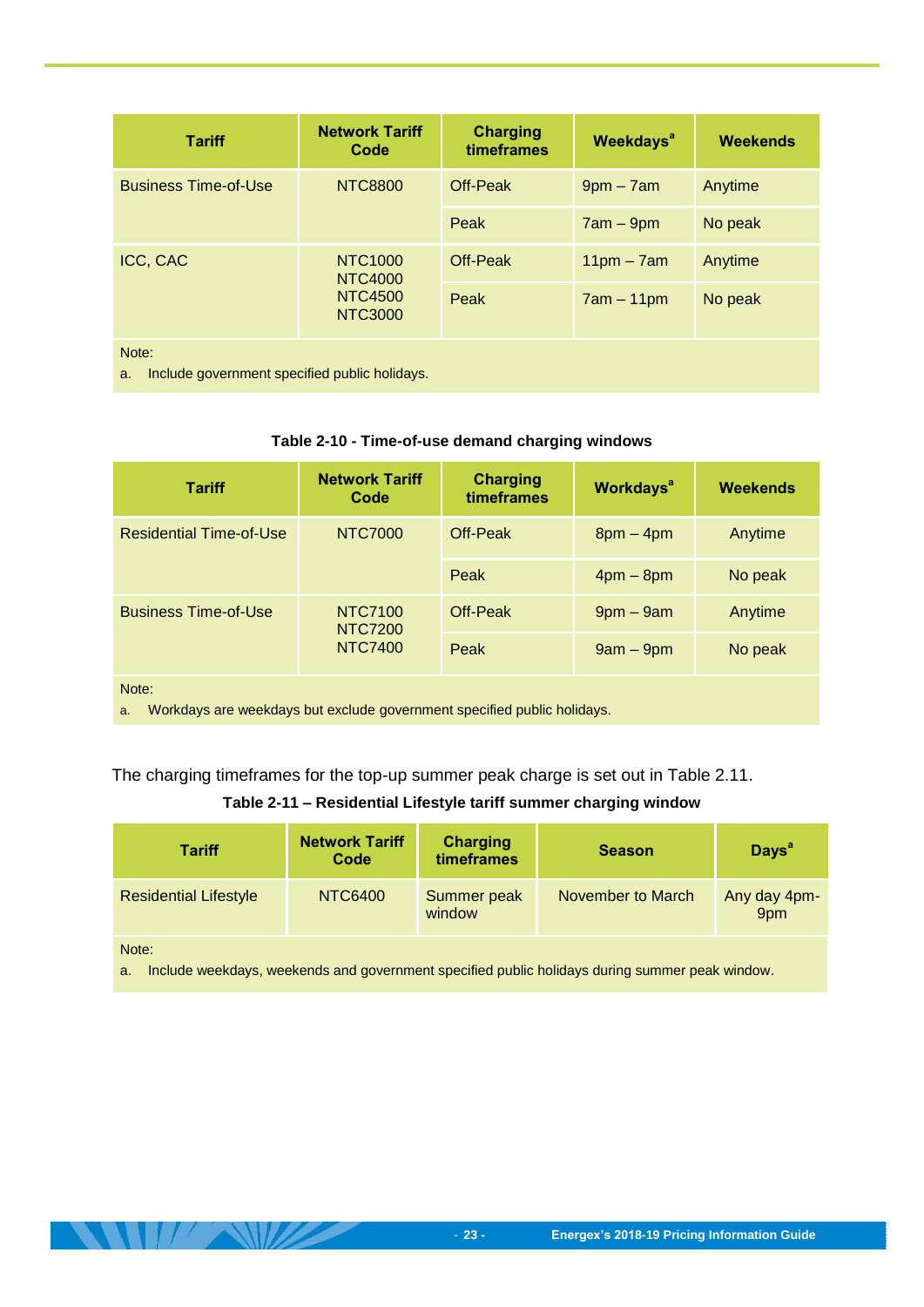The customer's nominated access bands for the Residential Lifestyle tariff is found in [Table](#page-27-1)  [2-12.](#page-27-1)

<span id="page-27-1"></span>

| <b>Network access</b><br>allowance | Summer peak window (SPW) network allowance in the band                                                                 |
|------------------------------------|------------------------------------------------------------------------------------------------------------------------|
| Access Band 1                      | 0 kWh. Does not include any allowance for use of the network to<br>transport electricity during the summer peak window |
| Access Band 2                      | Includes network access allowance to transport up to 5 kWh in each<br>daily summer peak window                         |
| <b>Access Band 3</b>               | Includes network access allowance to transport up to 10 kWh in each<br>daily summer peak window                        |
| Access Band 4                      | Includes network access allowance to transport up to 15 kWh in each<br>daily summer peak window                        |
| <b>Access Band 5</b>               | Includes access to the network to transport up to 20 kWh in each daily<br>summer peak window                           |

| Table 2-12 - Residential Lifestyle Tariff Network Access Band |  |
|---------------------------------------------------------------|--|
|---------------------------------------------------------------|--|

#### <span id="page-27-0"></span>**2.4 Assignment and re-assignment of customers to tariff classes and tariffs**

The principles and provisions governing the assignment and re-assignment of customers to or between tariff classes and tariffs are outlined in clause 6.18.4 of the NER and the AER's Final Decision.<sup>13</sup> Our tariff class and tariff assignment policy and procedures are set out in the approved Energex 2017-20 TSS.<sup>14</sup> To comply with the NER and provisions outlined in the Final Decision, our process for tariff class and tariff assignment ensures no direct control services customer can take supply without being a member of at least one tariff class.

Where a new customer connection request is received and no tariff is nominated, using the tariff assignment process, the customer will be allocated first to a tariff class and then to the most appropriate default tariff. In these instances, we will take into account the following connection characteristics:

- The nature and extent of the customer's usage.
- The nature of the customer's connection to the network (i.e. significant amount and/or capacity of connection assets).
- Whether remotely-read interval or other similar metering technology has been installed at the customer's premises as a result of a regulatory obligation or requirement.

In addition to the above, the following procedures apply:

Customers with similar connection and usage profiles are treated equally.

<sup>-</sup><sup>13</sup> AER's Final Decision on Energex's 2015-20 Determination, October 2015.

<sup>14</sup> Energex, Tariff Structure Statement 1 July 2017 to 30 June 2020, February 2017, Chapter 5.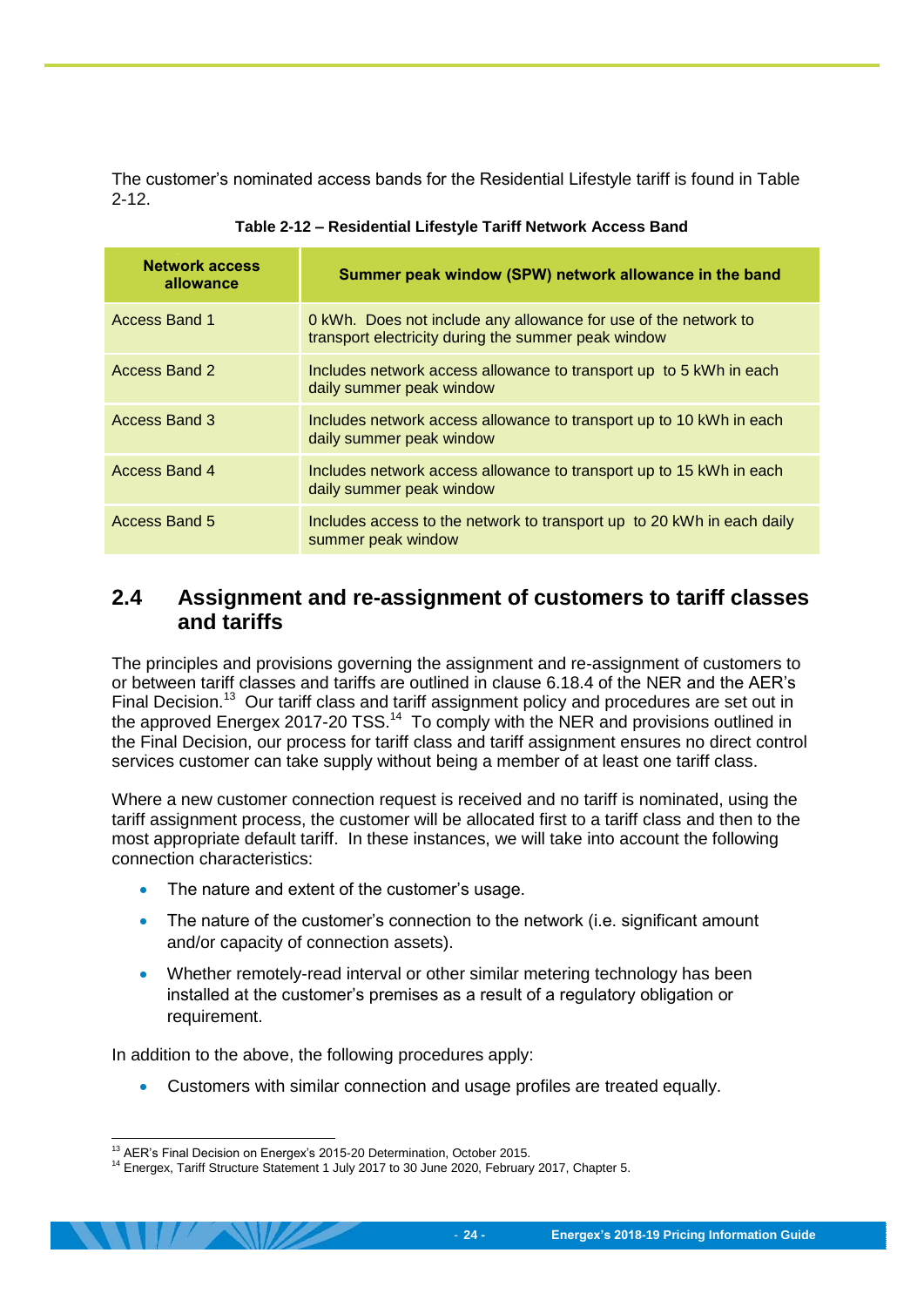- Allocation of a customer with micro-generation facilities to a tariff will be made on the same basis as other connections in so far as they have similar usage profile.
- Where a new tariff is applied to a customer, Energex's standard practice is to apply the tariff from the next billing period.
- New connections with no previous load history will be assigned to the appropriate default tariff based on their network agreement specifications, expected energy usage, supply voltage and meter type.
- Instead of the default tariff, a customer will be assigned to a specific tariff for which they are eligible if requested by their electricity retailer or electrical contractor.
- In accordance with clauses  $6.18.4(a)(4)$  and  $6.18.4(b)$  of the NER, assignment of customers to tariff classes and tariffs is reviewed periodically to assess if the tariff assignment is still applicable, given potential changes in usage. A change in connection voltage means that the connection is treated as if it is a new connection and the assignment process will be followed to assign the customer to a suitable tariff class.

#### <span id="page-28-0"></span>**2.4.1 Assignment of generation customers**

Previously, NTC3000-EG 11kV tariff was assigned to customers who are predominantly generation customers with generation capacity greater than 30kVA. On 1 July 2015, this tariff was grandfathered with no access to new customers.

New generation customers with an installed capacity greater than 30 kVA are assigned to one of the tariffs within the ICC or CAC tariff classes depending on the voltage level of the network they are coupled to and the nature of their connection to the network.

#### <span id="page-28-1"></span>**2.4.2 Zone Substation Feed**

When assigning a tariff to customers coupled to the 11kV network, we consider the feeder (either underground or overhead) which connects the customer's distribution site to the zone substation. This allows us to establish whether the customer is a 'bus customer' or a 'line customer'. A bus connection exists where the feeder is dedicated to a single connection.

In considering whether the customer is to be assigned to an 11kV Bus (NTC4000) or 11kV Line (NTC4500) tariff, we review the following:

- Identifying the feeder which connects the customer's site to the zone substation
- Verifying the number of attached connections on the identified feeder
- Confirming as to whether any network reconfigurations have been undertaken resulting in the feeder becoming dedicated to the single connection or shared with multiple connections
- The extent to which the feeder is available for connection by other customers in the future.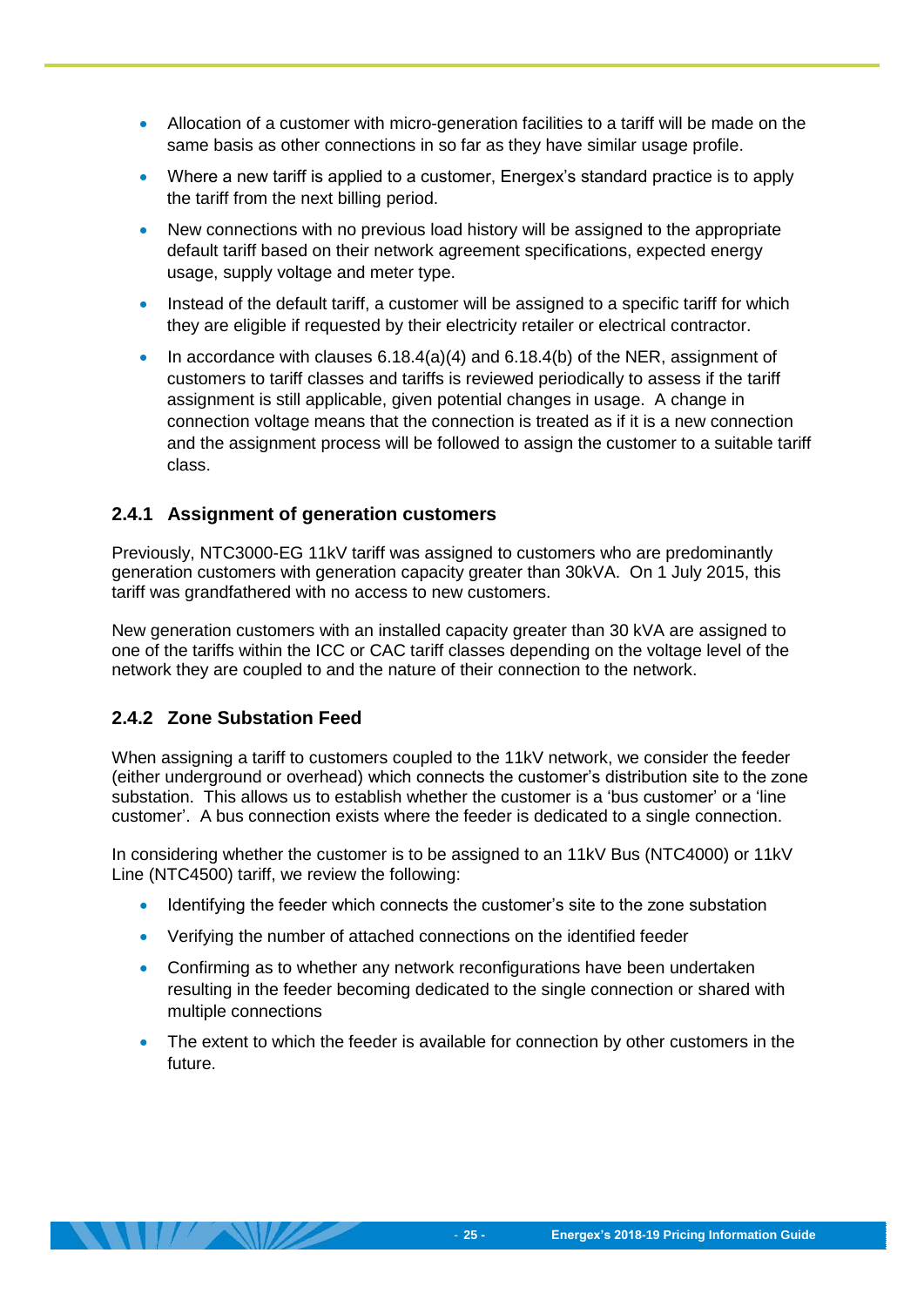# <span id="page-29-0"></span>**3 SCS revenue determination**

# <span id="page-29-1"></span>**3.1 Overview**

As previously discussed in Section [1.4,](#page-8-0) SCS are services that are central to electricity supply and therefore relied upon by most customers. Energex's SCS are regulated under a revenue cap form of price control. Revenue cap regulation limits the total revenue Energex receives each year. The revenue cap (or Total Annual Revenue or TAR) for any given year reflects Energex's efficient revenue requirement as determined by the AER, plus revenue adjustments. The resulting revenue cap is then recovered from our customers through the distribution charge, transmission charge and jurisdictional scheme charge.

## <span id="page-29-2"></span>**3.2 Revenue Recovery**

Each year, we determine our total network revenue that needs to be recovered from our customers.

Clause 6.4.3(a) of the NER requires the revenue requirement<sup>15</sup> to be determined based on the building block approach calculated in the AER's Post Tax Revenue Model (PTRM). The main components in the PTRM include:

- Regulatory depreciation (return of capital) which is determined using the straight line approach adjusted annually for inflation
- Return on capital reflecting the financing and investments costs relating to our investment in network assets
- O&M expenditure
- Tax allowance.

The annual revenue is then smoothed using the annual smoothing factor (known as the X factor) as per the PTRM and other annual revenue adjustments are applied, namely:

- The difference between forecast and actual inflation
- The updated return on debt
- Incentive scheme revenue adjustments (rewards or penalties) in recognition of our service performance
- Annual adjustments for previous years' under or over revenue recovery resulting from the difference between the actual revenue recovered and the maximum total revenue that Energex is allowed to recover in any particular year
- Any cost pass through amounts associated with the occurrence of any prescribed and nominated pass through events.

<sup>-</sup><sup>15</sup> Also known as the "Annual Revenue Requirement" (ARR).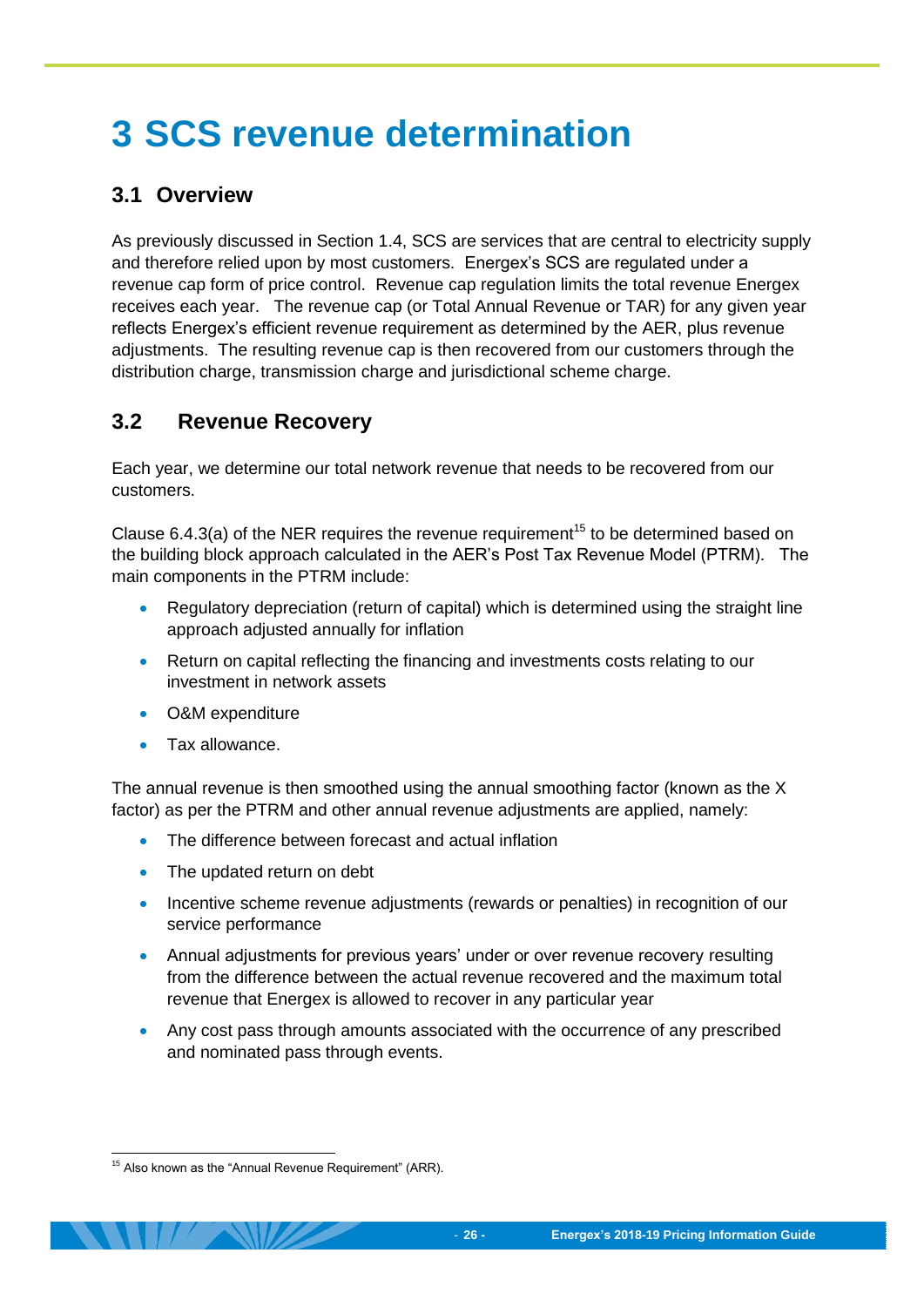The annual smoothed expected revenue plus the above adjustments become the Total Annual Revenue (TAR) which will be recovered through our distribution network charges (also known as Distribution Use of System (DUOS) charges (refer to Section [4.1](#page-31-1) below)).

 $\mathbf{U}$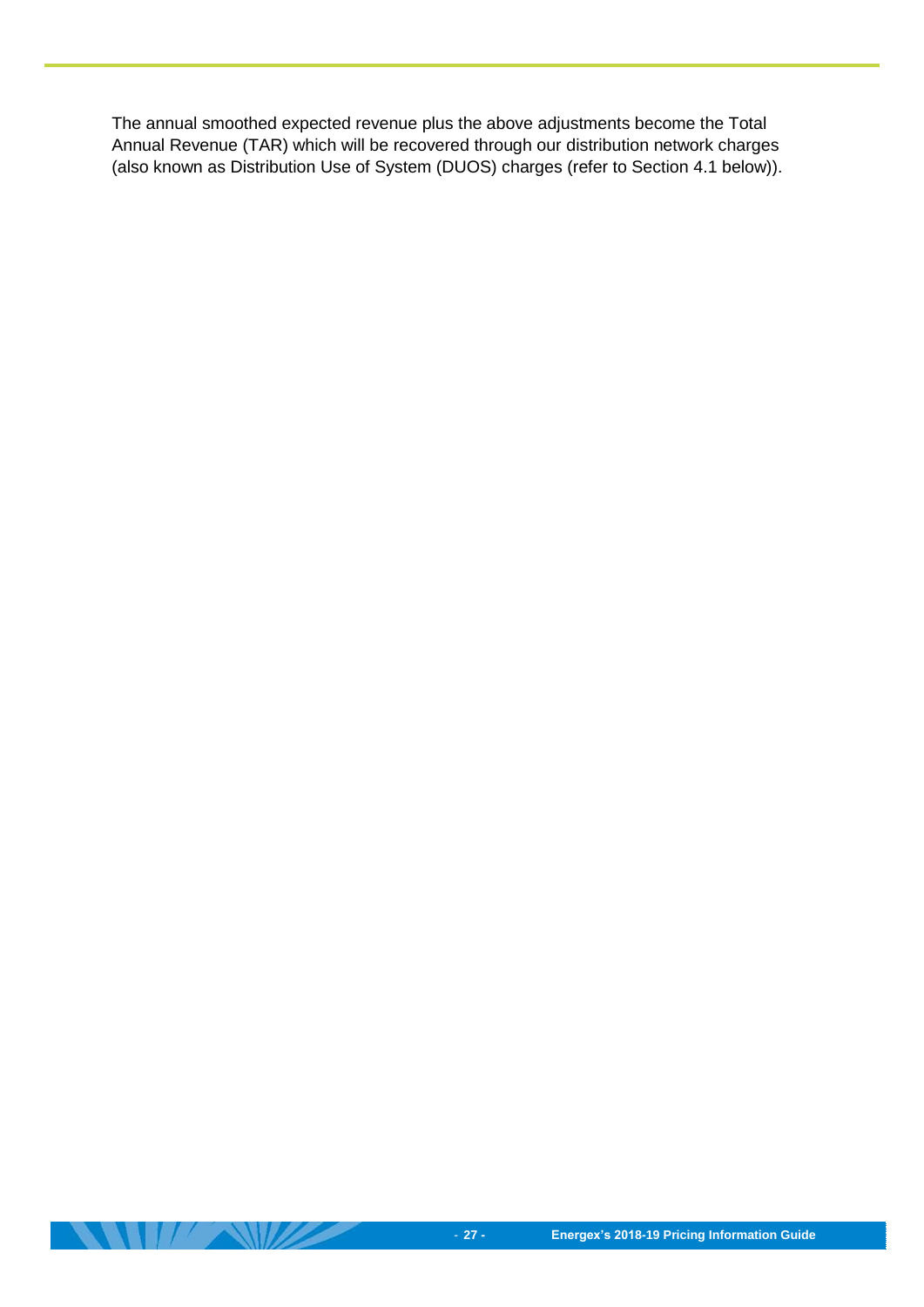# <span id="page-31-0"></span>**4 Establishing tariff charges**

The total network charges customers are charged for their use of the distribution and transmission networks are known as Network Use of System (NUOS) charges. NUOS charges are comprised of the following components:

- Distribution Use of System (DUOS) This charge refers to the network charge attributable to the use of the distribution network. The calculation of DUOS revenue is detailed above in Section [3.2](#page-29-2) and its allocation to tariff classes and tariffs is outlined in Section [4.1](#page-31-1) below.
- Designated Pricing Proposal Charge (DPPC) This charge refers to charges incurred for the use of the transmission network. It was previously referred to as Transmission Use of System (TUOS). The allocation of DPPC to tariffs is set out in Chapter [5.](#page-42-0)
- Jurisdictional Scheme This charge refers to the amounts imposed on Energex through legislative obligations and mainly includes Solar Bonus Scheme payments. Jurisdictional Scheme amounts are discussed in Section [5.2.](#page-43-3)

### <span id="page-31-1"></span>**4.1 DUOS charging component**

#### **Step 1 – Allocation to cost groups**

The DUOS charging component recovers the costs associated with connection services and/or the use of the distribution network for the conveyance of electricity (i.e. SCS).

The TAR is allocated to the network voltage levels and then to tariffs in accordance with [Figure 4-1.](#page-32-0)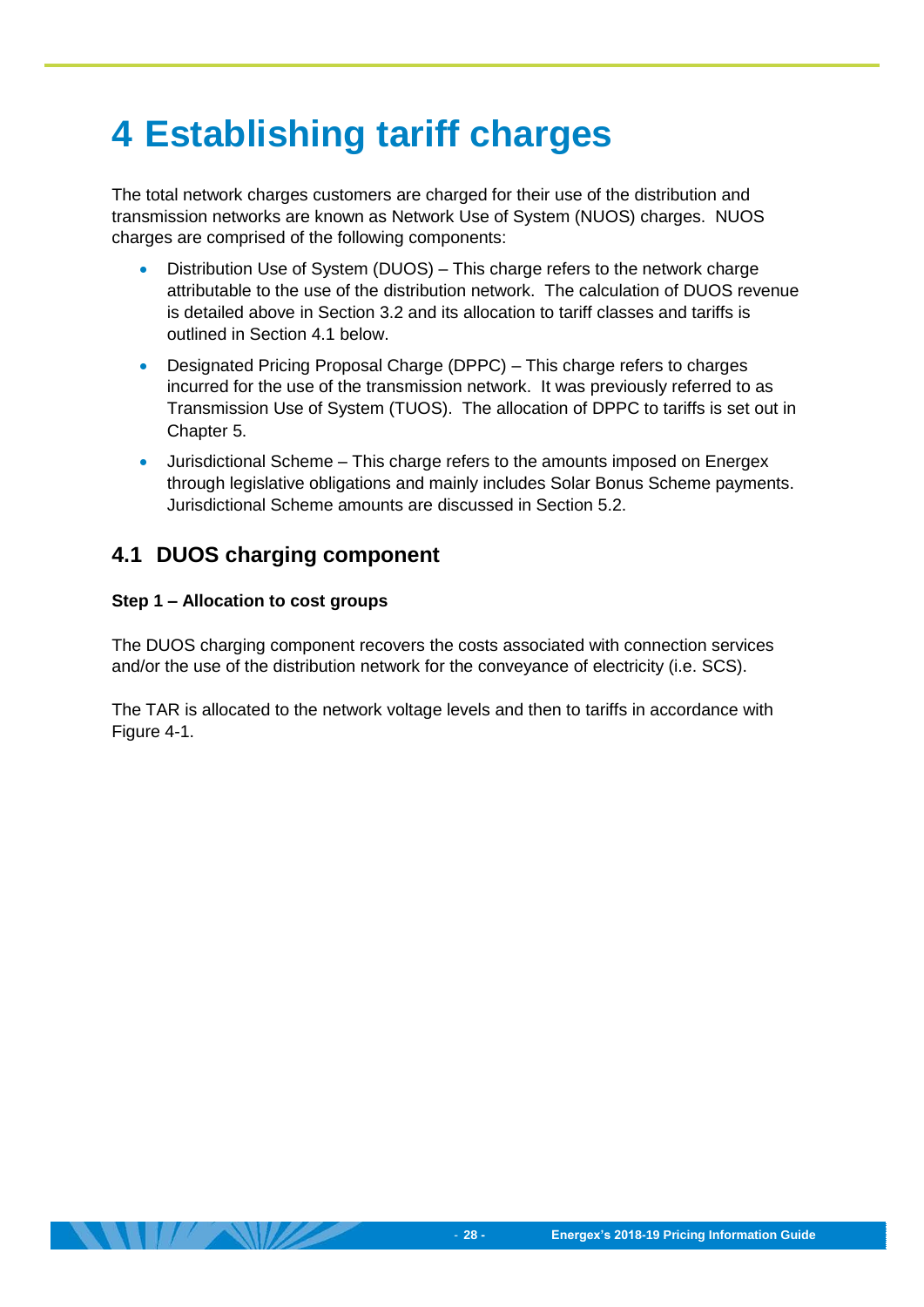<span id="page-32-0"></span>

**Figure 4-1 Revenue allocation to tariff classes**

 $\mathcal{L}$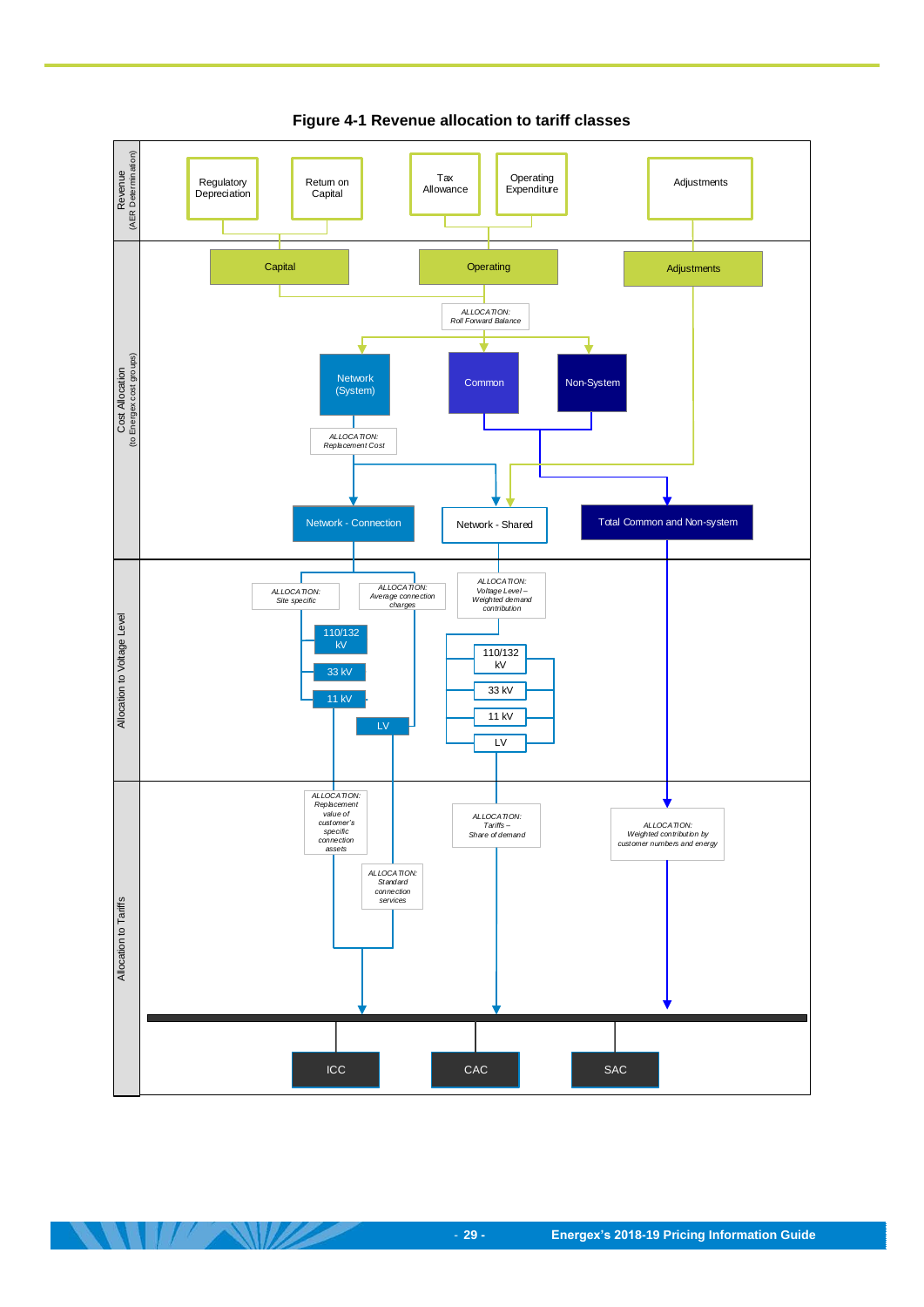The initial step in the revenue allocation process is to apportion the TAR between Energex's cost groups – System (network), and Common and Non-system - in accordance with the percentages derived using the values of the asset categories included in Energex's Regulatory Asset Base (RAB).

#### System (Network) costs:

System costs are the directly attributable costs associated with the provision of network connection and distribution services. These costs are allocated between connection assets and shared network assets based on the replacement value of the network assets.

The percentage allocated to 'System' is approximately 94 per cent, reflecting the majority of our assets being network related.

#### Common services and non-system costs:

Common services are costs associated with those system assets that benefit the system as a whole and are not directly related to any single customer or group of customers. Assets included in this category are reactive plant, load control, control centres and communications.

Non-system costs include items such as corporate support (e.g. CEO, Finance, Human Resources and Legal), customer services, IT and communications, motor vehicles and occupancy costs that are not directly attributable to the operation and maintenance of the network but which are associated with network service delivery. These costs are grouped together because the cost drivers for this set of costs are consistent and it would be impractical to manage a cost allocation stream for each of the specific components.

#### **Step 2 – Allocation of system (network) costs to voltage levels and tariffs**

The allocation of System costs is done on a two-stage basis:

- 1) We allocate the System costs to the connection charge component of each tariff;
- 2) The remaining costs (known as Shared Network costs) are allocated to the voltage levels and tariffs on the basis of a weighted mixture of demand contributions.

The approach used to allocate the System costs is further detailed below.

#### Daily supply (connection) charges

Daily supply charges are calculated differently for high voltage and LV customers.

For ICC and CAC customers, daily supply charges are done on an individual basis based on the replacement value of each customer's dedicated assets. Contributed connection assets only incur an O&M charge while non-contributed asset incur a capital (return on the assets and depreciation) and an O&M charge. The approach used to calculate these charges is detailed in Section [4.2.](#page-34-0)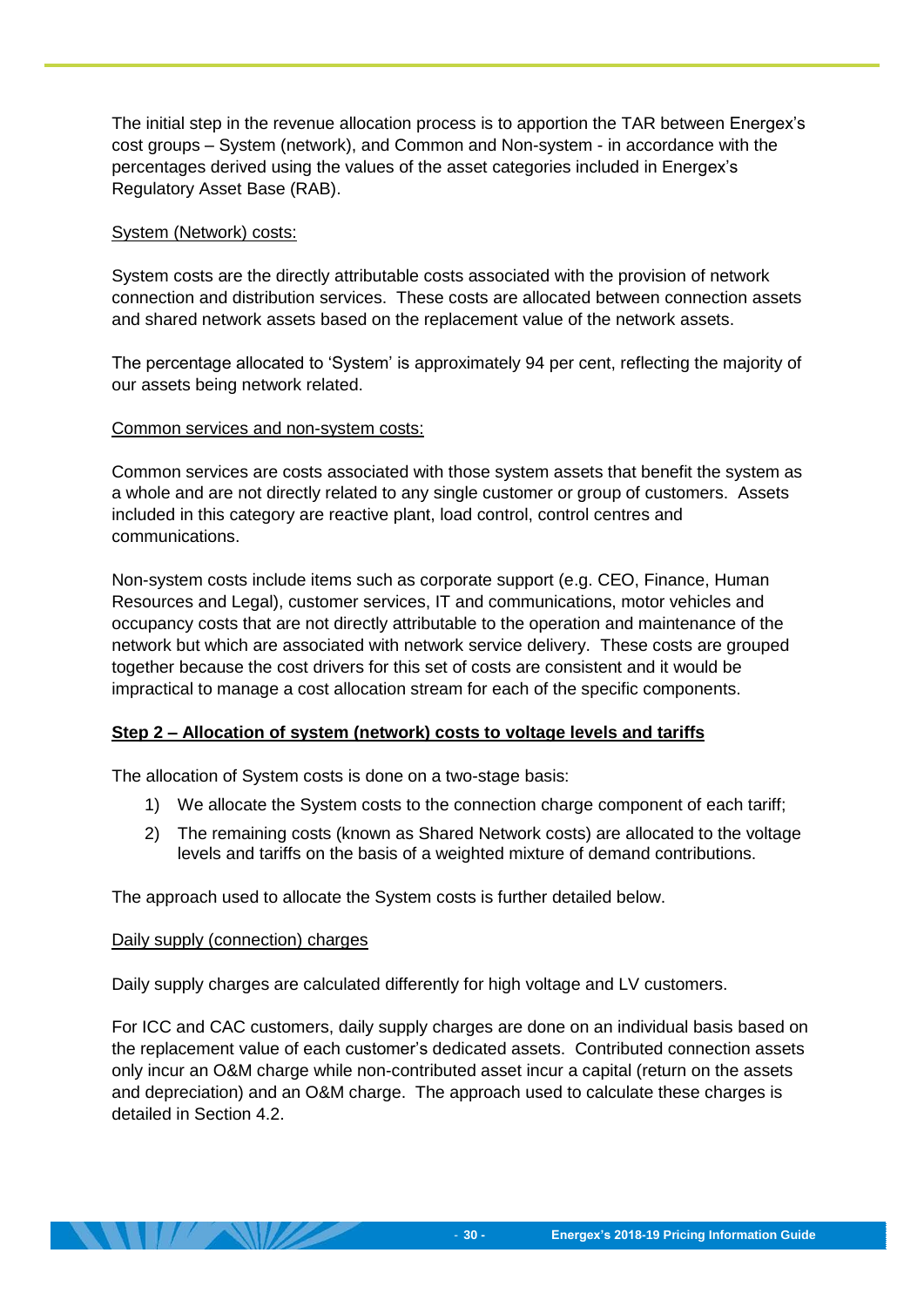For SAC customers, daily supply charges are based on the estimated costs of a standard connection service for each tariff, plus a share of the Shared Network costs. This approach ensures a greater level of stability in LV customer charges. Further details are provided in Section [4.2.2](#page-38-0) below.

#### Shared Network

Shared Network costs are the remaining costs once the daily supply charges have been deducted from the System costs plus the revenue adjustments noted in Section [3.2.](#page-29-2)

These costs are allocated to each voltage level and tariff using a weighted allocation methodology based on:

- The tariff's contribution to network peak demand referred to as the 'Coincident Peak Demand' or 'CPD contribution'. CPD is considered a good proxy for each tariff's contribution to the network augmentation. The CPD figures used in the Shared Network cost allocation model are from 2015-16; and
- The tariff's forecast average monthly maximum demands (AMMD) measured in kW. AMMD represents the customer's use of the network. The AMMD figures used in the model are updated every year.

The use of weightings in the allocation of the Shared Network costs reflects the need to balance cost reflectivity as it reflects each tariff's contribution to the network costs whilst considering price stability.

In addition, for the ICC tariff class the proportion of shared network costs is allocated to each customer on the basis of the replacement value of the system assets which are directly attributed to them. These system assets are traced from the substation the customer is connected to back to the Powerlink connection point.

It should also be noted that, in allocating the Shared Network costs from the 33kV network down to the LV network, each voltage level is apportioned a share of the upstream shared network costs.

#### **Step 3 - Allocation of common services and non-system costs:**

The allocation of common and non-system costs to tariff classes is done using an allocation based on the weighted contribution of customer numbers (75 per cent) and total forecast energy (25 per cent). These weightings reflect the fact that customer numbers are the primary driver of service and non-system costs.

### <span id="page-34-0"></span>**4.2 Calculation of DUOS charges**

Following the revenue allocation to tariffs, costs must be allocated to tariffs and ultimately to charging parameters in the following order of priority:

- Supply charges
- Demand charges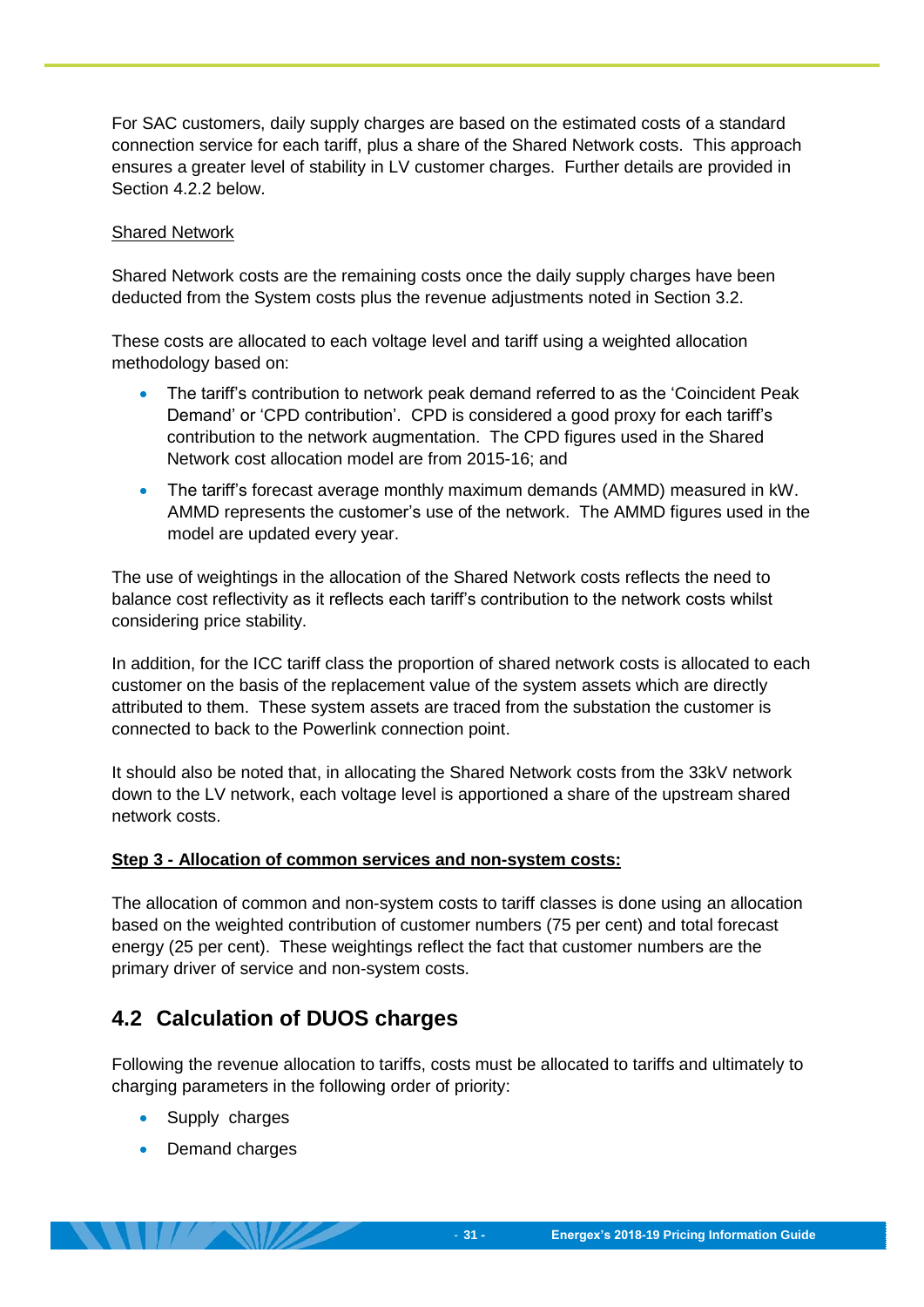- Capacity charges
- Usage (volume) charges.

#### <span id="page-35-0"></span>**4.2.1 ICC and CAC tariffs**

The revenue allocation for the ICC and CAC tariffs down to each charging parameter is illustrated in [Figure 4-2](#page-35-1) below.

<span id="page-35-1"></span>

**Figure 4-2 Revenue allocation to ICC and CAC tariffs**

#### Step 1 – Calculation of the daily supply (connection) charge

For large customers on an ICC or CAC network tariff, the costs associated with the provision of connection services are charged through their daily supply charges on a site-specific basis.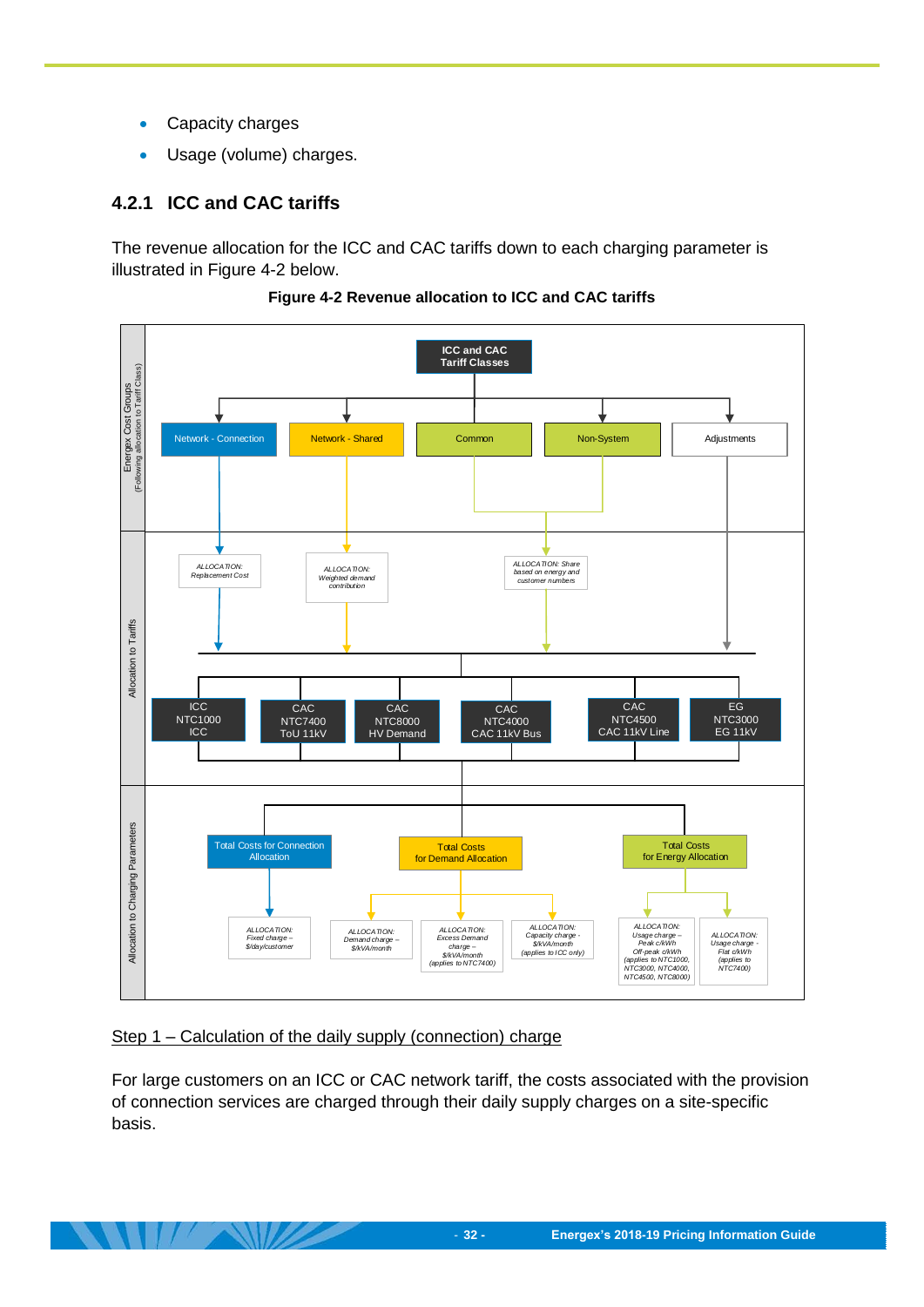Daily supply charges consist of capital, and O&M costs associated with the provision of connection services. These costs are allocated to each individual large customer using the replacement value of their dedicated connection assets.

Connection assets are identified and assigned to each individual large customer based on information obtained from Energex's network panel diagrams and connection agreements. Connection assets can be contributed (customer funded then gifted to Energex) or noncontributed (Energex funded). Contributed connection assets only incur an O&M charge while non-contributed assets incur a capital and an O&M charge.

The replacement value of a customer's connection assets is determined based on the type and quantity of the connection assets at a particular customer site multiplied by a corresponding 'standard estimate' value. Standard estimates are an estimation of the amount of time, money and resources required to install and provide network assets, and are based on project management data and work breakdown structures encompassing labour hours, material requirements and contractor units costed at current labour, inventory and contractor rates. Corporate on-costs and overheads are added to the standard estimates in accordance with on the AER approved cost allocation methodology (CAM).

The rationale for using standard estimates rather than book values to allocate connection costs is as follows:

- Unlike asset book values, standard estimate values are expected to remain stable over time. It should be noted, however, that standard estimates are adjusted from time to time to reflect up-to-date information.
- The asset values are used in pricing for the sole purpose of allocating costs and, therefore, are not meant to be an exact reflection of the actual age and condition of each individual customer's assets. Generic in nature, standard estimates provide a high level value of connection assets when the specific particularities of each site are unknown or irrelevant.
- Assuming that a customer's connection requirements have not changed, allocating connection charges on the basis of the connection assets' replacement values provides greater stability in customer bills over time. If the book values of connection assets were used, a customer's connection charges could significantly increase when their connection assets are replaced, potentially creating financial distress for customers who did not plan for such an eventuality.
- Calculating fixed charges on the specific age and written down values of each individual connection asset is too granular. The costs of maintaining such information outweighs the benefits.
- The approach adopted by Energex aligns with the pricing principles set out in the NER. Indeed, the NER require us to develop network prices which are stable and do not widely fluctuate over time. This permits customers to make informed investment decisions and provides a degree of predictability for budgeting purposes.

Our daily supply charges should be regarded as the costs associated with the provision of connection services, rather than the provision of specific assets. The service requirements (capacity and reliability) of customers are not dependent on the age and condition of the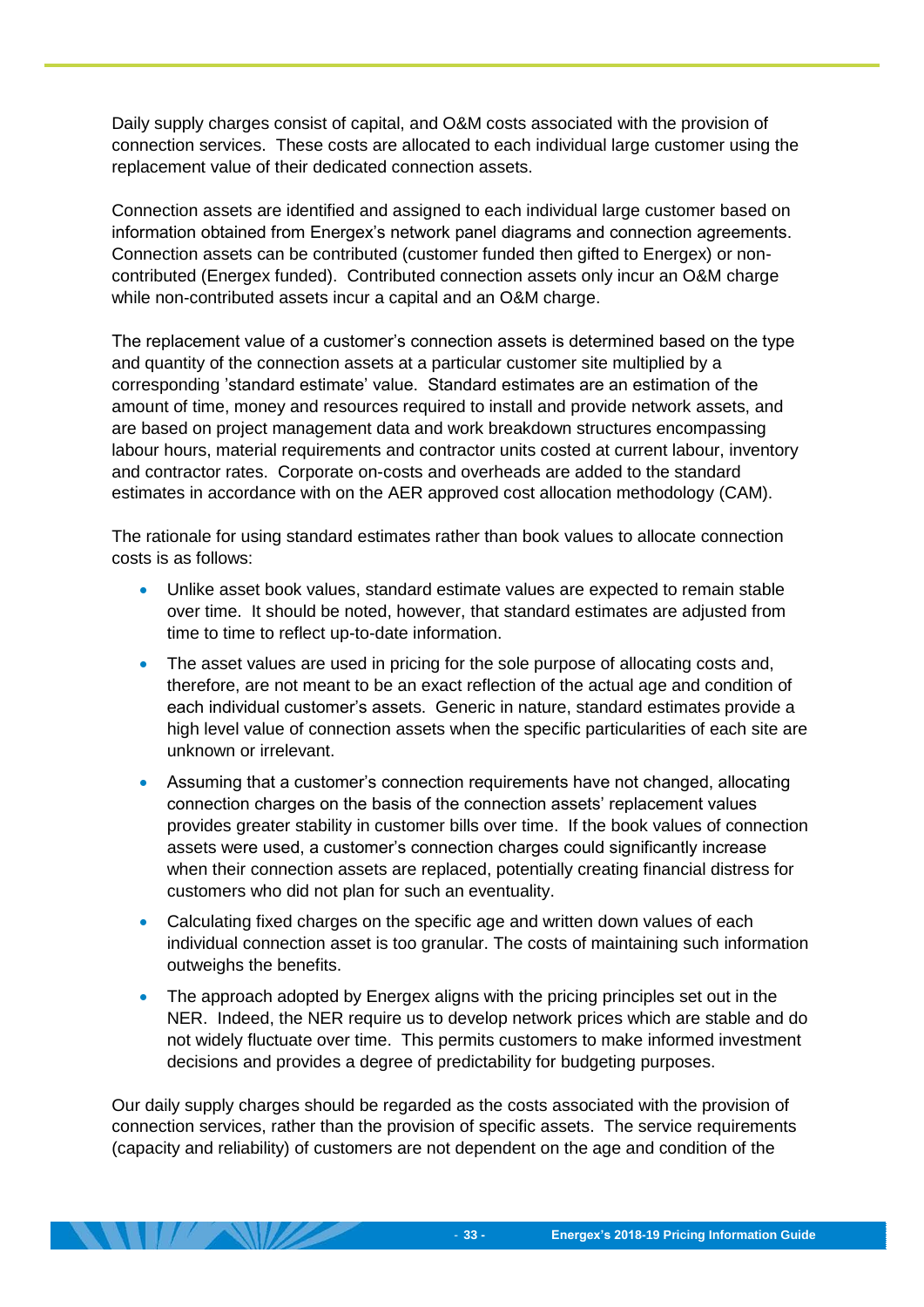assets. The level of service required by customers should be the same regardless of whether an asset is new or not. Should an asset show signs of deteriorating reliability, we will conduct greater levels of maintenance on the existing assets, or will refurbish or replace the assets without increasing the customer's connection charges.

Our allocation of connection costs to customers on the basis of the replacement value of their connection assets strikes a balance between cost reflectivity and simplicity while ensuring customers' charges are kept stable.

#### Step 2 – Calculation of the demand charge

Demand charge is calculated as a \$/kilowatt (kW) or \$/kilovolt amperes (kVA) rate for the maximum (or peak) demand recorded at a customer's point of connection. For all tariffs except the ICCs, the charge is based on the Long Run Marginal Cost (LRMC). Refer to Appendix 1 for further discussion on LRMC.

The pure LRMC demand values are applied to the newly introduced cost reflective demand tariffs.

Regarding legacy tariffs, the demand charges are being transitioned over time toward the pure LRMC values. Currently the pure LRMC demand values are lower than the current demand rates of the legacy tariffs. According to the LRMC principles, the legacy tariffs are presently 'over-signalling' the demand component of network usage. .

#### Step 3 - Calculation of the capacity charge

Each ICC is allocated a share of the upstream shared network based on the ratio of the customer's capacity relative to the total capacity of the respective supply (substation). The ratio is then applied to the replacement cost of the traced system assets within the supply network to which the ICC is connected (see Shared Network Allocation detailed in page 27 above).

The ratio of capacity of the respective supply (substation) is based on the following formula: the customer's capacity divided by the capacity of the substation it is supplied from. In determining the customer's capacity, we use either the customer's contracted or agreed capacity or our forecast of the customer's maximum demand which is based on historical demand and any up-to-date customer related information which might assist in improving our forecast.

There may be instances when an ICC customer takes action to improve their capacity relative to other ICC customers connected to that substation. If the charge is derived using our demand forecast, the customer's reduced demand will flow through to the forecast and will ultimately be reflected in their future capacity charges. If the charge is derived using contracted or agreed capacity the customer's capacity used for pricing purposes may not change unless requested by the customer. In this case we will conduct a review of the new information brought to our attention and will determine whether the customer's requested change is justified.

If an ICC customer connected to a substation takes no action but the relative capacity of other ICC customers connected to that substation increases, the customer's ratio will not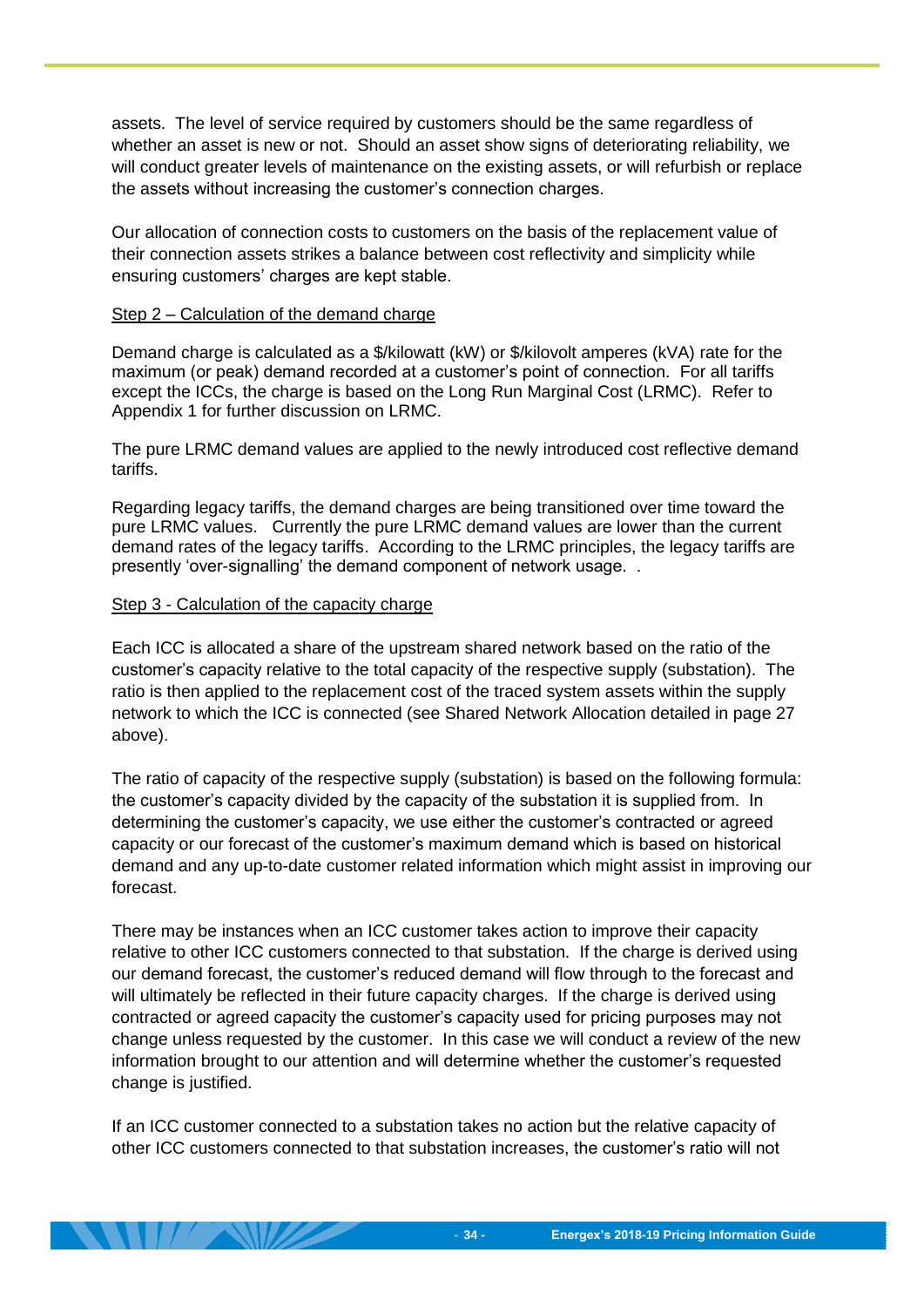change as the customer's capacity has not changed and their share of the shared network costs will remain the same.

#### Step 4 – Calculation of the usage (volume) charge

For the ICC tariff, the common services and non-system costs which are allocated to the ICC tariff are charged on a cent per kilowatt hour (c/kWh) basis via the usage charging parameter.

For the CAC tariffs, the common services and non-system costs are combined with the residual costs (residual costs are the costs left after the allocation of the shared network costs to the demand charging parameters) and allocated on a volumetric basis through the usage charging parameter.

The usage rates for each tariff are derived using the estimated tariff consumption for the forthcoming year.

#### <span id="page-38-0"></span>**4.2.2 SAC tariffs**

The revenue allocation for the SAC tariffs down to each charging parameter is illustrated in [Figure 4-3](#page-39-0) and [Figure 4-4](#page-40-0) below.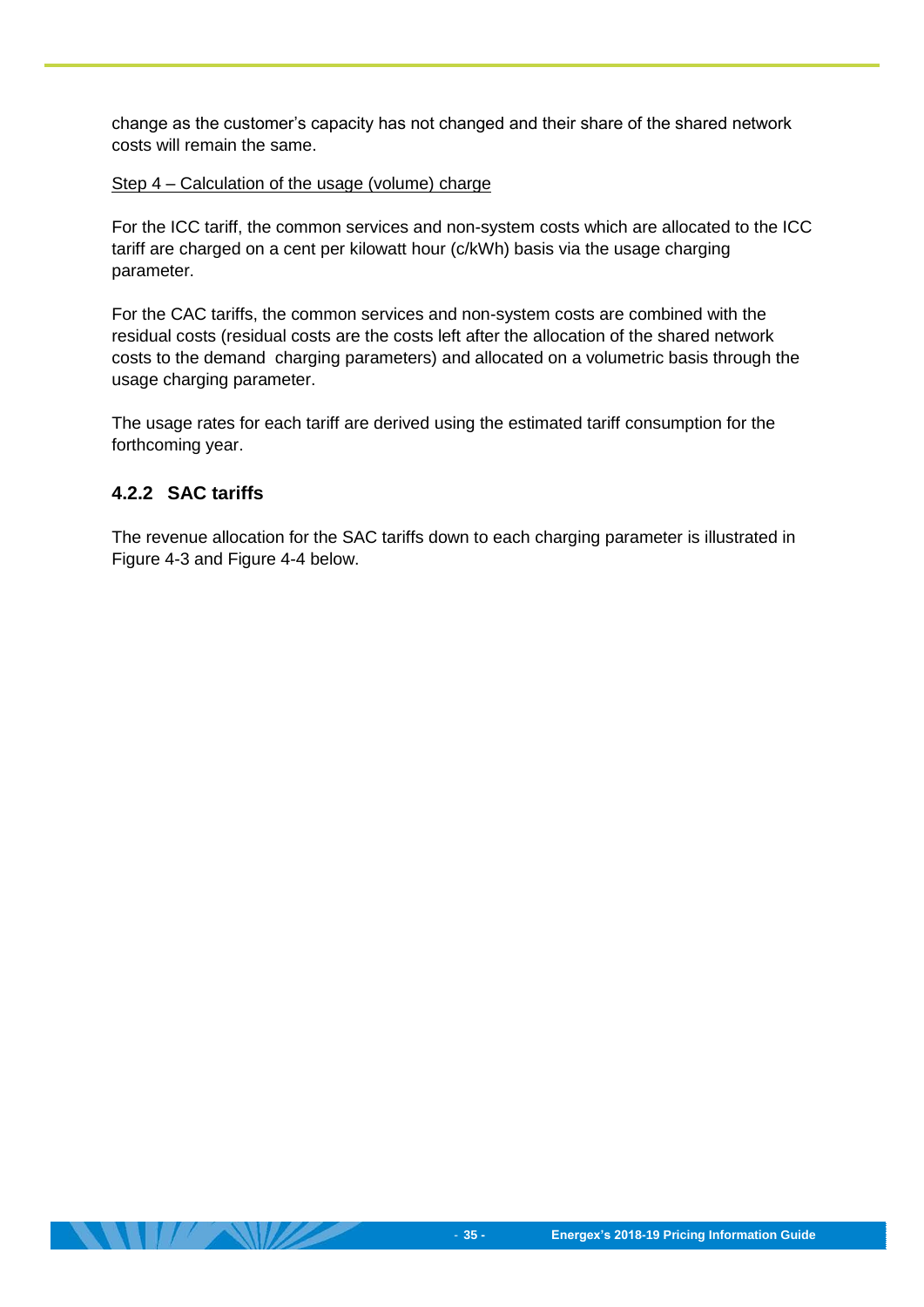<span id="page-39-0"></span>

**Figure 4-3 Revenue allocation to SAC demand and network access tariffs**

 $\mathcal{L}$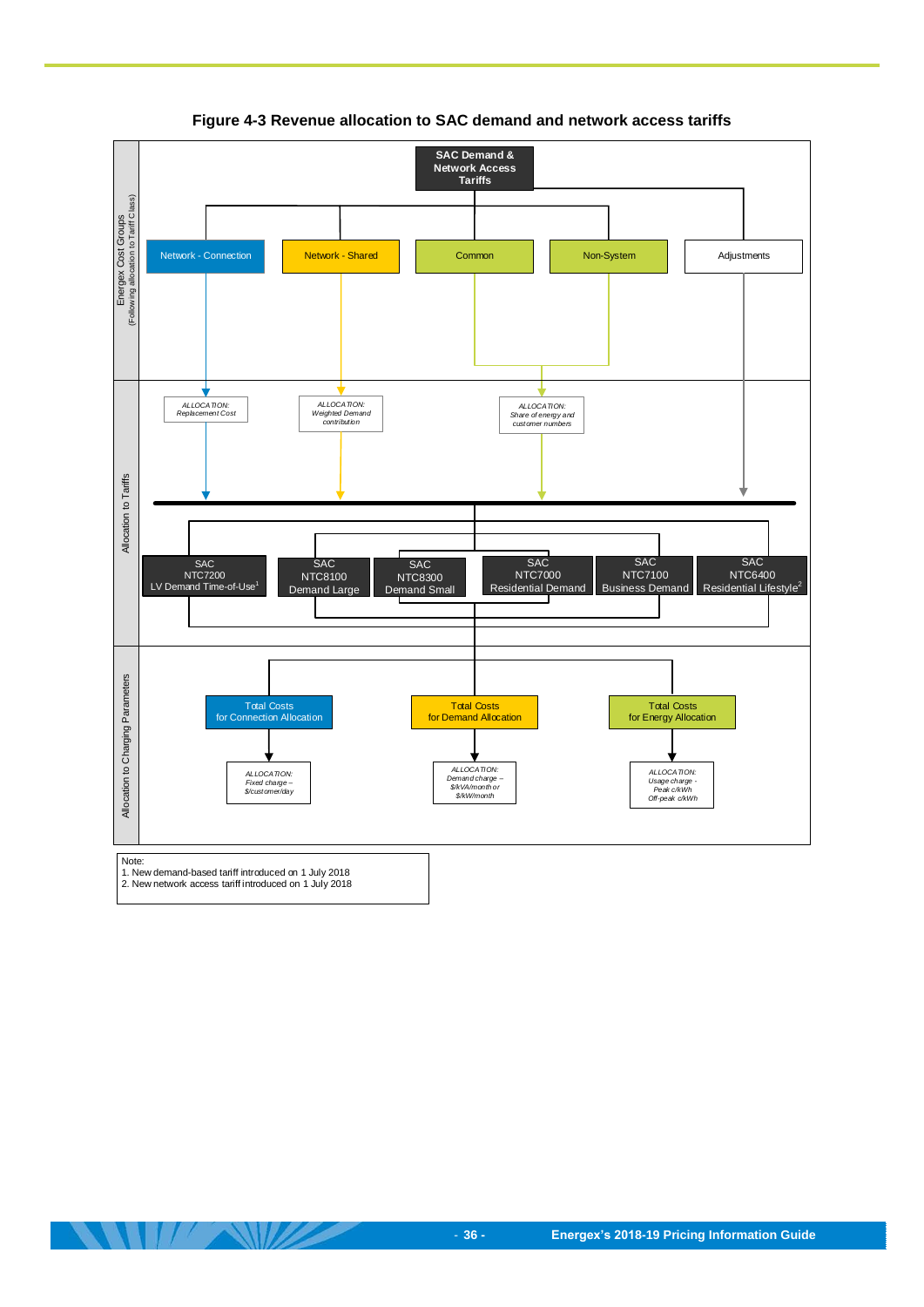<span id="page-40-0"></span>

**Figure 4-4 Revenue allocation to SAC volume-based tariffs**

**ANTISANTA COMPANY**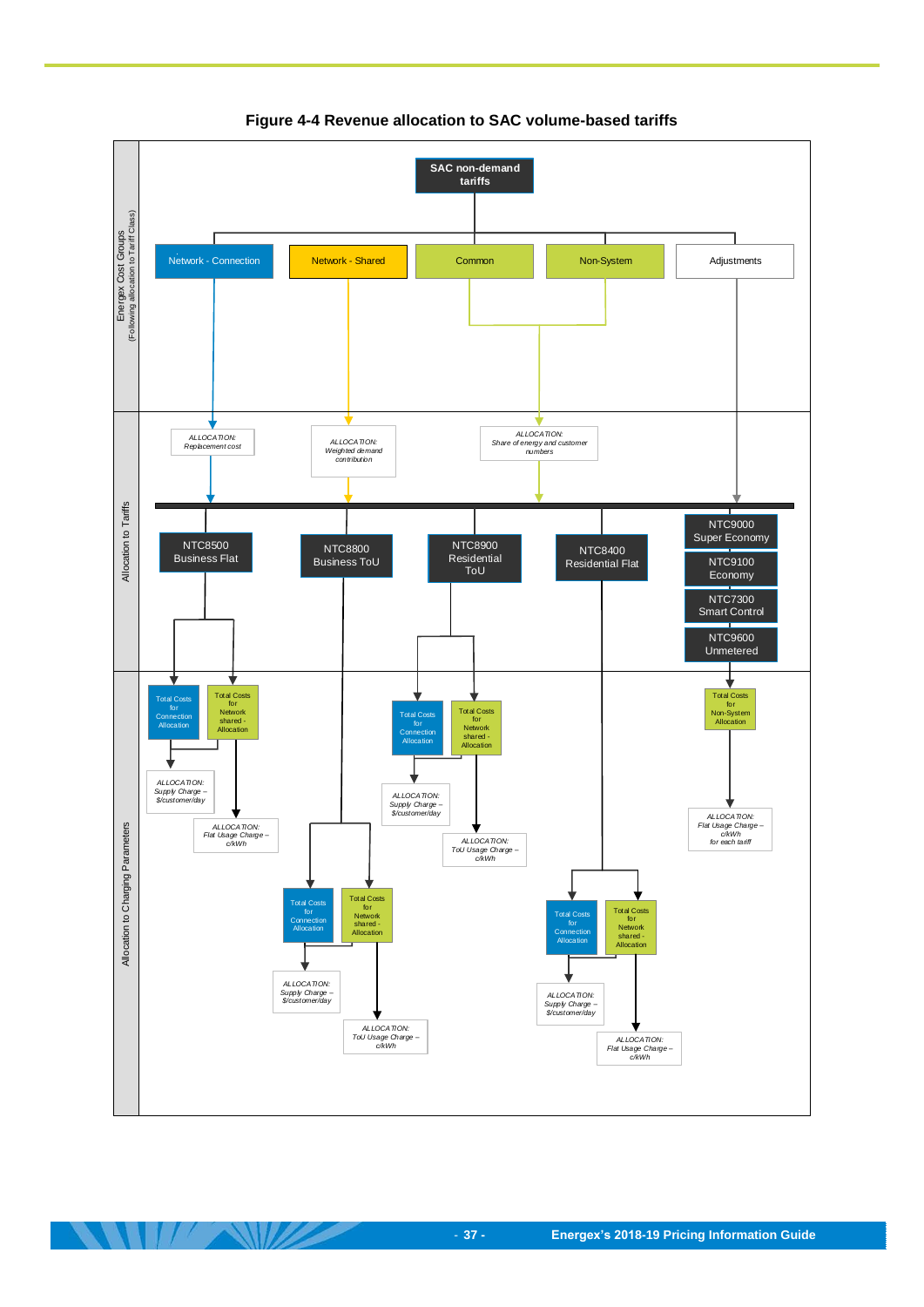#### Step 1 – Calculation of the daily supply charge

With the exception of the Residential Lifestyle tariff, the daily supply charges for the tariffs in the SAC tariff class are not based on each individual customer's actual connection assets but, rather, on the estimated customer capacity requirements. This approach ensures transaction costs are minimised.

It should be noted that the SAC daily supply charges also include some level of residual costs. This provides greater stability in revenue recovery from this tariff class. SAC customers tend to have low supply charges relative to their Shared Network costs, this results in higher residual costs to be recovered from the usage charges which, being dependent on volumes, can experience significant fluctuations. Including some of the residual costs to the supply charge reduces the risk of volatility to SAC customers.

#### Step 2 – Treatment of LRMC in the SAC tariff charges

#### Calculation of the demand charge for SAC demand tariffs

The approach we use to calculate the demand charge for SAC demand tariffs is the same as that detailed for ICC and CAC tariffs in Section [4.2.1](#page-35-0) above (Step 2).

Calculation of the Residential Lifestyle tariff charges LRMC is used in the calculation of both the network access allowance bands in \$/month and the summer peak top-up charge in \$/kWh/month.

The monthly network access allowance (band) charges are comprised of a mixture of (1) LRMC and (2) residual revenue recovery in the following manner:

- The diversified monthly LRMC value in \$ per kW per month is converted into a monthly volumetric unit value in \$ per kWh per month which is multiplied by each band's upper kWh monthly limit, plus
- 75 per cent of the residual costs have been set to be fixed (the other 25 per cent is recovered through the volume [usage] charge). . The residual component of the fixed charge is the same for all network access bands.

The summer peak top-up charge (expressed as \$/kWh/month) is based on the pure LRMC value and is applied to the maximum single day volume consumed between 4pm to 9pm *above* the nominated network access band during a summer peak month (November to March). It is derived based on recovering an annual LRMC value over the smaller five month summer peak season (November to March).

#### Step 3 – Calculation of the usage charge

With the exception of the Residential Lifestyle tariff, the approach used to calculate the usage charge for SAC tariffs is the same as that detailed for the CAC tariffs in Section [4.2.1](#page-35-0) above (Step 4). For the Residential Lifestyle tariff, 25% of the residual costs have been set to be recovered through the volume (usage) charge.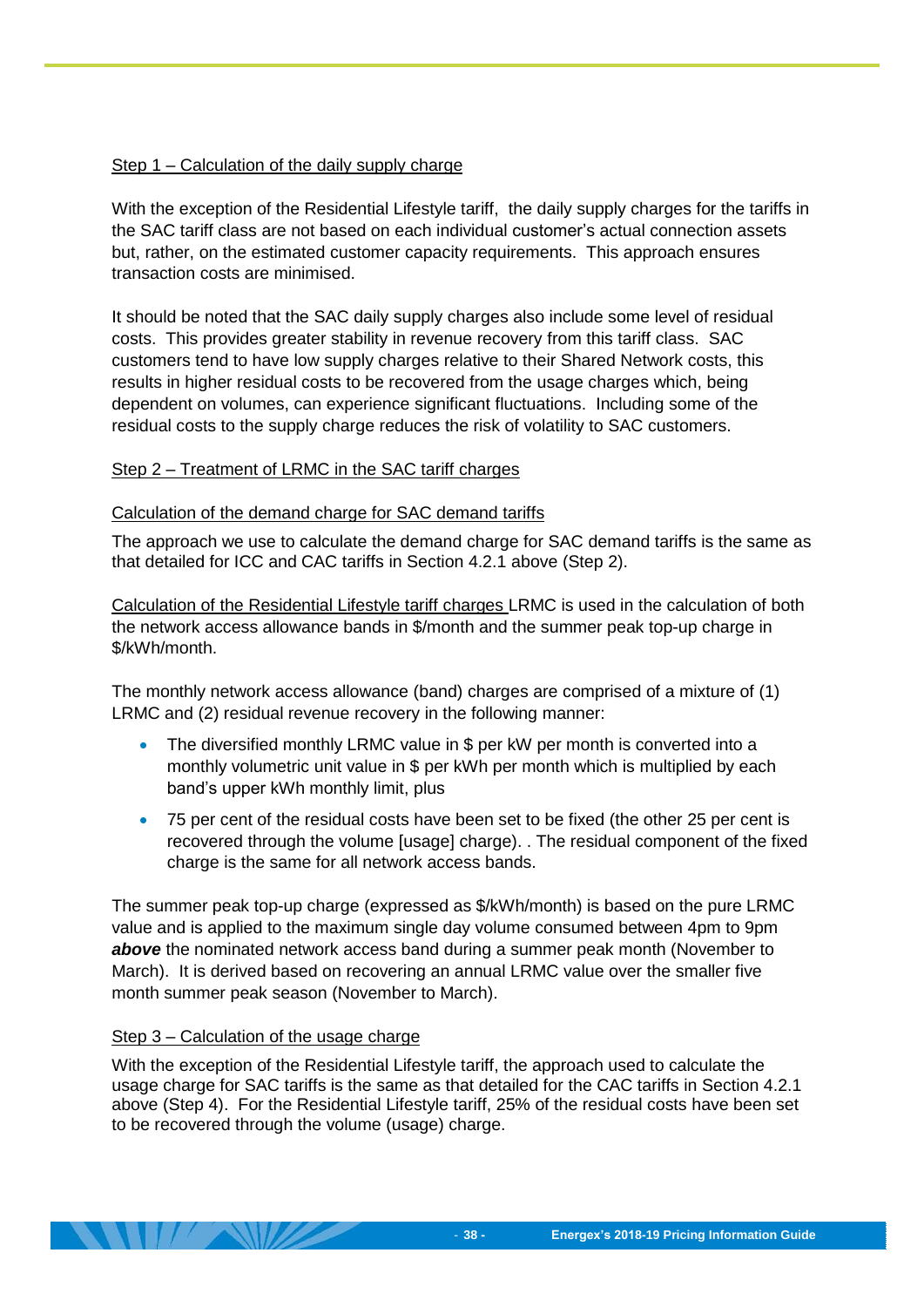# <span id="page-42-0"></span>**5 DPPC (or TUOS) and Jurisdictional Schemes**

In addition to the costs relating to the distribution network, we recover the following costs:

- Designated Pricing Proposal Charge (DPPC) Costs incurred for the use of the transmission network.
- Jurisdictional Scheme The amounts imposed on Energex through legislative obligations.

The allocation of these costs to tariffs and charging parameters is discussed below.

### <span id="page-42-1"></span>**5.1 Recovery of DPPC amounts**

We are allowed to recover Powerlink's transmission network costs from our customers via a separate charge: Designated Pricing Proposal Costs (DPPC) charge.<sup>16</sup>

The revenue to be recovered by Powerlink is determined by the AER and passed through to our customers through network charges.

Due to timing reasons, Energex's transmission cost recovery included in our pricing proposal is based on a forecast of DPPC revenue for each year, adjusted for over or under recoveries two years later. The over or under-recovery mechanism enables Energex to recover from (or return to) our customers for each regulatory year the difference between the forecast and actual DPPC revenue from two years prior.

The allocation of DPPC to ICC customers is based on the direct pass-through of Powerlink advised charges.

For CAC and SAC tariffs, the allocation is done based on a combination of demand and volume proportions of each tariff relative to the total combined CAC and SAC tariff classes.

Once DPPC revenue has been allocated to each tariff, it is further broken down into the charging parameters within each tariff. For example, for CAC tariffs DPPC is allocated in the following order of priority:

- 1. Demand charge in \$/kVA per month
- 2. Daily supply (fixed) charge in \$ per day
- 3. Usage (volume) charge in cents per kilowatt hour (c/kWh).

The order of revenue recovery from the above charging parameters matters because under the revenue cap mechanism, it is the last of the charge parameters that becomes the element that is used to recover the 'residual' revenue.

<sup>-</sup><sup>16</sup> DPPC was previously known as Transmission Use of System (TUOS) charges.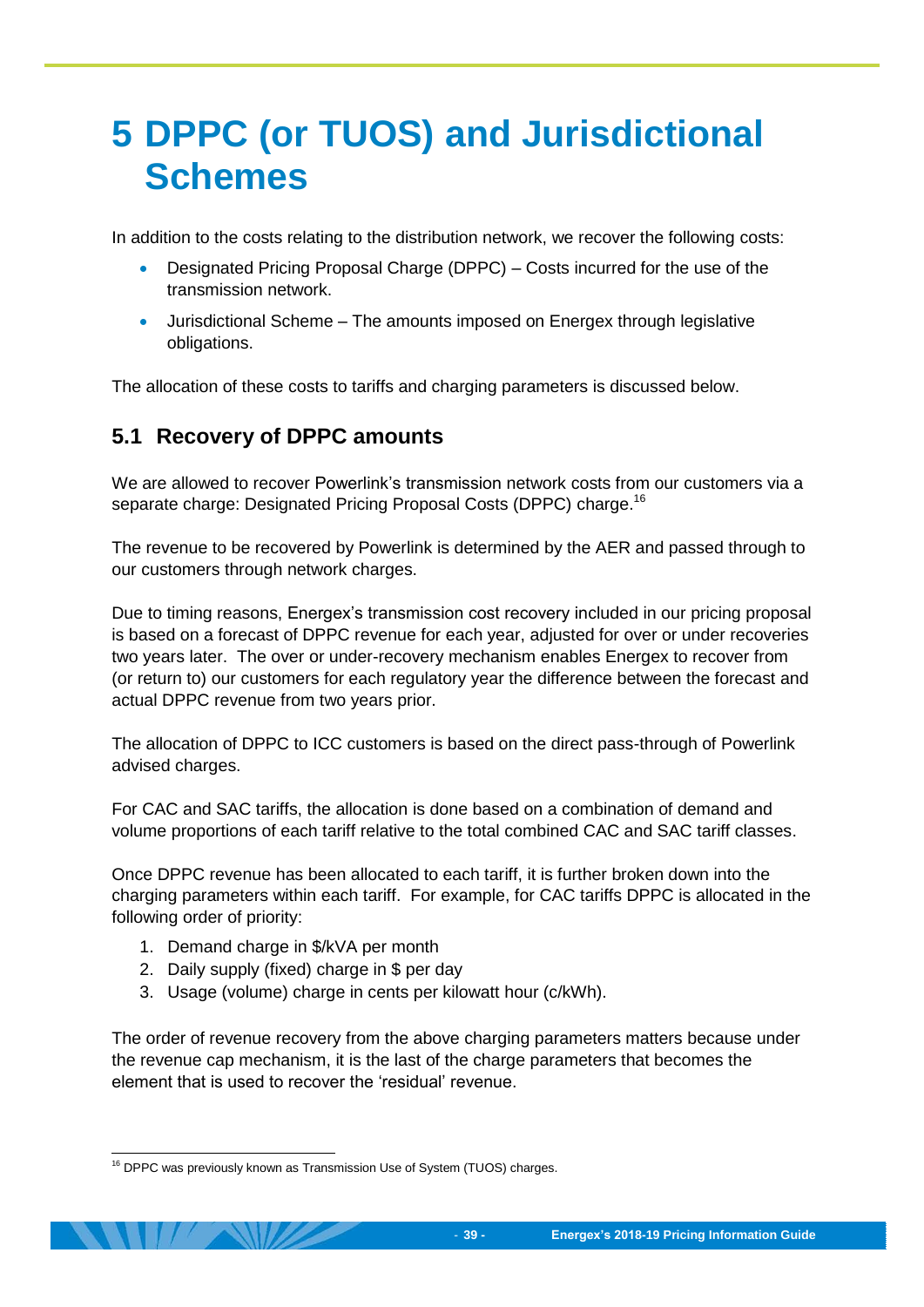#### <span id="page-43-0"></span>**5.1.1 DPPC demand charge**

In compliance with the pricing principles set out in the NER, we pass on DPPC in a manner that is non-distortionary to the pricing signal. Accordingly, the DPPC demand charge is used to signal the incremental cost of augmenting the transmission network.

The DPPC demand charge (\$/kVA/month of \$/kW/month) for new cost reflective tariffs is set to 100 per cent DPPC LRMC while legacy tariffs are on a transition path towards the pure diversified transmission LRMC.<sup>17</sup> This value is multiplied by the customer's total billable kVA or kW demand forecast to derive the total revenue allocated for recovery from DPPC demand charges.

Once the DPPC LRMC-based demand revenue has been calculated, the remaining revenue needs to be recovered from the daily supply (fixed) and usage (volume) charges.

#### <span id="page-43-1"></span>**5.1.2 DPPC daily supply (fixed) charges**

For CAC tariffs, the DPPC costs allocated to the daily supply charges is based on forecast demand for each connection as a proxy for capacity. Total DPPC revenue allocated to daily supply charges for each tariff is divided by the total forecast demand for the tariff and then divided by 12 to derive a \$/kVA/month rate for the tariff. This rate is multiplied by the forecast monthly kVA demand for each connection, multiplied by 12, and divided by 365 to obtain the site specific daily rate. In summary, the DPPC daily supply rate is 'pegged' to (forecast) demand. The higher the forecast demand is the higher the DPPC daily supply rate will be.

For SAC tariffs, the DPPC costs allocated to the daily supply charges is based on historical levels adjusted for the annual Powerlink revenue levels.

For the Residential Lifestyle tariff, DPPC is recovered from both the capacity allowance charges and the usage (volume) charge.

#### <span id="page-43-2"></span>**5.1.3 Usage (volume) charges**

'Residual revenue' (total tariff allocated DPPC revenue minus the amount of DPPC revenue recovered from the demand charge minus the amount of DPPC revenue recovered from the daily charge) is divided by total forecast volume for the tariff to obtain a c/kWh usage rate for the tariff.

## <span id="page-43-3"></span>**5.2 Jurisdictional schemes**

Jurisdictional schemes are certain programs implemented by state governments that place legislative obligations on DNSPs. For Queensland, this includes:

<sup>-</sup> $17$  Long run marginal cost (LRMC) is a price signal based on the estimated future cost of augmenting the network to provide sufficient capacity for one additional customer to connect to the network or an additional MW of demand. LRMC is considered to be a variable cost which can be avoided if future peak demand (the main driver of network augmentation investment) is reduced.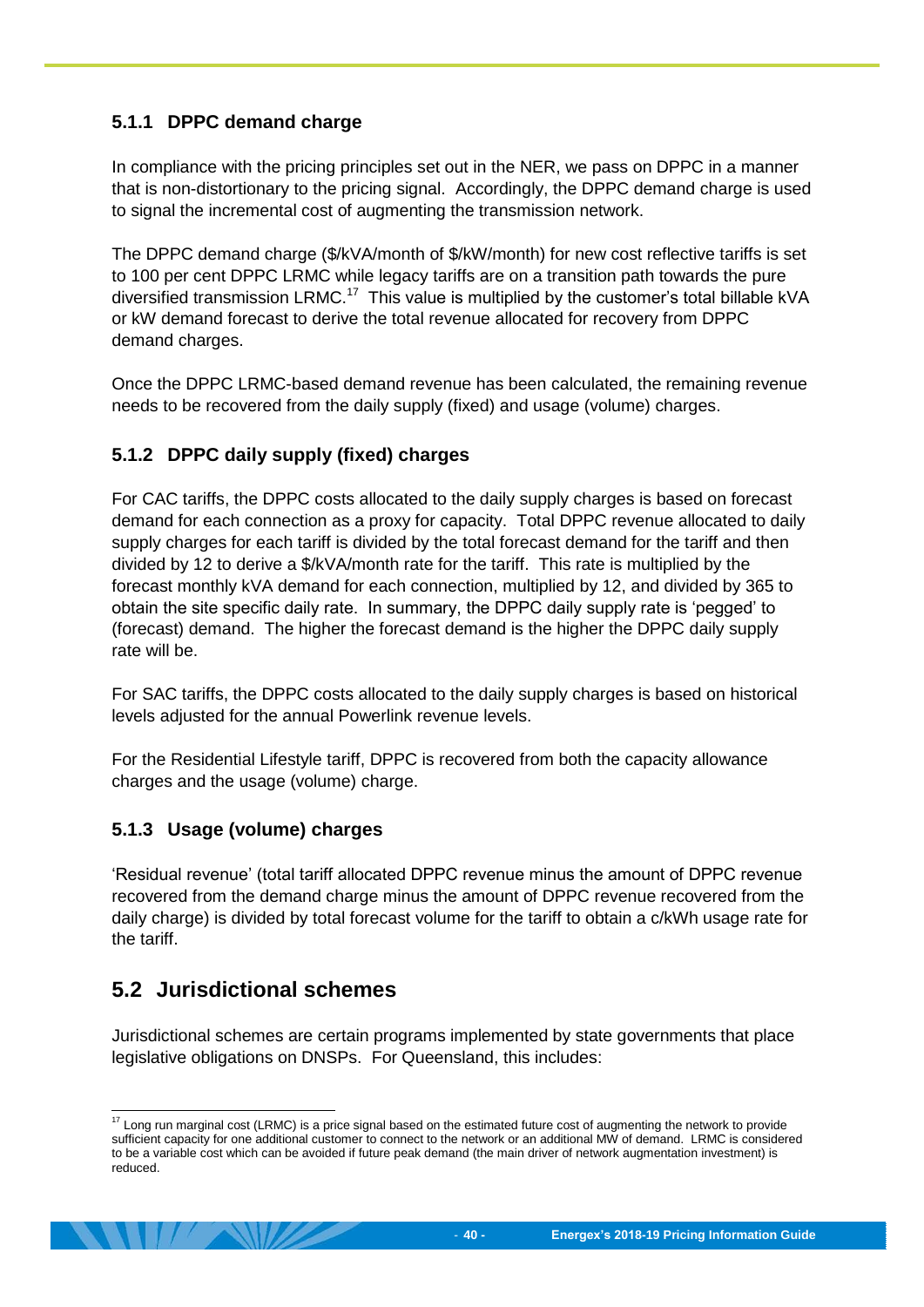- The Solar Bonus Scheme (SBS) this scheme obligates Energex to pay a feed-in tariff (FiT) for energy supplied into its distribution network from specific microembedded generators
- Energy Industry Levy Energex is obligated under its Distribution Authority to pay a proportion of the Queensland Government's funding commitments for the Australian Energy Market Commission for the work it performs under the National Energy Retail Law.

Energex is able to recover jurisdictional scheme amounts from customers via a separate Jurisdictional Scheme charge.

It should be noted that on 31 May 2017 we received a direction from the Queensland Government not to pass on the jurisdictional scheme charges to customers in our network tariffs. The Queensland Government will instead subsidise the cost of the scheme until at least 2020. Consequently, from 1 July 2017 the jurisdictional scheme rates in our network tariffs will be set to zero.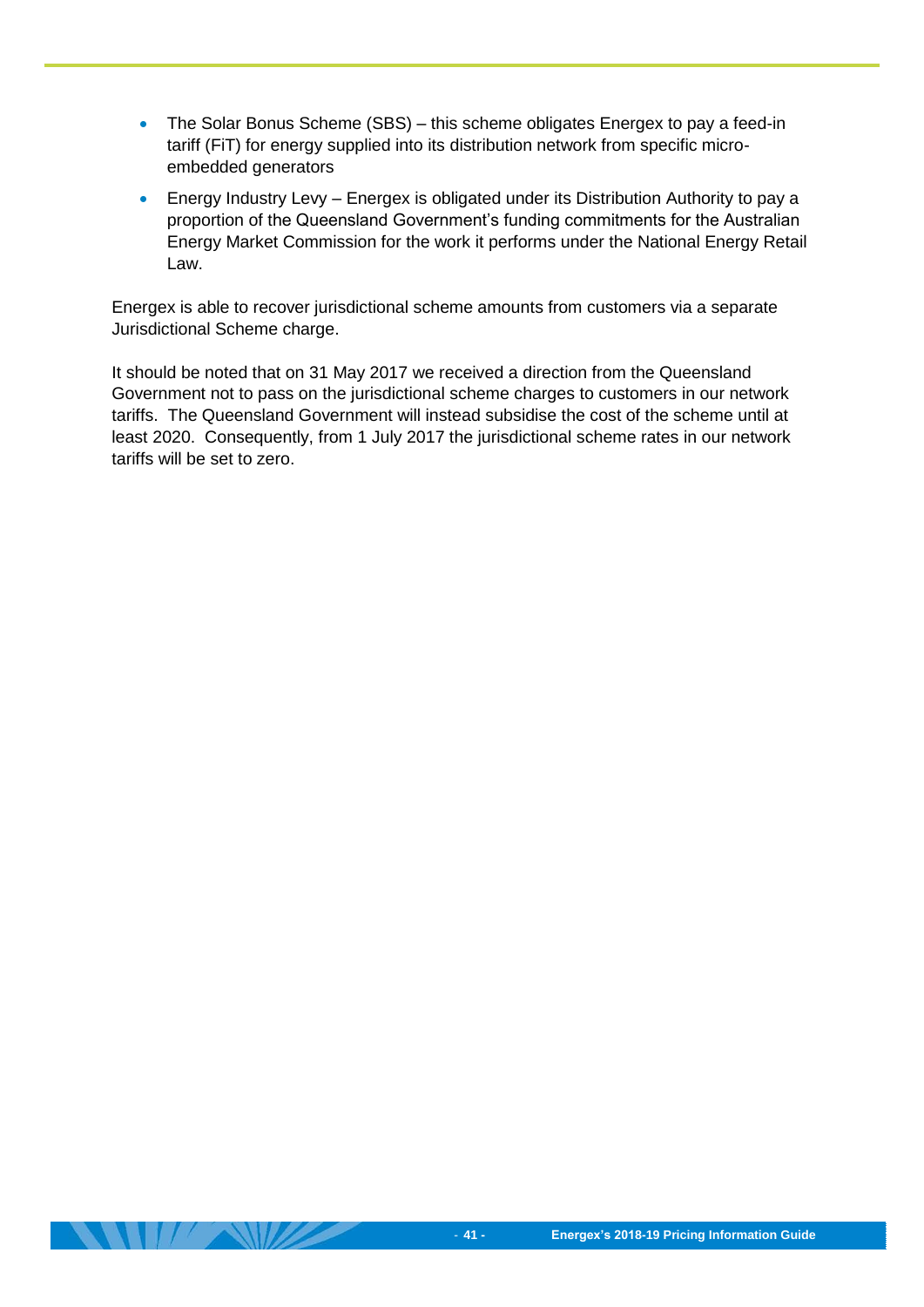# <span id="page-45-0"></span>**Appendix 1: Long run marginal cost**

Clause 6.18.5(f) of the NER requires Energex to incorporate long run marginal cost (LRMC) into its network tariffs. LRMC represents the future cost of augmenting the network has sufficient capacity to service forecast additional demand. The NER define this economic concept in Chapter 10 as follows:

*The cost of an incremental change in demand for direct control services provided by a Distribution Network Service Provider over a period of time in which all factors of production required to provide those direct control services can be varied.* 

The NER do not prescribe any particular approach to be used by DNSPs in calculating LRMC. However, the NER require the method of calculating LRMC to have regard to:

- The costs and benefits associated with calculating, implementing and applying that method as proposed
- The additional costs likely to be associated with meeting demand from retail customers that are assigned to that tariff at times of greatest utilisation of the relevant part of the distribution network
- The location of retail customers that are assigned to that tariff and the extent to which costs vary between different locations in the distribution network.

The remainder of this Appendix 1 details the approach used by Energex in setting DUOS LRMC.

#### **Energex's approach**

Energex has estimated LRMC values at voltage level using the Average Incremental Cost (AIC) method. This is consistent with the approach used by other DNSPs.

The AIC approach captures the average change in expenditure arising from increases in peak demand. Energex believes that the adoption of the AIC approach aligns with other electricity distributors.

#### **Equation A3.1 - LRMC: average incremental cost method**

```
PV(IncrementalDemand)
             PV(Capex) + PV(Opex)LRMC (AIC) =
```
where:

```
'PV (Capex)' and 'PV (Opex)' represent the Present Value (PV) costs associated with meeting future additional
demand.
```
The augmentation capex values include the costs associated with the future growth and compliance requirements relating to:

- Sub-transmission assets (HV)
- 11kV distribution assets (11kV)
- Uprated ground, padmount and pole top transformers (LV).

Energex uses its forecast augmentation program including the program approved by the AER in its Interim Decision for the 2015-20 regulatory control periods<sup>18</sup> It should be noted

<sup>-</sup> $18$  It should be noted that these values were further adjusted to reflect the AER's Final Decision on augmentation values.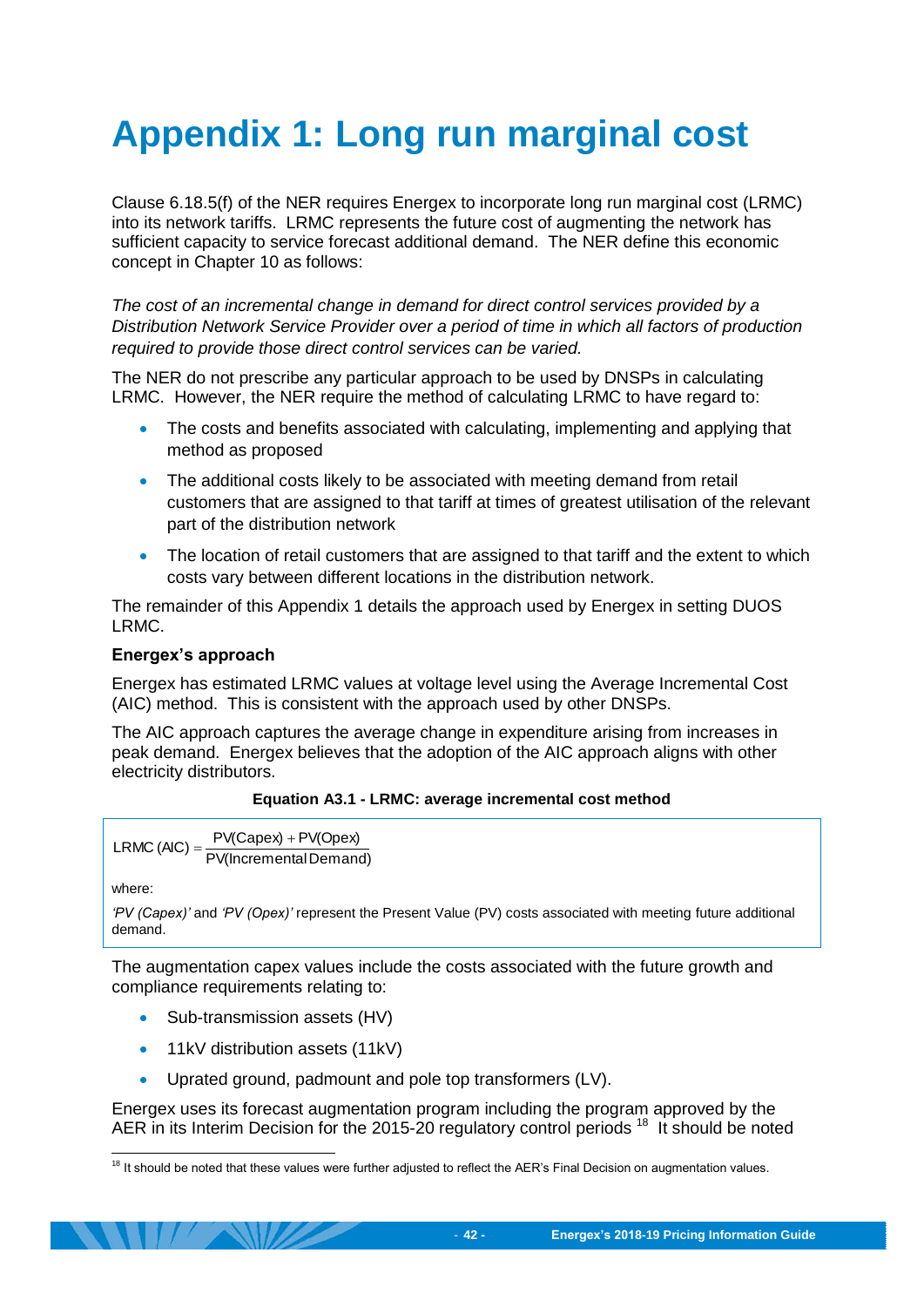that the augmentation costs beyond the 2015-20 regulatory control period are based on the final year of the regulatory control period, held constant.

The AER's assessment of Energex's initial TSS proposal found that the approach used by Energex to estimating LRMC was consistent with achievement of compliance with the distribution pricing principles. However it was noted that Energex had not incorporated any forward looking replacement expenditure in its LRMC estimate. While the NER did not prescribe which costs should and should not be included in LRMC estimates, the AER suggested that Energex consider incorporating replacement capex (and associated opex) to LRMC estimates in future TSSs.<sup>19</sup>

Recognising not all customers contribute to network peaks at the same time; Energex applies diversity factors to the LRMC values. This adjustment to the LRMC values ensures customers are not overly compensated or penalised for their contribution to the network peaks. Energex's estimated diversity factors for the 2017-20 period are included in Table A3.1 below.

| <b>Diversity</b> | <b>Tariff</b>  | <b>Tariff description</b> | <b>Diversity factor</b> |
|------------------|----------------|---------------------------|-------------------------|
|                  | <b>NTC3000</b> | <b>EG-11kV</b>            | 0.8000                  |
|                  | <b>NTC4000</b> | CAC-11kV Bus              | 0.8000                  |
| <b>CAC</b>       | <b>NTC4500</b> | CAC-11kV Line             | 0.8000                  |
|                  | <b>NTC7400</b> | Demand ToU 11kV           | 0.8000                  |
|                  | <b>NTC8000</b> | <b>HV Demand</b>          | 0.8000                  |
|                  | <b>NTC8100</b> | <b>Large Demand</b>       | 0.7750                  |
|                  | <b>NTC8300</b> | <b>Small Demand</b>       | 0.7500                  |
|                  | <b>NTC7200</b> | LV Demand ToU             | 0.7750                  |
|                  | <b>NTC8500</b> | <b>Business Flat</b>      | 0.7000                  |
|                  | <b>NTC8800</b> | <b>Business ToU</b>       | 0.7000                  |
|                  | <b>NTC7100</b> | <b>Business Demand</b>    | 0.7000                  |
|                  | <b>NTC8400</b> | <b>Residential Flat</b>   | 0.6500                  |
|                  | <b>NTC8900</b> | <b>Residential ToU</b>    | 0.6500                  |
| <b>SAC</b>       | <b>NTC7000</b> | <b>Residential Demand</b> | 0.6500                  |
|                  | <b>NTC9000</b> | <b>Super Economy</b>      | 1.0000                  |
|                  | <b>NTC9100</b> | Economy                   | 1.0000                  |
|                  | <b>NTC7300</b> | <b>Smart Control</b>      | 1.0000                  |
|                  | <b>NTC9600</b> | <b>Unmetered</b>          | 1.0000                  |

#### **Table A3.1 - LRMC diversity factors**

-<sup>19</sup> Australian Energy Regulator, Draft Decision Tariff Structure Statement proposal – Energex & Ergon Energy, August 2016, pages 56-7.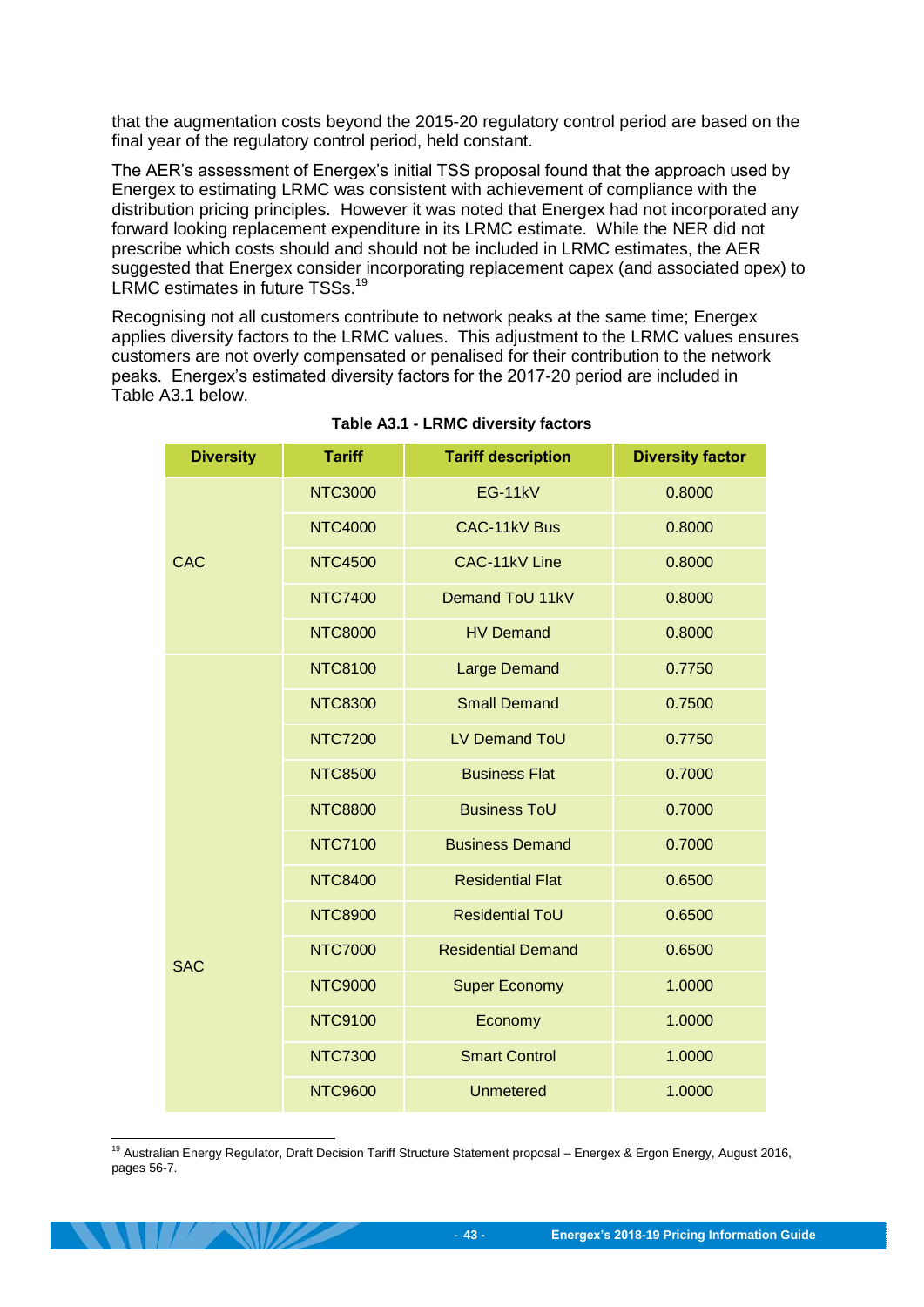The LRMC values are based on the Net Present Value of the augmentation capex and associated opex (inclusive of capitalised overheads and on-costs) from 2015 to 2023.

#### **ICCs and LRMC**

LRMC is not considered relevant to the ICCs because the network has been developed to meet their current and future capacity requirements. So long as they remain within their authorised capacity, the ICCs' demand will not cause network augmentation. Conversely, a decrease in demand will not result in a reduction in network (capex and opex) costs. The costs of meeting an ICC's capacity needs are largely fixed.

**THE SHIPPERSON REPORTS**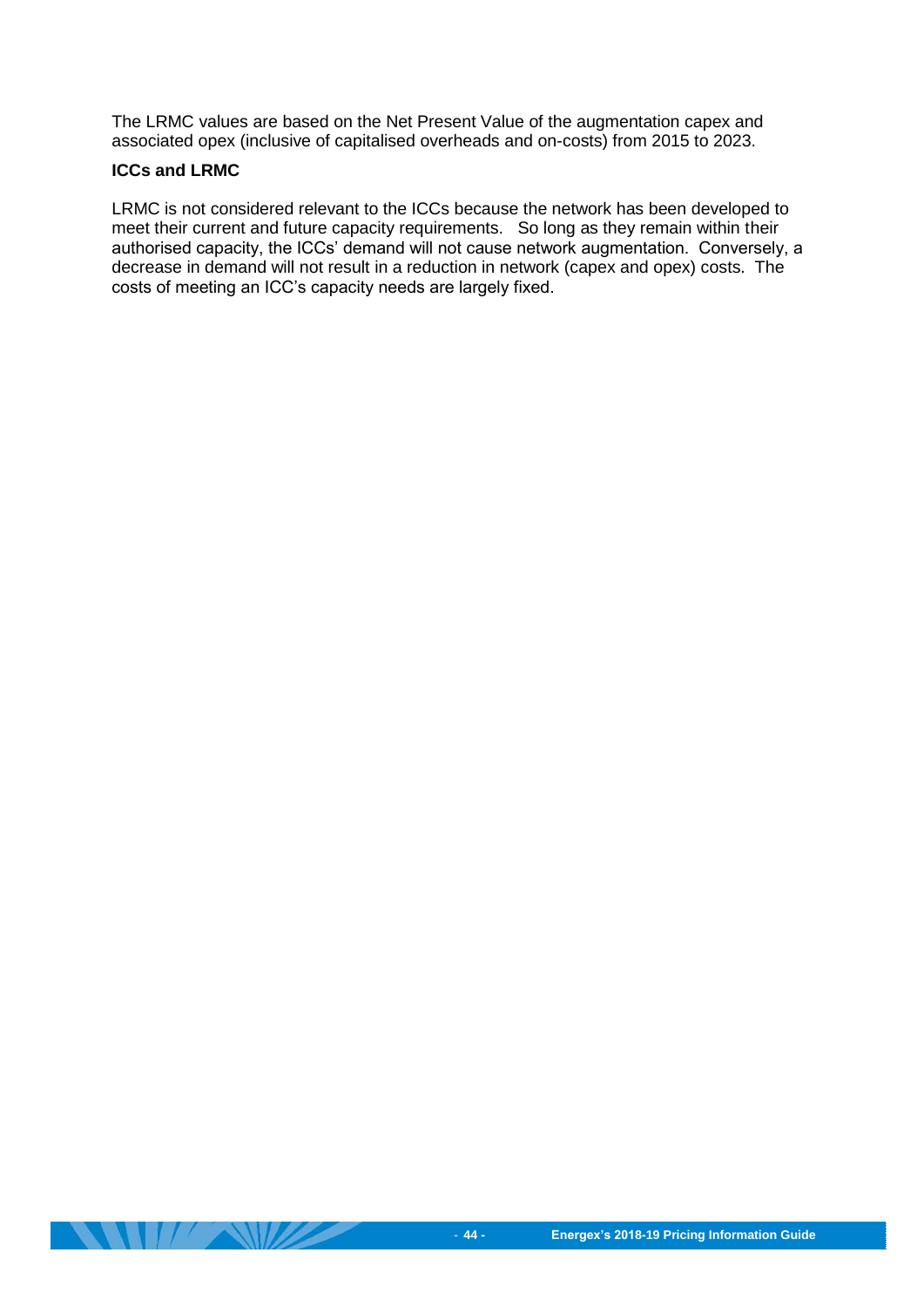# <span id="page-48-0"></span>**Appendix 2: Cost reflective tariffs**

#### **NTC7200 – LV Demand Time-of-Use tariff**

In accordance with the TSS, from 1 July 2018 a new voluntary cost reflective tariff, NTC7200 – LV Demand Time-of-Use, will be offered to LV large customers with consumption greater than 100 MWh per year. Since 1 July 2015, SAC large customers have been exposed to kVA-based demand charging. In response to customers' and stakeholders' expectations, the new tariff introduces time-of-use to the demand charging parameter.

The tariff structure of NTC7200 is as follows:

- Fixed charge (\$/day)
- Usage charge (c/kWh)
- Demand charge (\$/kVA/month)
- **Excess demand charge (\$/kVA/month).**

The charging window for the new cost reflective tariff NTC7200 is between 9am and 9pm workdays. The rationale for selecting this window is detailed in the TSS.

In addition to having a time-of-use demand charging parameter, we propose to include an excess demand rate. This excess demand rate will be cheaper than the peak demand rate, reflecting the fact that off-peak network usage is less likely to contribute to network augmentation requirements. This change would encourage customers with discretionary load to move their network usage into off-peak hours.

The excess charge is based on the maximum of:

- Zero,
- Maximum kVA demand measured as a single peak over a 30 minute period between 9 pm and 9 am on workdays or anytime on non-workdays, minus the peak demand quantity.

Small customers may voluntarily access this tariff. Customers must have appropriate Type 1-4 metering to access this tariff.

#### **NTC6400 – Residential Lifestyle tariff**

The main feature of the Lifestyle Tariff is to create a link between the cost of using the network and a customer's daily usage (expressed in kWh) of the network between 4pm and 9pm on any day in the summer season of November to March (the summer peak window). Customers can pay for their network usage during the summer peak window entirely on a pay as you use basis (choosing Band 1) or on a smoothed basis by paying a higher monthly charge (nominating Bands 2 to 5) that buys the right to access the network up to an agreed allocation of energy during the summer peak window.

If a customer's use of the network exceeds the summer peak window allocation, a top-up charge will apply. There is no top-up charge for use of the network anytime outside of the summer peak window (April to October).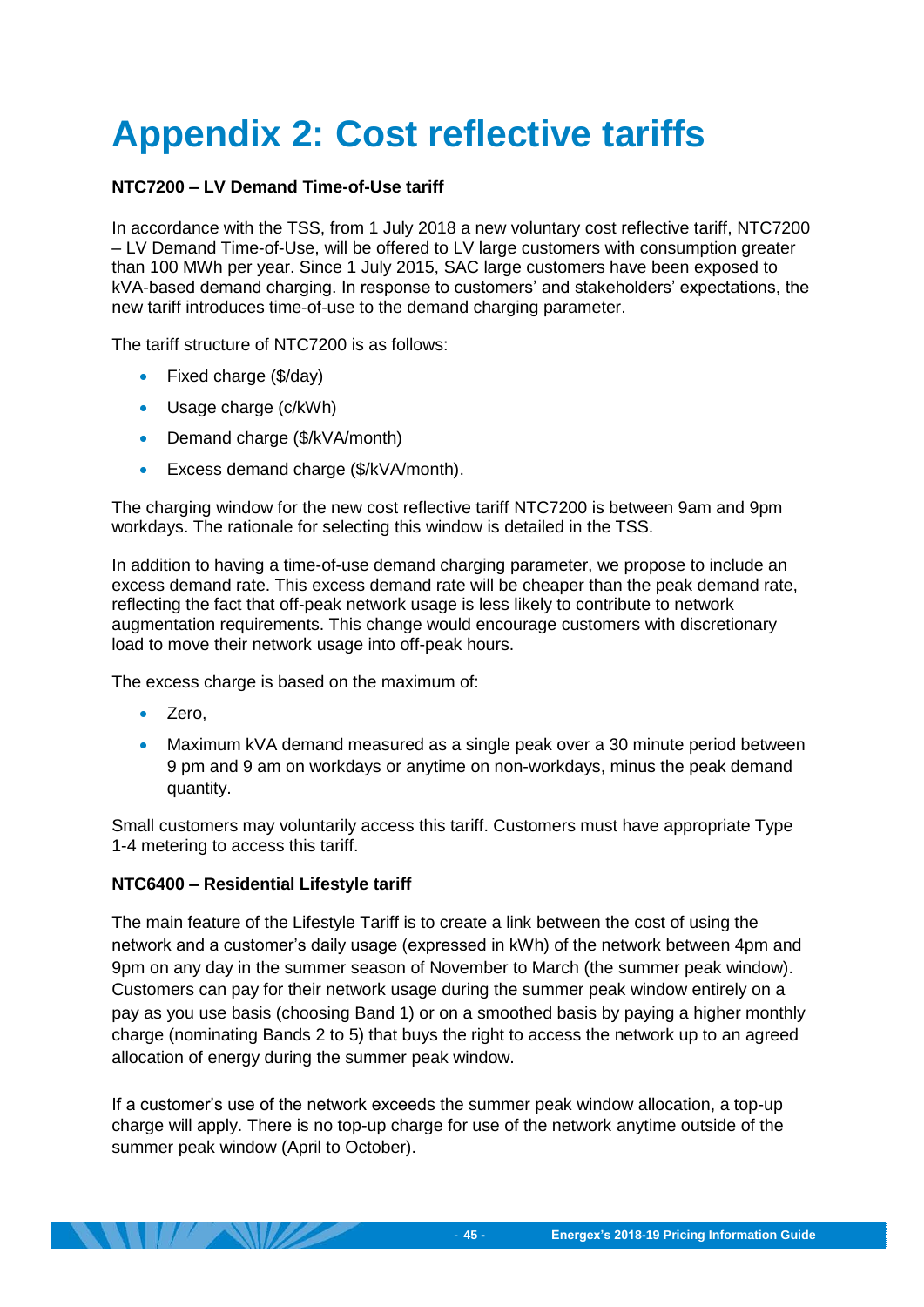The Residential Lifestyle tariff consists of three charging parameters:

- A network access allowance (a fixed charge in \$/month, which varies depending on the customer's nominated network access band for the summer peak window (see [Table 2-11\)](#page-26-1)
- A summer peak top-up charge (in \$/kWh)
- A usage charge (in \$/kWh, applied to all metered consumption for the billing period).

#### **NTC7400 – Demand ToU 11kV**

As of 1 July 2017, we are offering a new voluntary cost-reflective tariff (NTC7400 – Demand ToU 11kV) only available to 11 kV line customers that share a feeder. This new tariff is not suitable for customers with a coupling point at an 11kV substation with a dedicated feeder as these customers' particular connection characteristics impact the way costs are allocated to them.

The tariff structure of NTC7400 is as follows:

- Supply charge (\$/day/\$M-CAV and \$/day/\$M-NCCAV)
- Demand charge (\$/kVA/month)
- Excess demand charge (\$/kVA/month)
- Usage charge (c/kWh).

The rationale for setting the elements forming part of the charging parameters for the new CAC tariff is provided below.

#### **Daily supply charge**

As part of the development of the 2017-20 TSS, we received feedback from customers that the ability to budget for future electricity costs is critical to business operations. The existing structure of the DUOS daily supply charge is individually calculated for each customer each year which makes it difficult for customers to forecast their charges. In response, we propose to charge a capital charge (\$/NCCAV/day), and an operation and maintenance charge (\$/CAV/day).

As a result of customers having a common capital charge and operation and maintenance charge, we expect to require far fewer network tariffs (ultimately reducing from about 400 tariffs to 1 tariff). This should improve customers' ability to estimate electricity costs over a longer period of time.

In order to provide customers with the ability to budget electricity charges in advance, it is also necessary to reform the pass through of transmission fixed charges. Consequently Energex proposes to not individually price DPPC fixed charges. The DPPC demand charge will be brought into alignment with transmission LRMC and will signal the incremental cost of augmenting the transmission network, and will match the structure of the DUOS demand charge.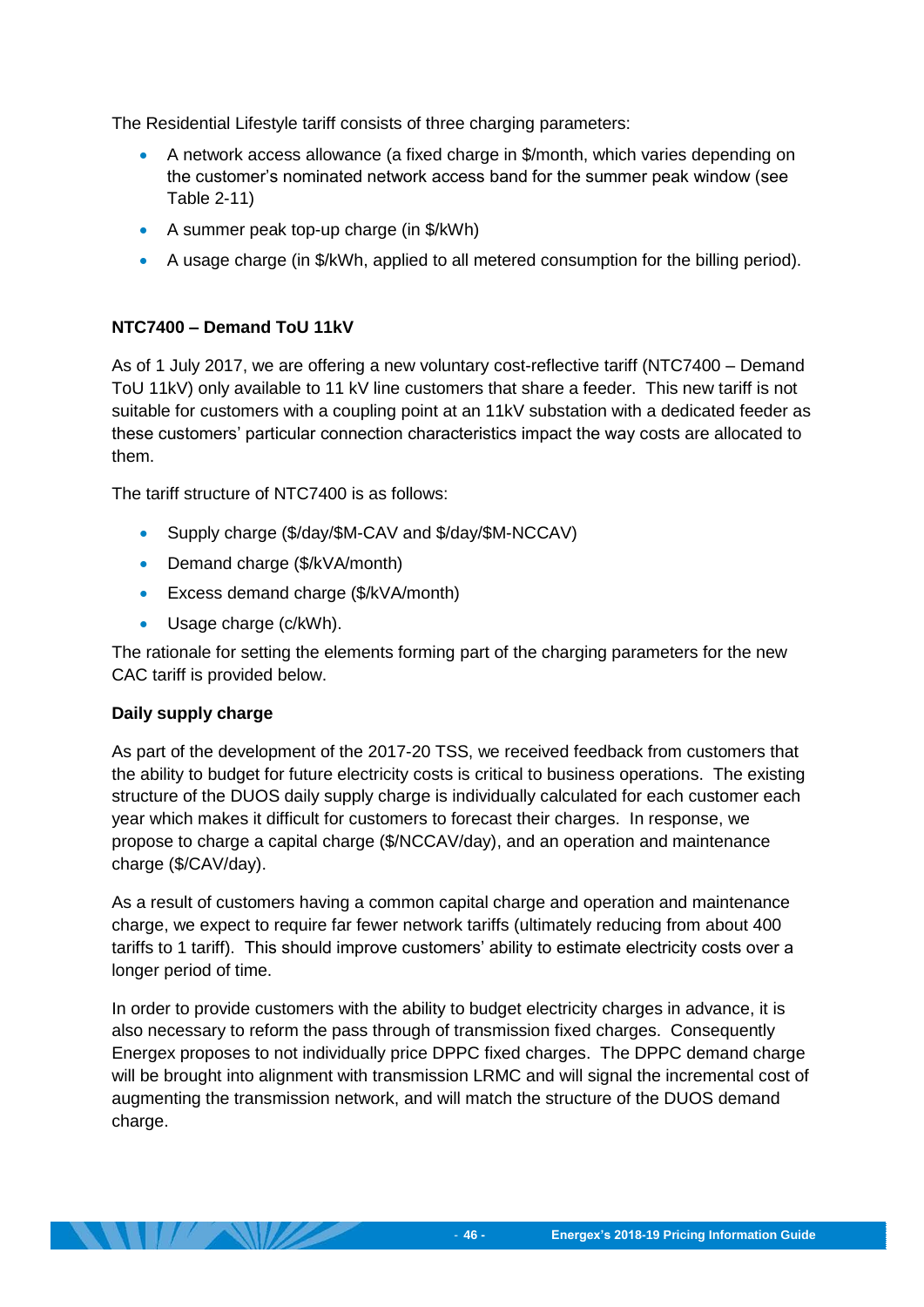#### **ToU demand charge**

ToU demand tariff structure for CAC customers includes a peak demand charge during a peak period between 9 am and 9 pm weekdays. The rationale for this charging window is detailed in the Explanatory Notes accompanying the TSS (section 5.4.5).

#### **Excess demand charge**

The new NTC7400 introduces the concept of excess demand charge to the CAC tariff class. This excess demand rate will be cheaper than the peak demand rate, reflecting the fact that off-peak network usage is less likely to contribute to network augmentation requirements. This change would encourage customers with discretionary load to move their network usage into off-peak hours. We anticipate that it will result in improved network utilisation and address the longer term drivers of network augmentation. Currently customers are charged the same price for demand regardless of when their maximum demand is placed on the network.

The excess charge is based on the maximum of:

- Zero,
- Maximum kVA demand measured as a single peak over a 30 minute period between 9 pm and 9 am on workdays or anytime on non-workdays, minus the peak demand quantity.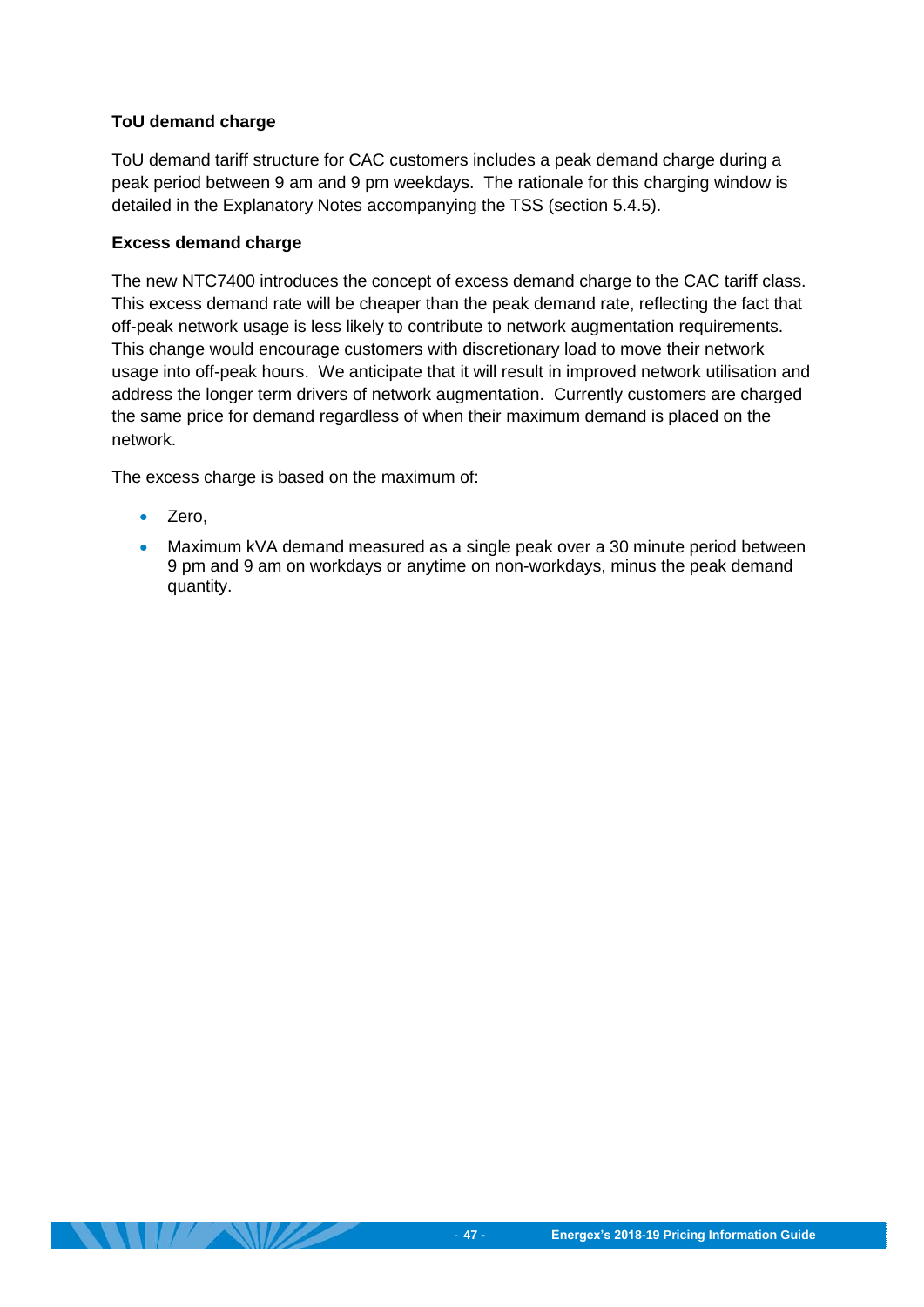# <span id="page-51-0"></span>**Appendix 3: Glossaries**

**Table A. 1 – Acronyms and abbreviations**

| <b>Abbreviation</b> | <b>Description</b>                                                 |
|---------------------|--------------------------------------------------------------------|
| <b>ACS</b>          | <b>Alternative Control Service</b>                                 |
| <b>AEMC</b>         | <b>Australian Energy Market Commission</b>                         |
| <b>AER</b>          | <b>Australian Energy Regulator</b>                                 |
| <b>CAC</b>          | <b>Connection Asset Customers</b>                                  |
| Capex               | <b>Capital Expenditure</b>                                         |
| <b>CPI</b>          | <b>Consumer Price Index</b>                                        |
| <b>DNSP</b>         | <b>Distribution Network Service Provider</b>                       |
| <b>DPPC</b>         | Designated Pricing Proposal Charges (previously known as TUOS)     |
| <b>DUOS</b>         | <b>Distribution Use of System</b>                                  |
| EG                  | <b>Embedded Generators</b>                                         |
| <b>FiT</b>          | Feed-in Tariff (Solar FiT) under the Queensland Solar Bonus Scheme |
| <b>HV</b>           | <b>High Voltage</b>                                                |
| <b>ICC</b>          | <b>Individually Calculated Customers</b>                           |
| <b>LRMC</b>         | <b>Long Run Marginal Cost</b>                                      |
| LV                  | <b>Low Voltage</b>                                                 |
| <b>NEL</b>          | <b>National Electricity Law</b>                                    |
| <b>NEM</b>          | <b>National Electricity Market</b>                                 |
| <b>NER</b>          | <b>National Electricity Rules</b>                                  |
| <b>NTC</b>          | <b>Network Tariff Code</b>                                         |
| <b>NUoS</b>         | <b>Network Use of System</b>                                       |
| <b>O&amp;M</b>      | <b>Operating and Maintenance Allowance (Opex)</b>                  |
| Opex                | <b>Operating and Maintenance Expenditure</b>                       |
| PV                  | Photovoltaic (Solar PV)                                            |
| <b>RAB</b>          | <b>Regulatory Asset Base</b>                                       |
| <b>SAC</b>          | <b>Standard Asset Customers</b>                                    |
| <b>SCS</b>          | <b>Standard Control Service</b>                                    |
| <b>STPIS</b>        | Service Target Performance Incentive Scheme                        |
| <b>TAR</b>          | <b>Total Annual Revenue</b>                                        |
| <b>TNSP</b>         | <b>Transmission Network Service Provider</b>                       |
| ToU                 | <b>Time of Use</b>                                                 |
| <b>TSS</b>          | <b>Tariff Structure Statement</b>                                  |
| <b>TUOS</b>         | <b>Transmission Use of System</b>                                  |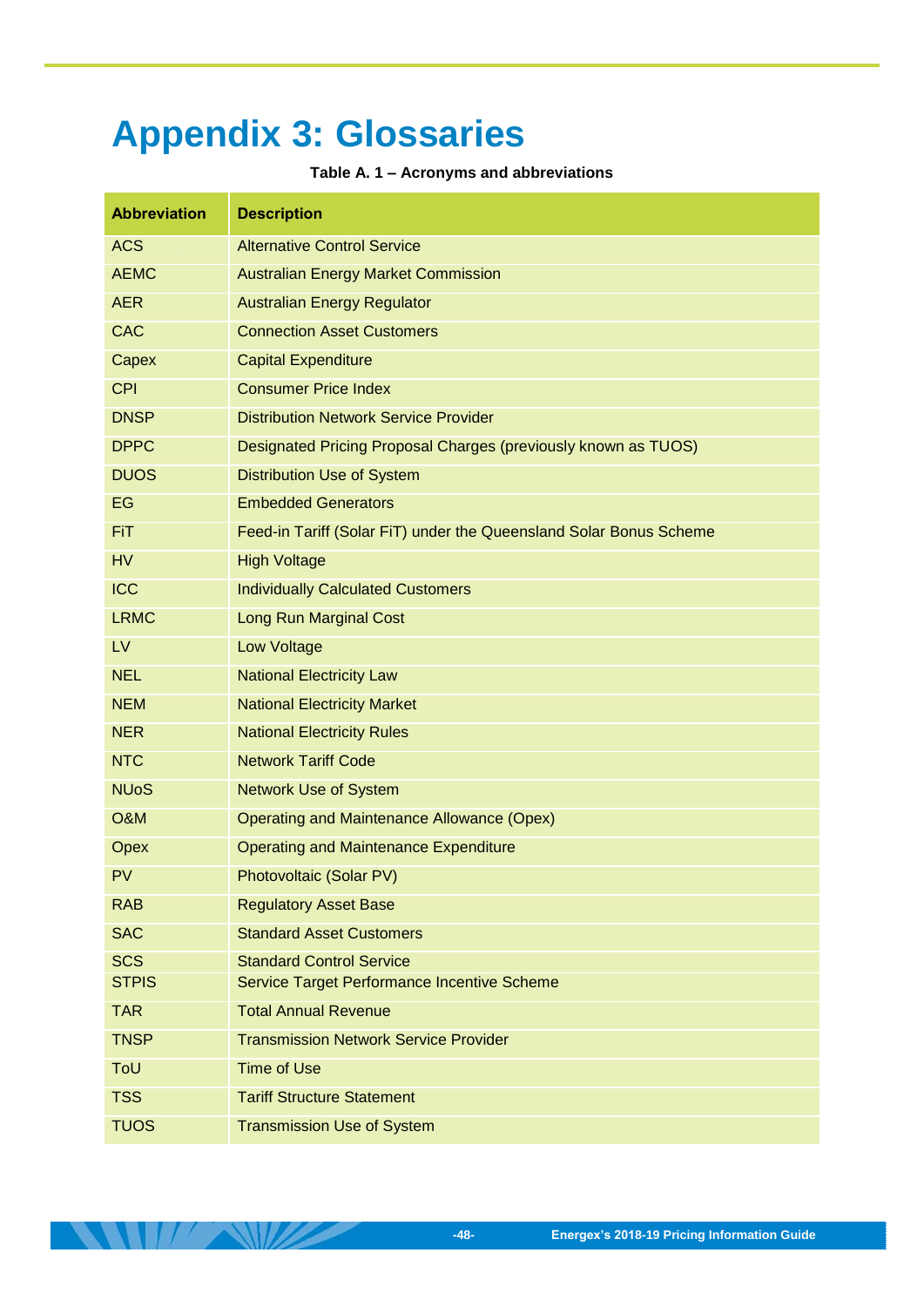| <b>Base Unit</b> | Unit name   | <b>Multiples used in this document</b> |
|------------------|-------------|----------------------------------------|
| h                | hour        | GWh, kWh, MWh                          |
| V                | volt        | kV, kVA, MVA                           |
| VA               | volt ampere | kVA, MVA                               |
| var              | var         | kvar                                   |
| w                | watt        | W, kW, kWh, MW                         |

#### **Table A. 2 – Units of measurement used throughout this document**

#### **Table A. 3 – Multiples of prefixes (units) used throughout this document**

| <b>Prefix</b><br>symbol | <b>Prefix</b><br>name | <b>Prefix multiples</b><br>by unit | <b>Prefixes used</b><br>in this document |
|-------------------------|-----------------------|------------------------------------|------------------------------------------|
| G                       | giga                  | $10^9$                             | GWh                                      |
| M                       | mega                  | 1 million or $10^6$                | MW, MWh, MVA                             |
|                         | kilo                  | 1 thousand or $10^3$               | kV, kVA, kvar, kW, kWh                   |

 $\|H\| \leq \infty$ 

 $\mathbb{Z}$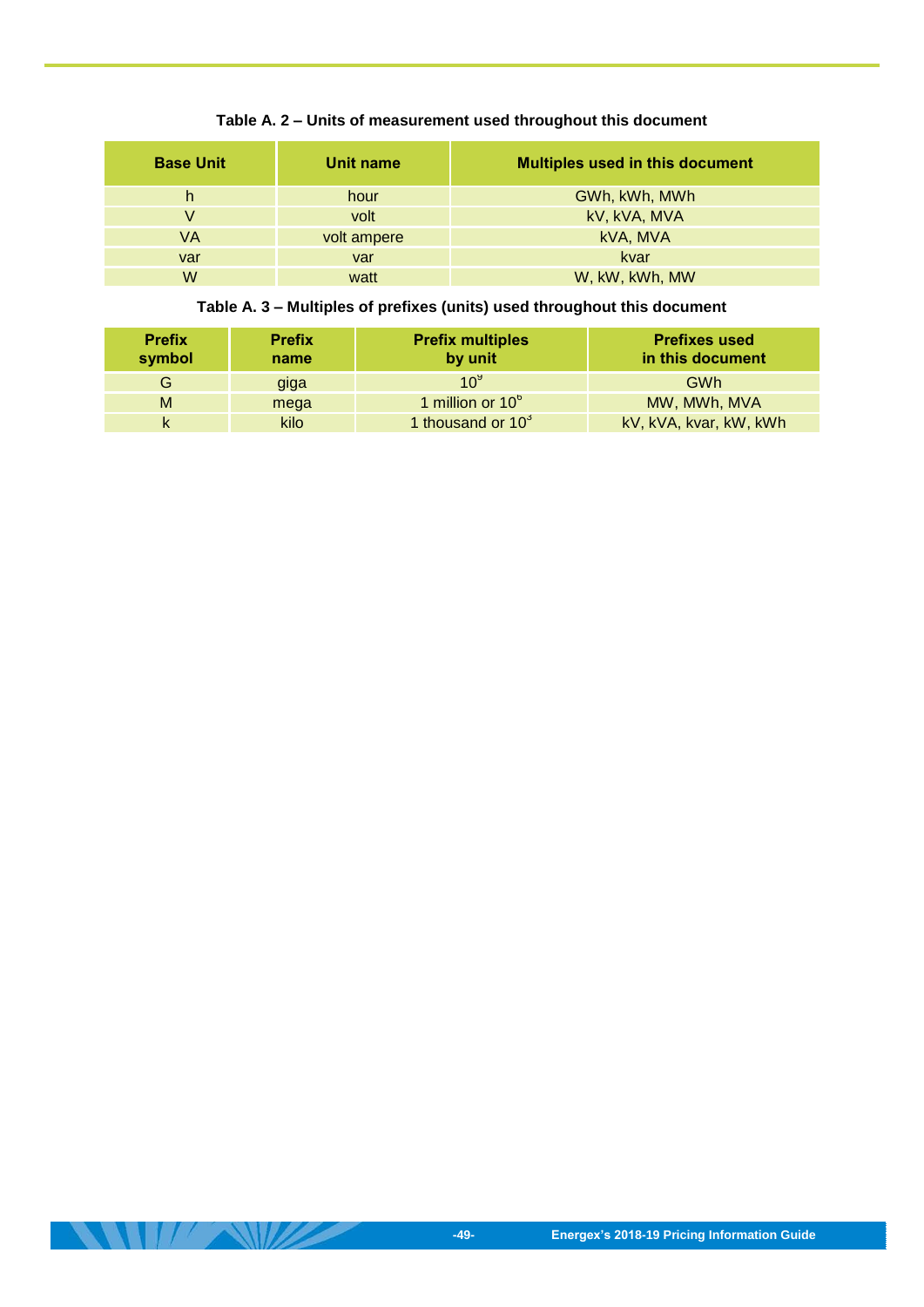| <b>Term</b>                                                    | <b>Abbreviation /</b><br><b>Acronym</b> | <b>Definition</b>                                                                                                                                                                                                                                                                                                                           |
|----------------------------------------------------------------|-----------------------------------------|---------------------------------------------------------------------------------------------------------------------------------------------------------------------------------------------------------------------------------------------------------------------------------------------------------------------------------------------|
| Alternative<br><b>Control Service</b>                          | <b>ACS</b>                              | Customer specific or customer requested services. These<br>services may also have potential for provision on a competitive<br>basis rather than by the local DNSP.<br>This service class includes the provision, construction and<br>maintenance of type 6 metering services, street lighting assets,<br>and fee based and quoted services. |
| <b>Australian Energy</b><br><b>Market</b><br>Commission        | <b>AEMC</b>                             | A national, independent body that exists to make and amend<br>the detailed rules for the NEM to ensure efficient, reliable and<br>secure energy market frameworks which serve the long term<br>interests of consumers.                                                                                                                      |
| <b>Annual smoothed</b><br>revenue                              | <b>AR</b>                               | Refer to AER, Final Decision Energex determination 2015-16 to<br>2019-20, Attachment 14 - Control Mechanism, October 2015.                                                                                                                                                                                                                  |
| <b>Australian Energy</b><br>Regulator                          | <b>AER</b>                              | The economic regulator of the NEM established under section<br>44AE of the Competition and Consumer Act 2010<br>(Commonwealth).                                                                                                                                                                                                             |
| <b>Business hours</b>                                          | <b>BH</b>                               | 8 am to 5 pm, Monday to Friday.                                                                                                                                                                                                                                                                                                             |
| Capital<br>expenditure                                         | Capex                                   | Expenditure typically resulting in an asset (or the amount<br>Energex has spent on assets).                                                                                                                                                                                                                                                 |
| Charging<br>parameter                                          |                                         | The charges comprising a tariff. Parameters include demand,<br>capacity, fixed and volume (flat or ToU) charges.                                                                                                                                                                                                                            |
| <b>Common service</b>                                          |                                         | A service that ensures the integrity of a distribution system<br>benefits all distribution customers and cannot reasonably be<br>allocated on a locational basis.                                                                                                                                                                           |
| <b>Connection Asset</b><br><b>Customers</b>                    | <b>CAC</b>                              | Typically, those customers connected at 11 kV who are not<br>allocated to the ICC tariff class.                                                                                                                                                                                                                                             |
| <b>Connection asset</b><br>(Contributed or<br>non-contributed) |                                         | Related to building connection assets at a customer's premises<br>as well as the connection of these assets to the distribution<br>network. Connection assets can be contributed (customer<br>funded, then gifted to Energex) or non-contributed (Energex<br>funded).                                                                       |
| <b>Connection point</b>                                        |                                         | The agreed point of supply established between a Network<br>Service Provider and another Registered Participant, Non-<br>Registered Customer or franchise customer. The meter is<br>installed as close as possible to this location.                                                                                                        |
| Coupled                                                        |                                         | Refer to definition of Network Coupling Point.                                                                                                                                                                                                                                                                                              |
| <b>Customer</b>                                                |                                         | Refer to chapter 10 of the NER.                                                                                                                                                                                                                                                                                                             |
| Daily supply<br>charge (or Fixed<br>charge)                    |                                         | For large customers, reflects the incremental costs that arise<br>from the connection and management of the customer. For<br>small customers, reflects the average capacity set aside on the<br>shared network for a typical customer using the tariff.                                                                                     |
| Demand                                                         |                                         | The amount of electricity energy being consumed at a given<br>time measured in either kilowatts (kW) or kilovolt amperes<br>(kVA). The ratio between the two is the power factor.                                                                                                                                                           |
| Demand charge                                                  |                                         | This part of the tariff accounts for the actual demand a                                                                                                                                                                                                                                                                                    |

#### **Table A. 4 – Definitions of terminology used throughout this document**

**ANTIFACTURE AND ANTIFACTURE**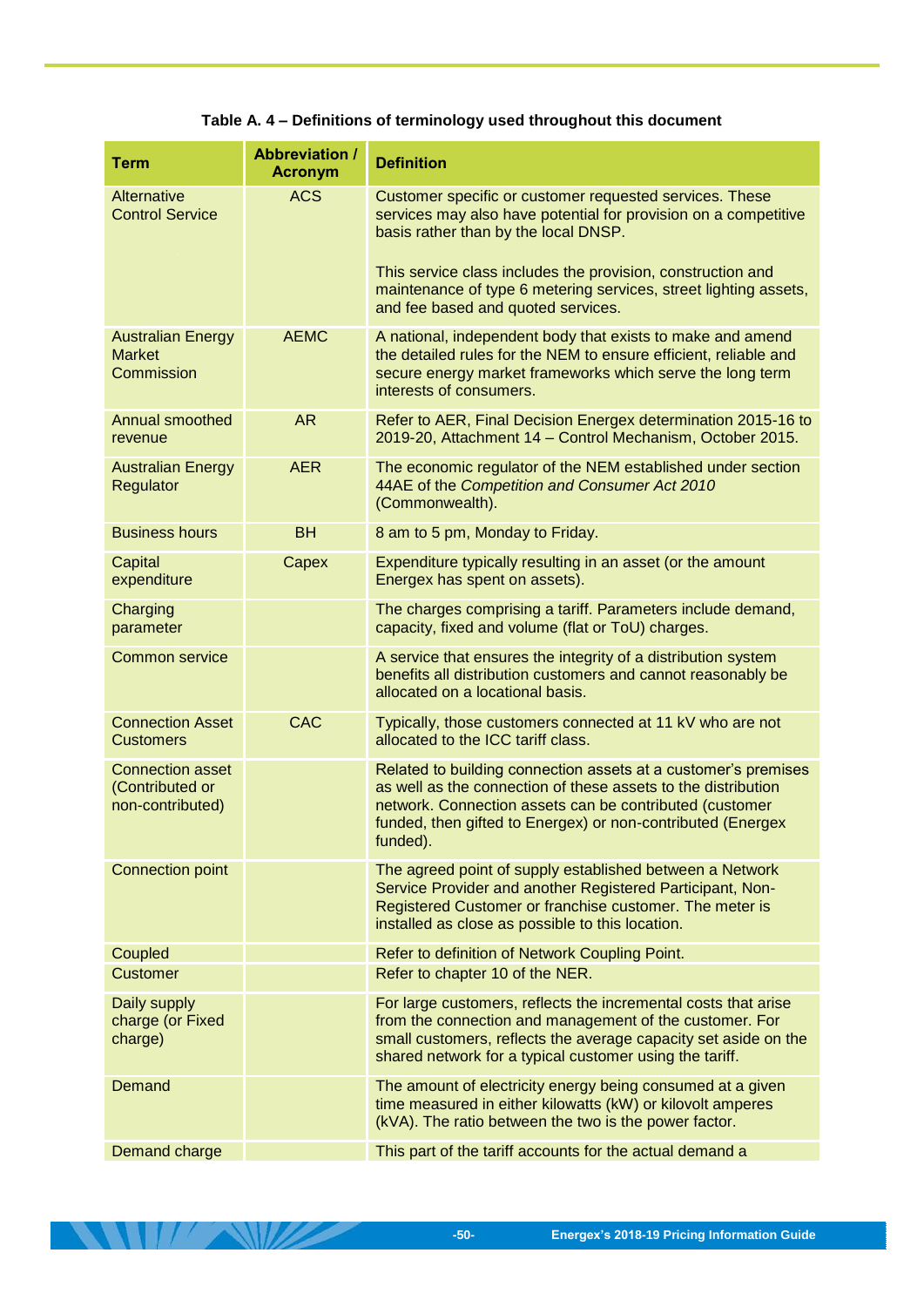| <b>Term</b>                                            | <b>Abbreviation /</b><br><b>Acronym</b> | <b>Definition</b>                                                                                                                                                                                                                                                                                                                                                                         |
|--------------------------------------------------------|-----------------------------------------|-------------------------------------------------------------------------------------------------------------------------------------------------------------------------------------------------------------------------------------------------------------------------------------------------------------------------------------------------------------------------------------------|
|                                                        |                                         | customer places on the electricity network. The actual demand<br>levied for billing purposes is the metered monthly maximum<br>demand. The charge is applied as:<br>a fixed dollar price per kW per month or kVA per month<br>$\bullet$<br>for DPPC charges, and<br>a fixed dollar price per kVA per month for DUOS<br>$\bullet$<br>charges (ICC, CAC and SAC demand based<br>customers). |
| <b>Demand tariff</b>                                   |                                         | The tariff has been structured to include a demand component<br>so the customer's actual demand is reflected in the price they<br>pay for their electricity.                                                                                                                                                                                                                              |
| <b>Designated</b><br><b>Pricing Proposal</b><br>Charge | <b>DPPC</b>                             | Refers to the charges incurred for use of the transmission<br>network; previously referred to as Transmission Use of System<br>(TUOS).                                                                                                                                                                                                                                                    |
| <b>Distribution Use</b><br>of System                   | <b>DUOS</b>                             | This refers to the network charges which recover the costs of<br>providing Standard Control Services.                                                                                                                                                                                                                                                                                     |
| Economy                                                |                                         | Secondary tariff whereby a customer's specified connected<br>appliances are controlled by network equipment so that supply<br>will be available for a minimum period of 18 hours per day<br>during time periods set at the absolute discretion of Energex.                                                                                                                                |
| Embedded<br>Generator                                  | EG                                      | In line with the ENA classification, EGs are generally those<br>generators with an installed capacity as follows:<br>Medium: 1-5 MVA (LV or HV) or $<$ 1 MVA (HV)<br>Large: $> 5$ MVA                                                                                                                                                                                                     |
| Energy (or<br>usage)                                   |                                         | Refer to the definition of Usage below.                                                                                                                                                                                                                                                                                                                                                   |
| <b>Feed-in Tariff</b>                                  | <b>FiT</b>                              | The rate that is to be paid for the excess energy generated by<br>customers and fed back into the electricity grid under the<br>Queensland Solar Bonus Scheme. The FiT rate is determined<br>by the Queensland Government and is paid by the purchaser of<br>the excess energy.                                                                                                           |
| Final<br><b>Determination</b>                          |                                         | A distribution Determination document published by the AER in<br>its role as Energex's economic regulator that provides for<br>distribution charges to increase during Energex's Regulatory<br>Control Period. In this proposal, reference to the Final<br>Determination refers to the 2015-2020 AER Final<br>Determination.                                                              |
| <b>High Voltage</b>                                    | <b>HV</b>                               | Refers to the network at 11 kV or above.                                                                                                                                                                                                                                                                                                                                                  |
| <b>Individually</b><br>Calculated<br><b>Customer</b>   | <b>ICC</b>                              | Typically those customers connected at 110 kV or 33 kV, or<br>connected at 11 kV and with electricity consumption greater<br>than 40 GWh per year at a single connection point or demand<br>greater than or equal to 10 MVA, or where a customer's<br>circumstances mean that the average shared network charge<br>becomes meaningless or distorted.                                      |
| Long Run                                               | <b>LRMC</b>                             | An estimate of the cost (long term variable investment) of                                                                                                                                                                                                                                                                                                                                |

**THE REAL PROPERTY**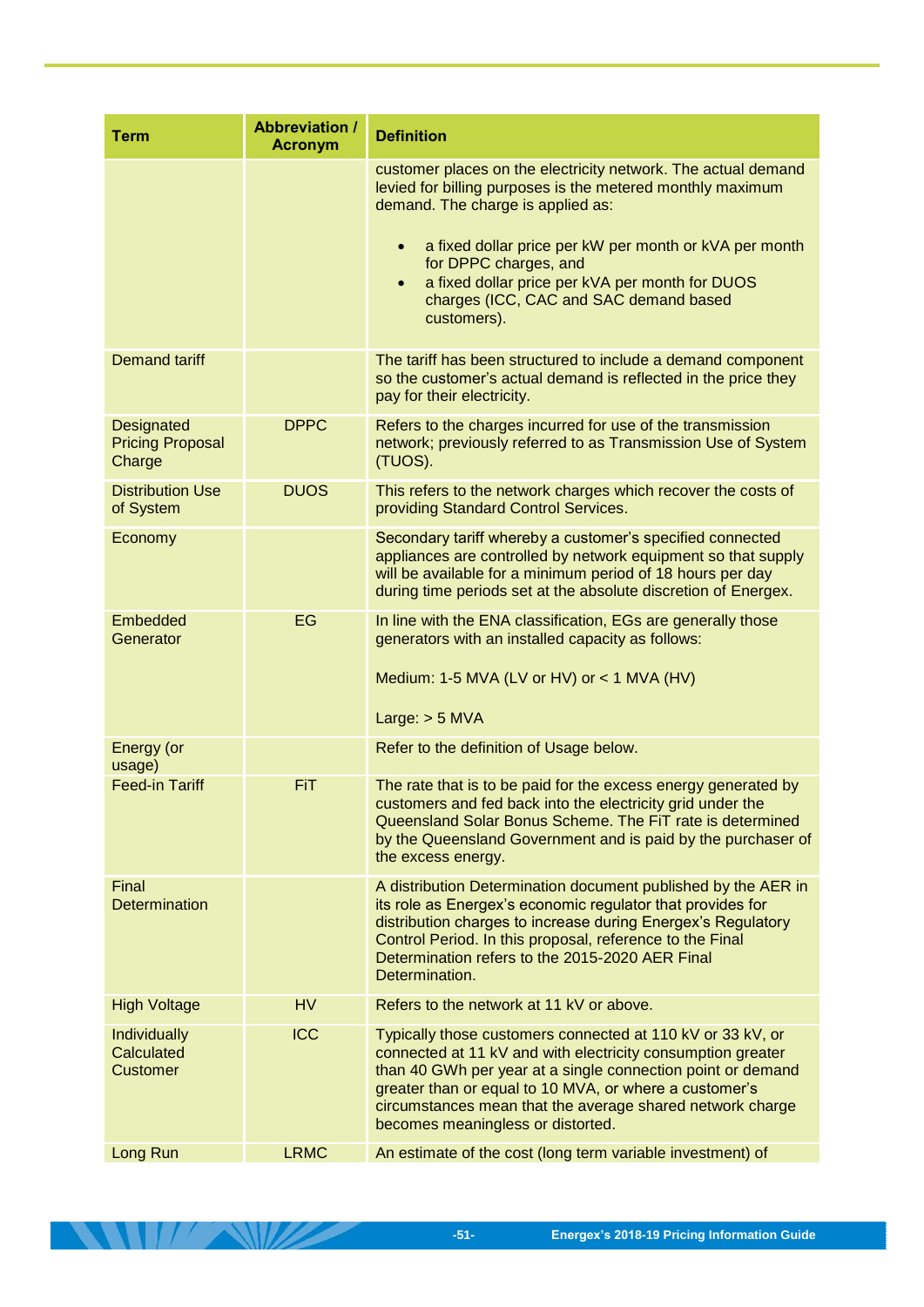| <b>Term</b>                                                     | <b>Abbreviation /</b><br><b>Acronym</b> | <b>Definition</b>                                                                                                                                                                                                                                                                                                                                                        |
|-----------------------------------------------------------------|-----------------------------------------|--------------------------------------------------------------------------------------------------------------------------------------------------------------------------------------------------------------------------------------------------------------------------------------------------------------------------------------------------------------------------|
| <b>Marginal Cost</b>                                            |                                         | augmenting the existing network to provide sufficient capacity<br>for one additional customer to connect to the network or an<br>additional MW of demand.                                                                                                                                                                                                                |
| Low Voltage                                                     | LV                                      | Refers to the sub-11 kV network                                                                                                                                                                                                                                                                                                                                          |
| <b>Maximum</b><br>demand                                        |                                         | The maximum demand recorded at a customer's individual<br>meter or the maximum demand placed on the electrical<br>distribution network system at any time or at a specific time or<br>within a specific time period, such as a month. Maximum<br>demand is an indication of the capacity required for a<br>customer's connection or the electrical distribution network. |
| <b>National</b><br><b>Electricity Law</b>                       | <b>NEL</b>                              | The legislation that establishes the role of the AER as the<br>economic regulator of the NEM and the regulatory framework<br>under which the AER operates.                                                                                                                                                                                                               |
| <b>National</b><br><b>Electricity Market</b>                    | <b>NEM</b>                              | The interconnected electricity grid covering Queensland, New<br>South Wales, Victoria, Tasmania, South Australia and the<br><b>Australian Capital Territory.</b>                                                                                                                                                                                                         |
| <b>National</b><br><b>Electricity Rules</b>                     | <b>NER</b>                              | The legal provisions (enforced by the AER) that regulate the<br>operation of the NEM and the national electricity systems, the<br>activities of market participants and the provision of connection<br>services to retail customers.                                                                                                                                     |
| <b>Network Coupling</b><br>Point                                | <b>NCP</b>                              | The point at which connection assets join a distribution<br>network, used to identify the distribution service price payable<br>by a customer.                                                                                                                                                                                                                           |
| <b>Network Tariff</b><br>Code                                   | <b>NTC</b>                              | Energex's nominated code that represents the network tariff<br>being charged to customers for network services.                                                                                                                                                                                                                                                          |
| Network Use of<br><b>System</b>                                 | <b>NUOS</b>                             | The tariff for use of the distribution and transmission networks.<br>It is the sum of both Distribution Use of System (DUOS) and<br>Designated Pricing Proposal Charge (DPPC).                                                                                                                                                                                           |
| Non-demand<br>tariff                                            |                                         | The tariff is based around a fixed daily component and the<br>actual usage (or energy), expressed in kWh, used by the<br>customer.                                                                                                                                                                                                                                       |
| Operating<br>expenditure                                        | Opex                                    | Opex is the combined total of maintenance and operating<br>costs. Maintenance Costs are those that are directly and<br>specifically attributable to the repair and maintenance of<br>network assets, while Operating Costs are those that relate to<br>the day to day operations of Energex which are not<br>maintenance costs.                                          |
| <b>Pricing principles</b>                                       |                                         | The pricing principles are established in clause 6.18.5 of the<br>NER and provide guidance to Energex for setting tariffs.                                                                                                                                                                                                                                               |
| <b>Pricing Proposal</b>                                         |                                         | This document. Prepared by Energex in accordance with<br>clause 6.18.2 of the NER. It is provided to the AER for approval<br>and outlines how Energex will collect its revenue during the<br>relevant regulatory year.                                                                                                                                                   |
| Queensland<br>Government<br><b>Solar Bonus</b><br><b>Scheme</b> | <b>SBS FIT</b>                          | A program that pays residential and other small energy<br>customers for the surplus electricity generated from roof-top<br>solar photovoltaic (PV) systems that is exported to the<br>Queensland electricity grid.                                                                                                                                                       |

**Except Andrew Program**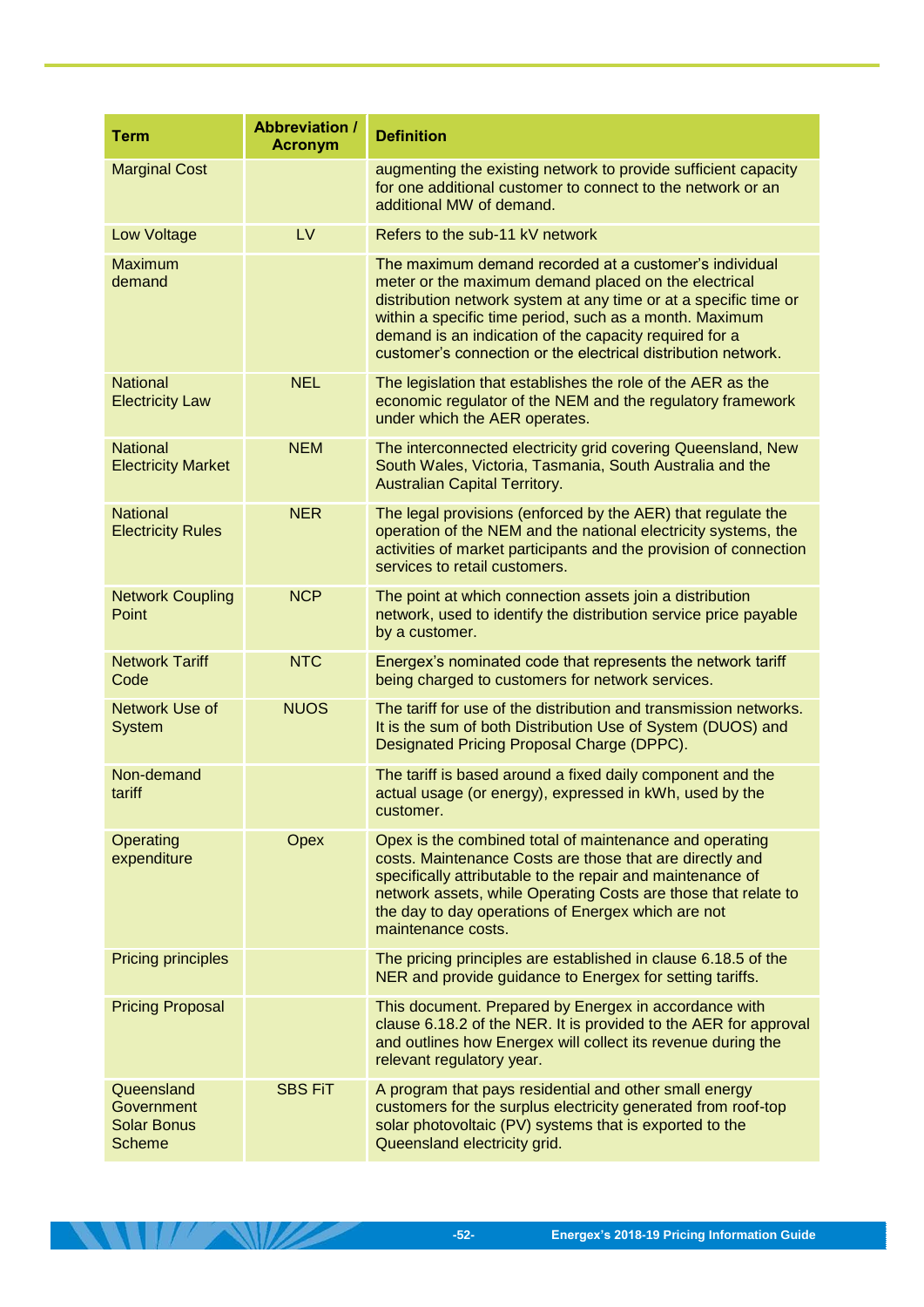| <b>Term</b>                                                     | <b>Abbreviation /</b><br><b>Acronym</b> | <b>Definition</b>                                                                                                                                                                                                                                                                                                                                                                                                 |
|-----------------------------------------------------------------|-----------------------------------------|-------------------------------------------------------------------------------------------------------------------------------------------------------------------------------------------------------------------------------------------------------------------------------------------------------------------------------------------------------------------------------------------------------------------|
| <b>Regulatory</b><br><b>Control Period</b>                      |                                         | A standard Regulatory Control Period for DNSPs is a period of<br>not less than 5 regulatory years. Energex's current Regulatory<br>Control Period is 2015-20, commencing 1 July 2015.                                                                                                                                                                                                                             |
| <b>Regulatory</b><br>depreciation                               |                                         | Also referred to as the return of capital – the sum of the<br>(negative) straight-line depreciation and the (positive) annual<br>inflation effect on the opening regulatory asset base (RAB).                                                                                                                                                                                                                     |
| <b>Service Target</b><br>Performance<br><b>Incentive Scheme</b> | <b>STPIS</b>                            | A scheme developed and published by the AER in accordance<br>with clause 6.6.2 of the NER, that provides incentives (that may<br>include targets) for DNSPs (including Energex) to maintain and<br>improve network performance.                                                                                                                                                                                   |
| Site-specific<br>charge                                         |                                         | This charge is calculated for a site and is specific to the<br>individual connection point.                                                                                                                                                                                                                                                                                                                       |
| <b>Small customer</b><br>classification                         |                                         | As per tariff class assignment process for customers with<br>consumption less than 100 MWh per year.                                                                                                                                                                                                                                                                                                              |
| Solar<br>Photovoltaic                                           | Solar PV                                | A system that uses sunlight to generate electricity for<br>residential use. The system provides power for the premises<br>with any excess production feeding into the electricity grid.                                                                                                                                                                                                                           |
| <b>Standard Asset</b><br><b>Customer</b>                        | <b>SAC</b>                              | Generally those customers connected to the LV network.                                                                                                                                                                                                                                                                                                                                                            |
| <b>Standard Control</b><br><b>Service</b>                       | <b>SCS</b>                              | Distribution services that are central to electricity supply and<br>therefore relied on by most (if not all) customers. This service<br>classification includes network services (e.g. construction,<br>maintenance and repair of the network), some connection<br>services (e.g. small customer connections) and Type 7<br>metering services (i.e. unmetered connections such as traffic<br>lights).             |
| <b>Tariff</b>                                                   |                                         | The set of charges applied to a customer in the respective<br>billing period. A tariff consists of one or more charging<br>parameters that comprise the total tariff rate.                                                                                                                                                                                                                                        |
| <b>Tariff class</b>                                             |                                         | A class of customers for one or more direct control services<br>who are subject to a particular tariff or particular tariffs (as per<br>chapter 10 of the NER).                                                                                                                                                                                                                                                   |
| <b>Tariff Schedule</b>                                          |                                         | The Tariff Schedule is published by Energex annually at the<br>beginning of the financial year and outlines its tariffs for SCS<br>and ACS. It also provides information about how Energex<br>assigns customers to tariff classes and the internal review<br>process undertaken if a customer requests a review of a<br>decision. The Tariff Schedule applies for the duration of the<br>relevant financial year. |
| <b>Tariff Structure</b><br><b>Statement</b>                     | <b>TSS</b>                              | Document prepared in accordance with Part I of chapter 6 of<br>the NER, setting out Energex's network price structures and<br>indicative tariffs that will apply over each year of the regulatory<br>control period. Energex submitted its 2017-20 TSS proposal to<br>the AER in November 2015. Once approved, the TSS will take<br>effect from 1 July 2017.                                                      |
| Time of use                                                     | ToU                                     | Refers to tariffs that vary according to the time of day at which<br>the electricity is consumed. The Time of Use (ToU) periods<br>include Off-peak, Peak and Shoulder                                                                                                                                                                                                                                            |

**THE REAL PROPERTY**